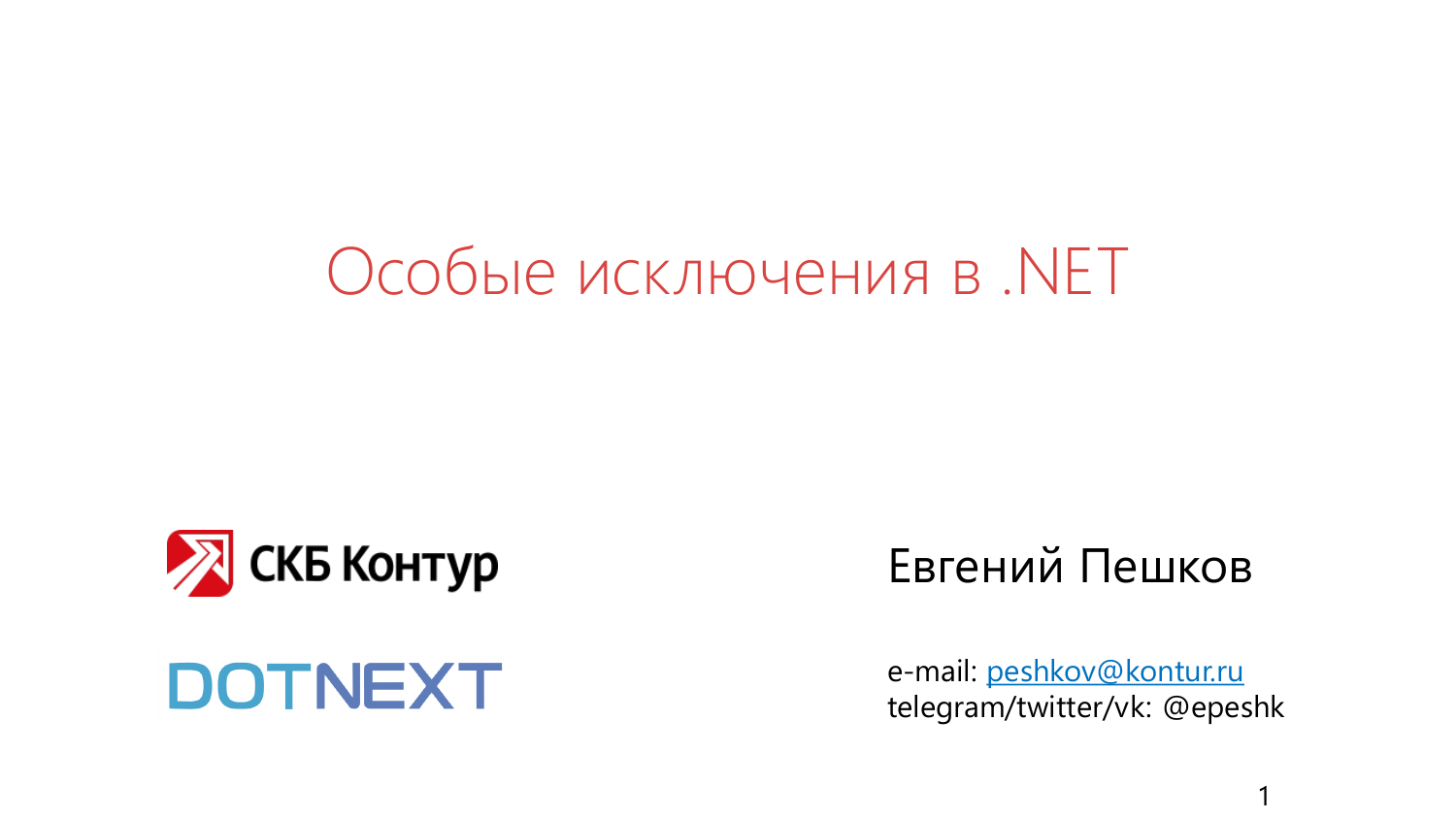## $\left| \right|$   $\left| \right|$   $\left| \right|$

Поведение исключений в .NET

- AccessViolationException
- ThreadAbortException
- OutOfMemoryException
- StackOverflowException

Обработка исключений в Windows и хаки

- SEH/VEH
- Обработка StackOverflowException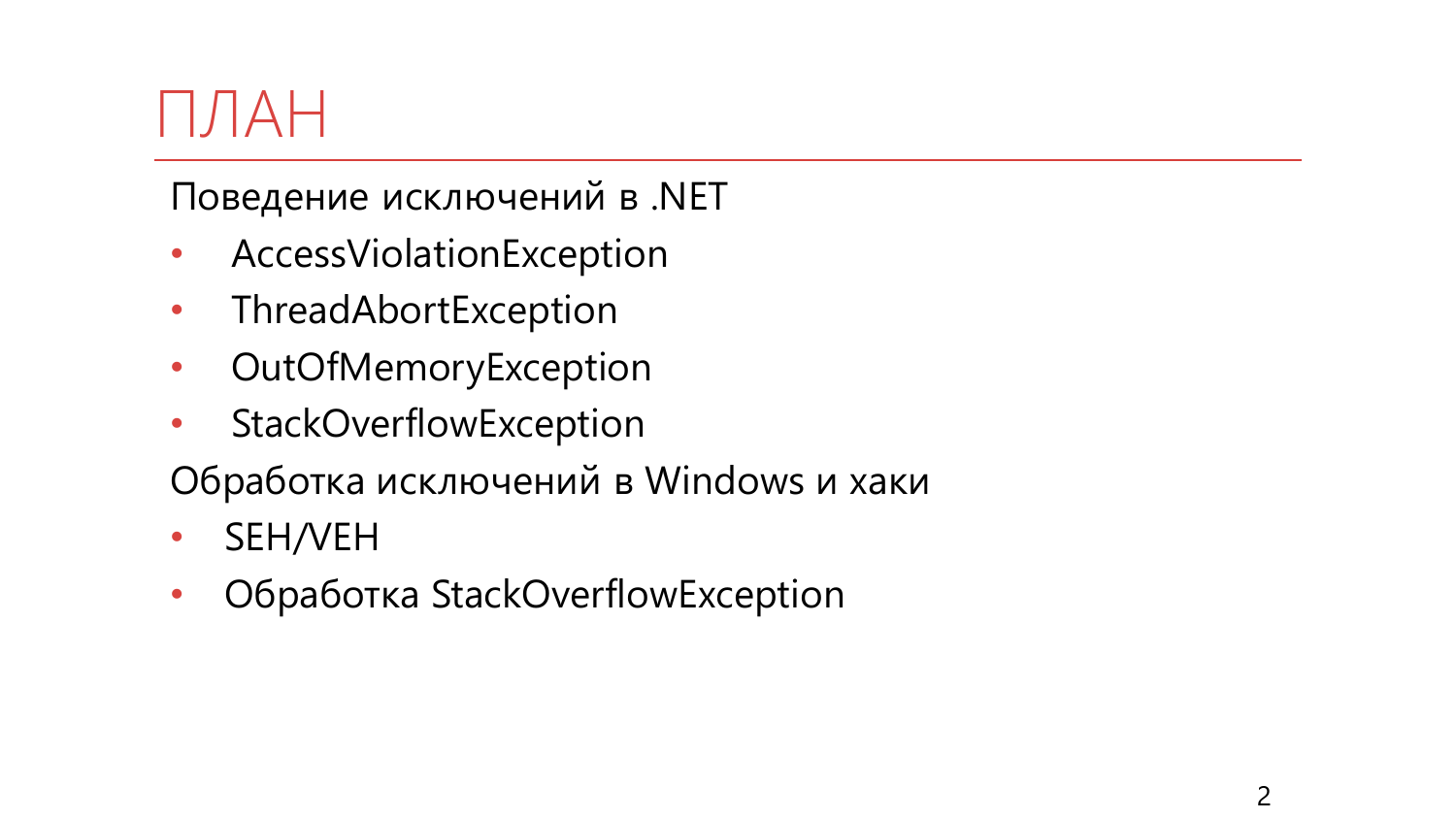```
try {
  Marshal.WriteByte((IntPtr) 1000, 42);
\}catch (AccessViolationException) {
```

```
}
```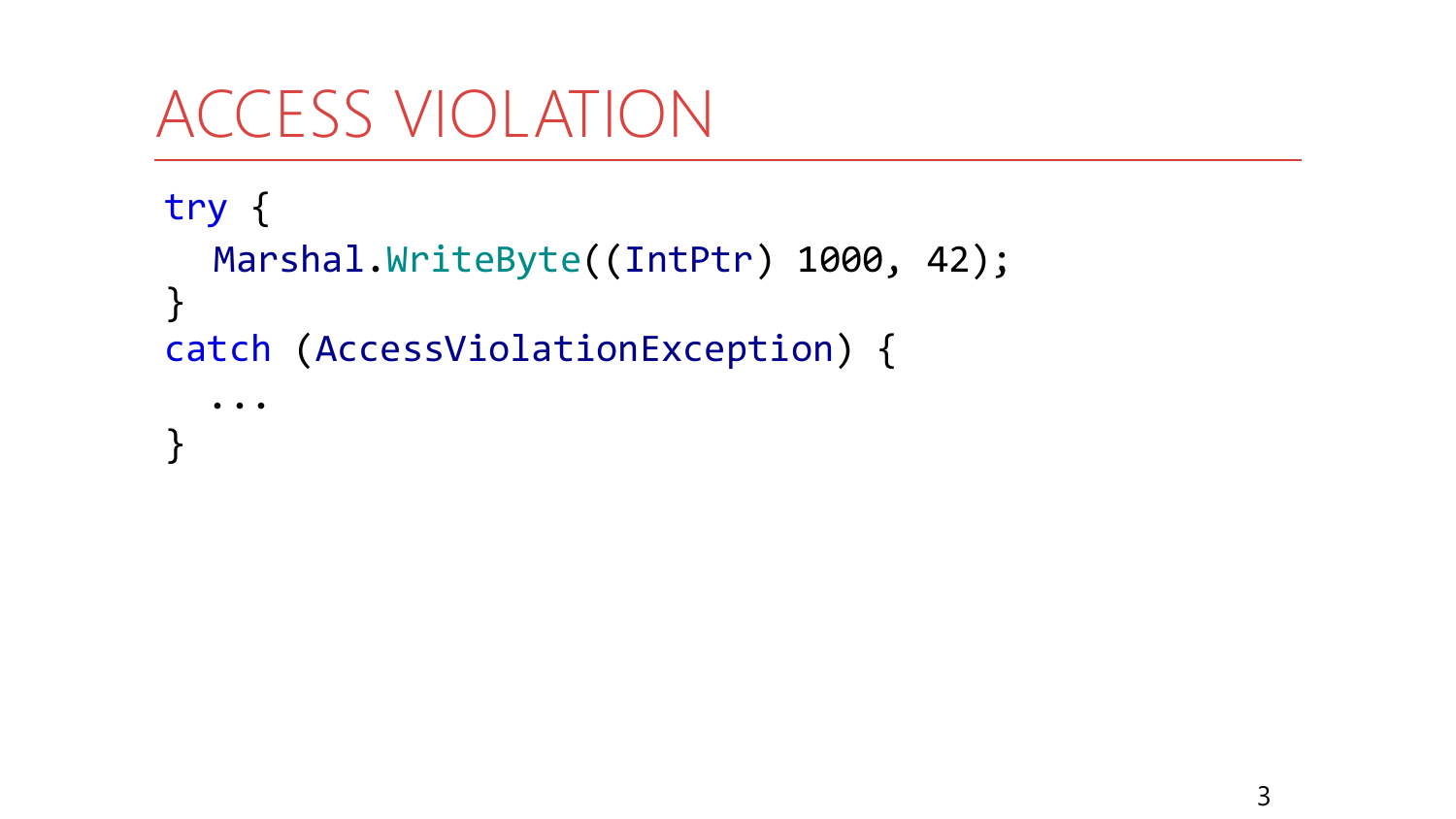```
try {
  var bytes = new byte[] \{42\};
  Marshal.Copy(bytes, 0, (IntPtr) 1000, bytes.Length);
}
catch (AccessViolationException) {
  ...
<u>}</u>
```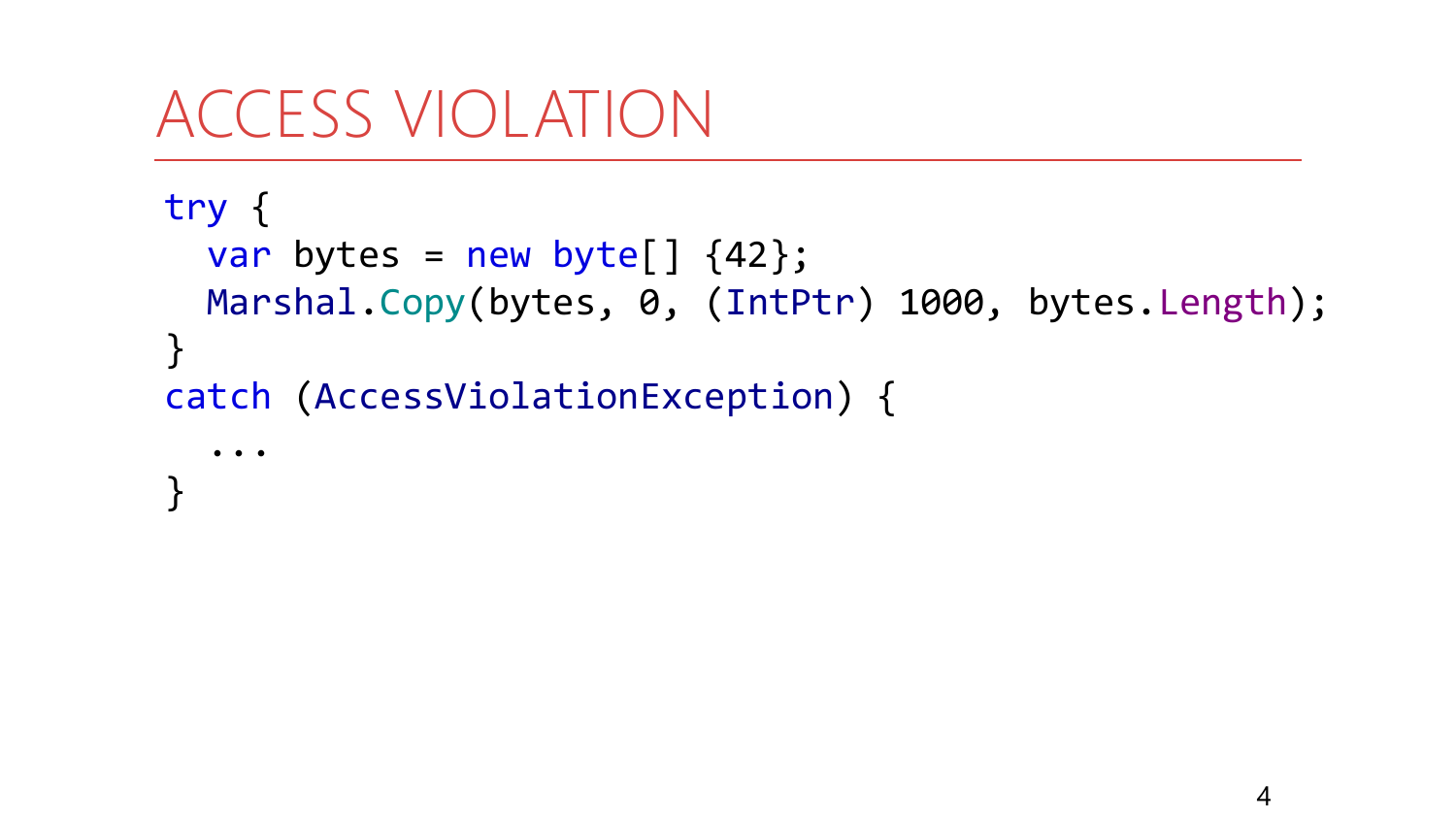Marshal.Copy(bytes, 0, (IntPtr) 1000, bytes.Length);

Marshal.WriteByte((IntPtr) 1000, 42);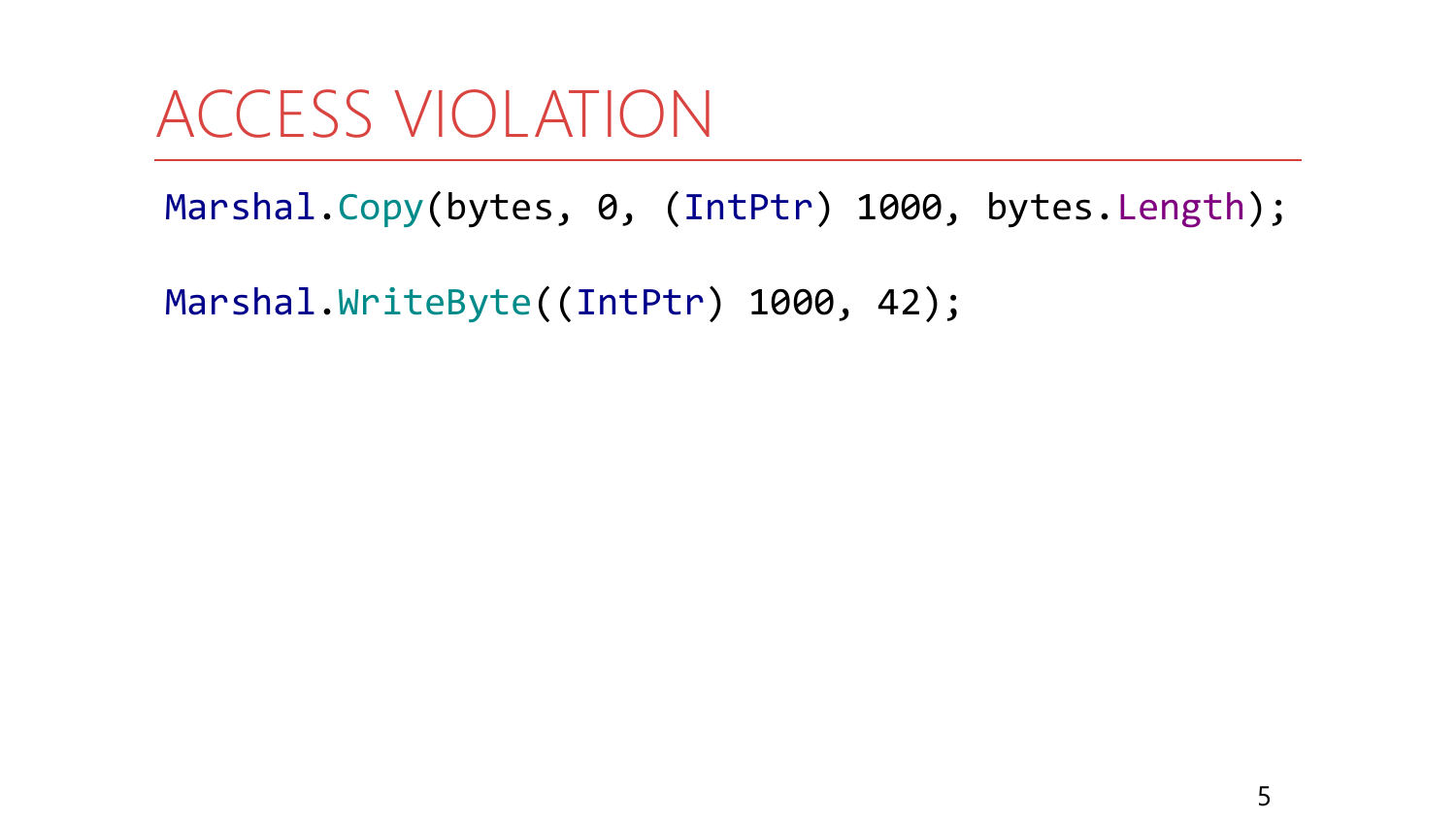```
static void Copy(...) {
 Marshal.CopyToNative(
    (object) source, startIndex, destination, length);
}
```

```
[MethodImpl(MethodImplOptions.InternalCall)]
static extern void CopyToNative(
    object source,
    int startIndex,
    IntPtr destination,
    int length);
```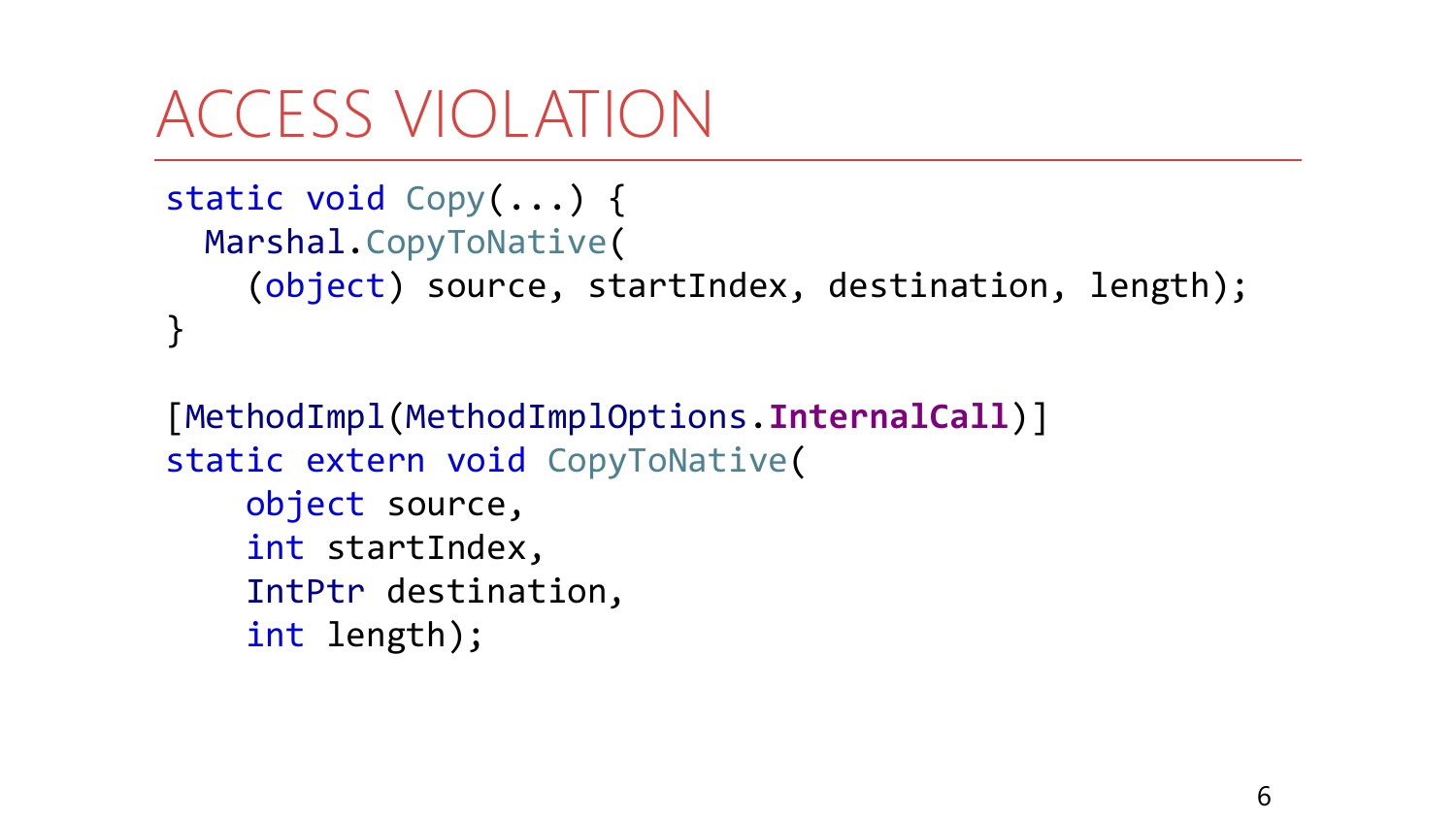```
unsafe static void WriteByte(IntPtr ptr, byte val) {
  try {
    *(byte*) ptr = val;
  }
  catch (NullReferenceException) {
    throw new AccessViolationException(); 
  }
}
```
Все исключения, выброшенные throw - обрабатываемые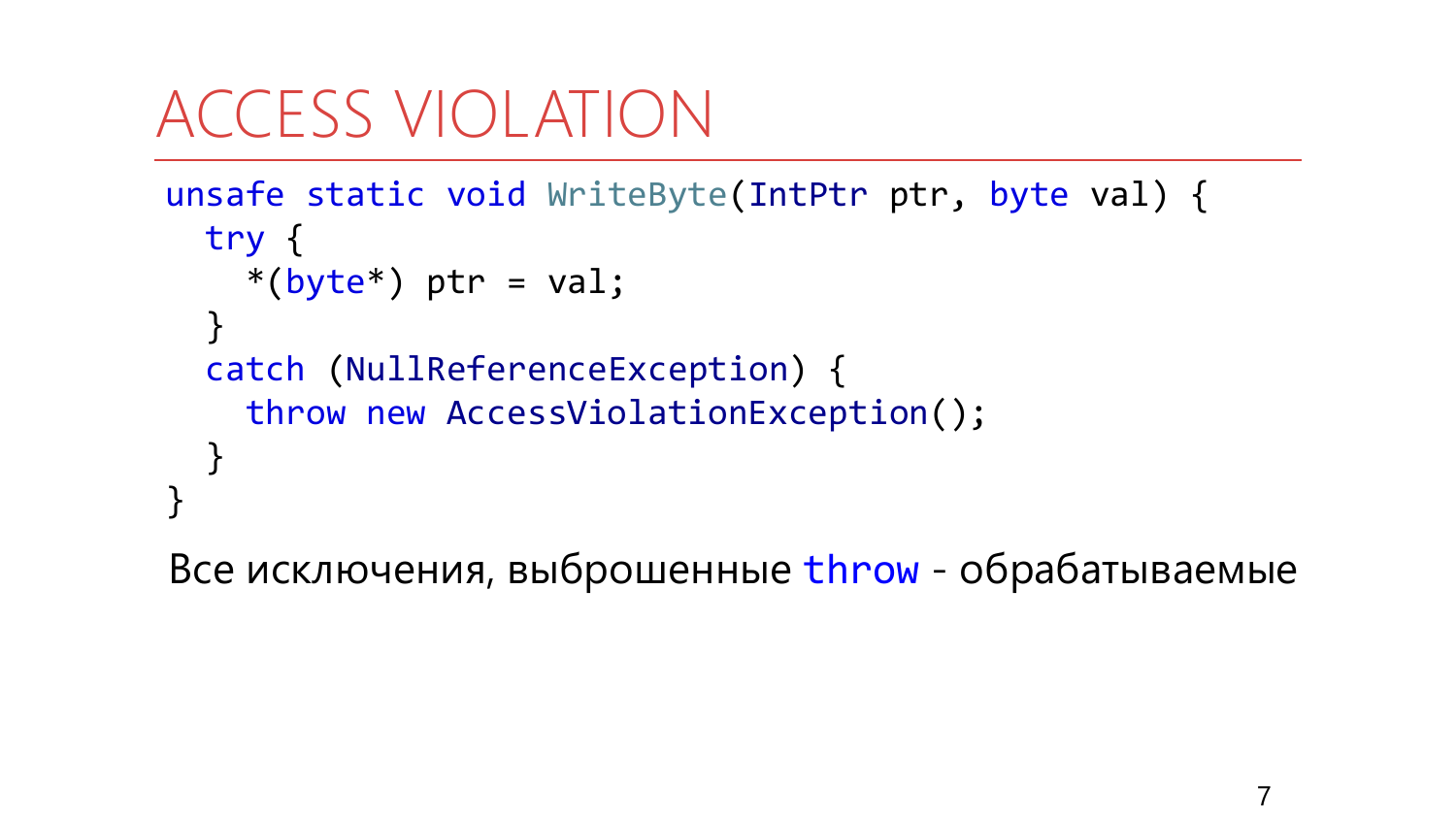```
unsafe static void WriteByte(IntPtr ptr, byte val) {
  try {
    *(byte*) ptr = val;
  }
  catch (NullReferenceException) {
    throw new AccessViolationException(); 
  }
<u>}</u>
*(byte*) 1000 = 42;
```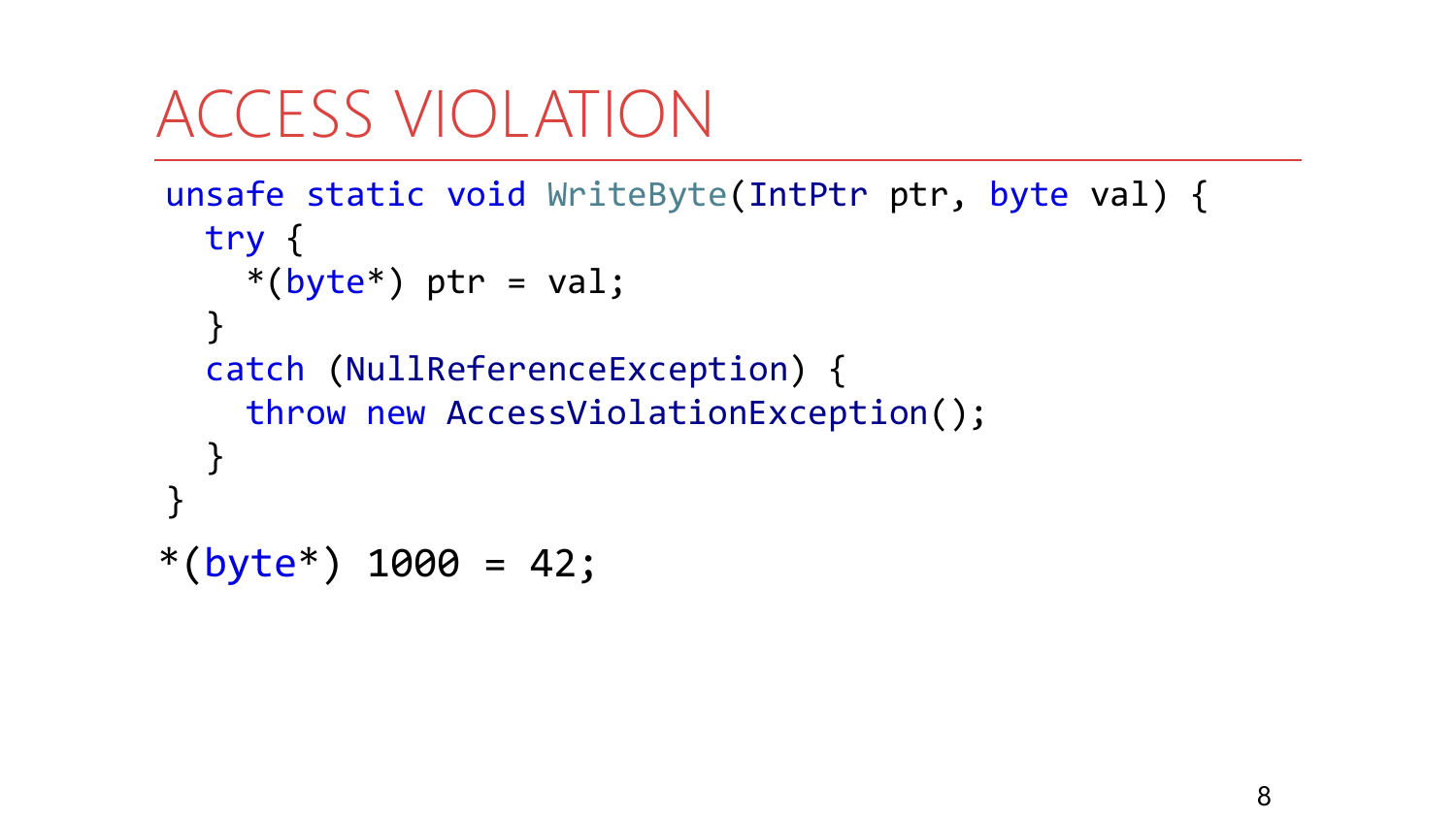## NULL REFERENCE

#### Virtual address space



Null Reference Access Violation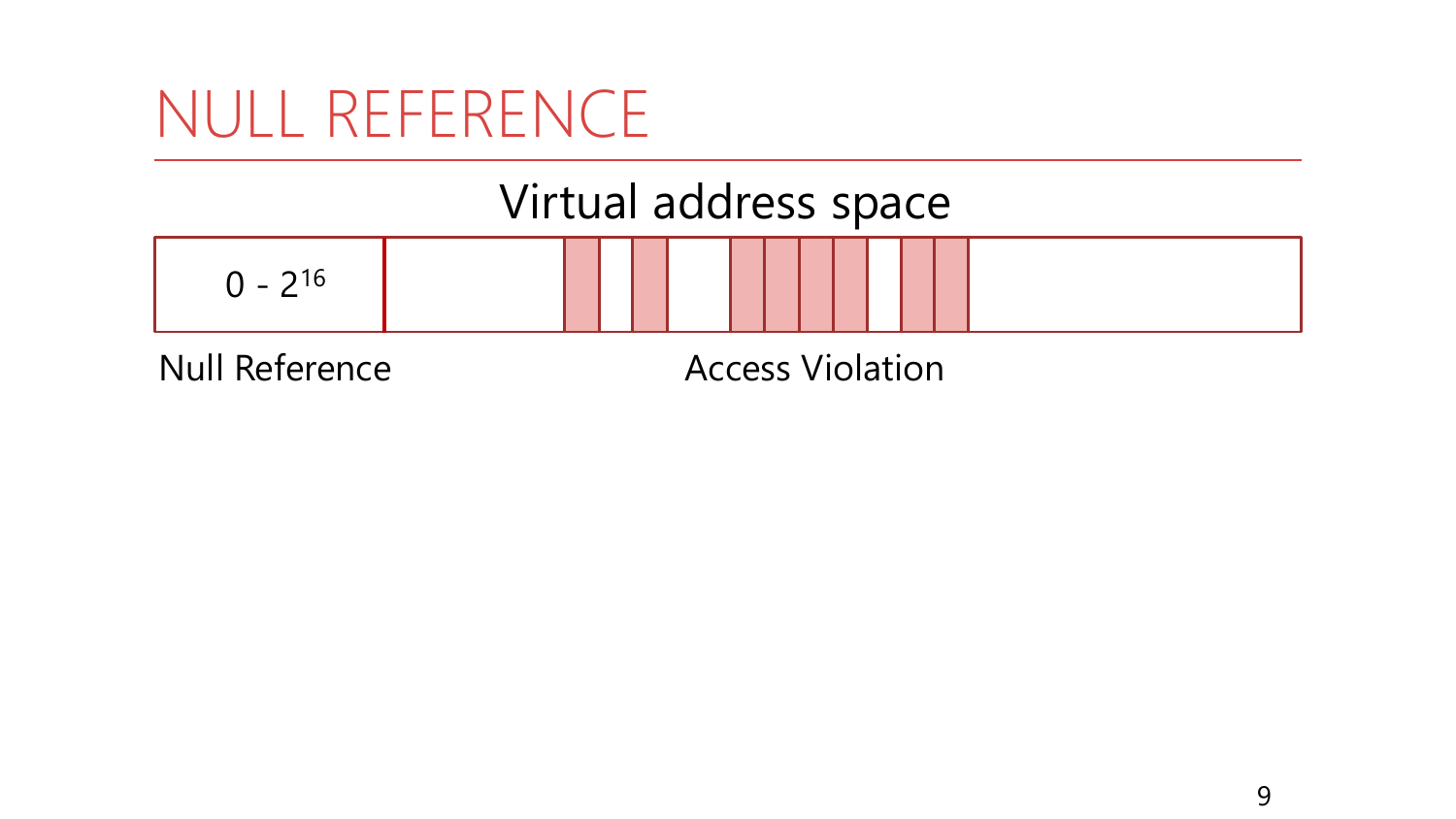## NULL REFERENCE

#### Virtual address space



#### ↑ Field

 $A$  a =  $null;$ Console.WriteLine(a.Field);

movzx eax,byte ptr [rdx+48h]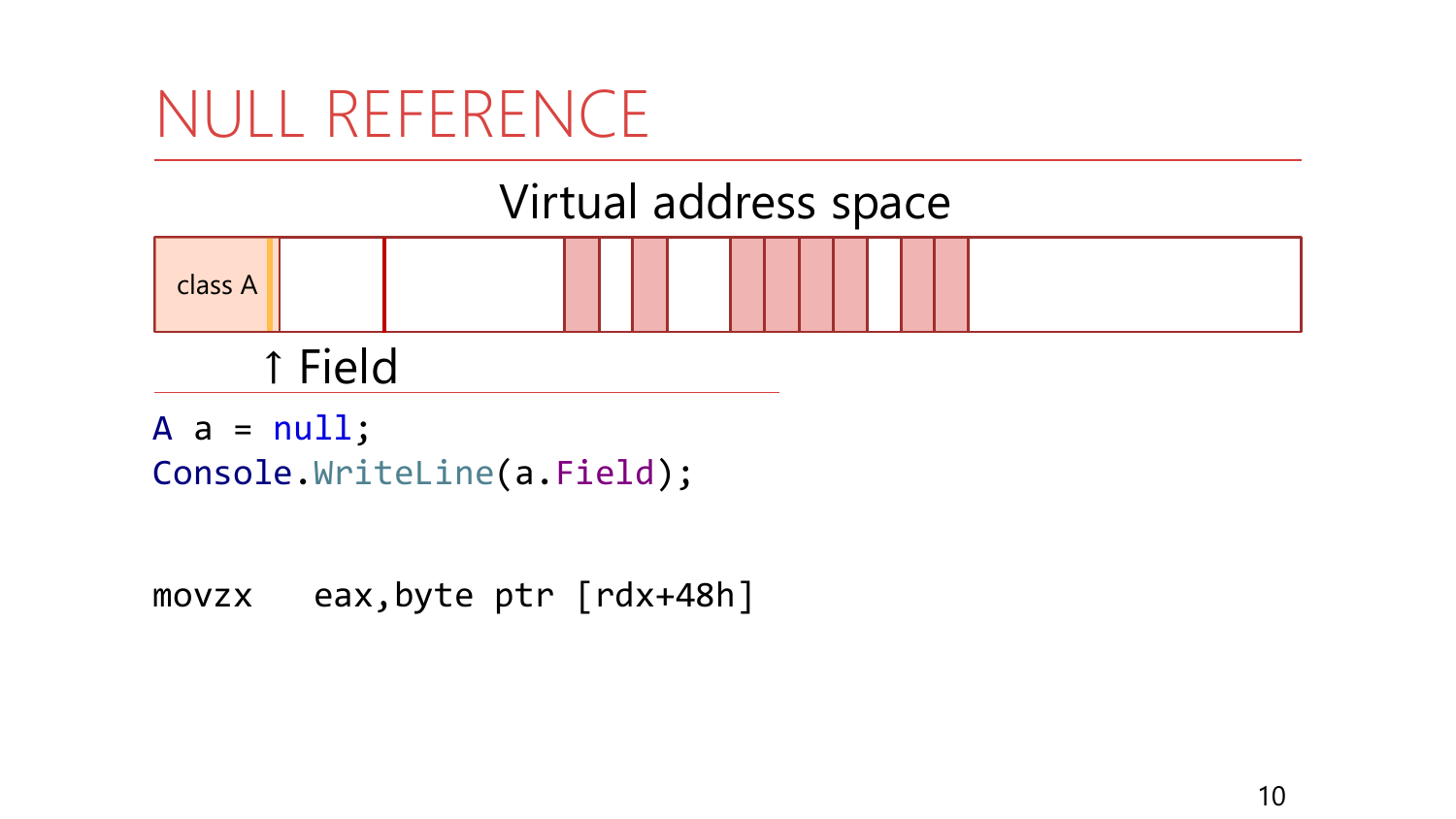### NULL REFERENCE

#### Virtual address space

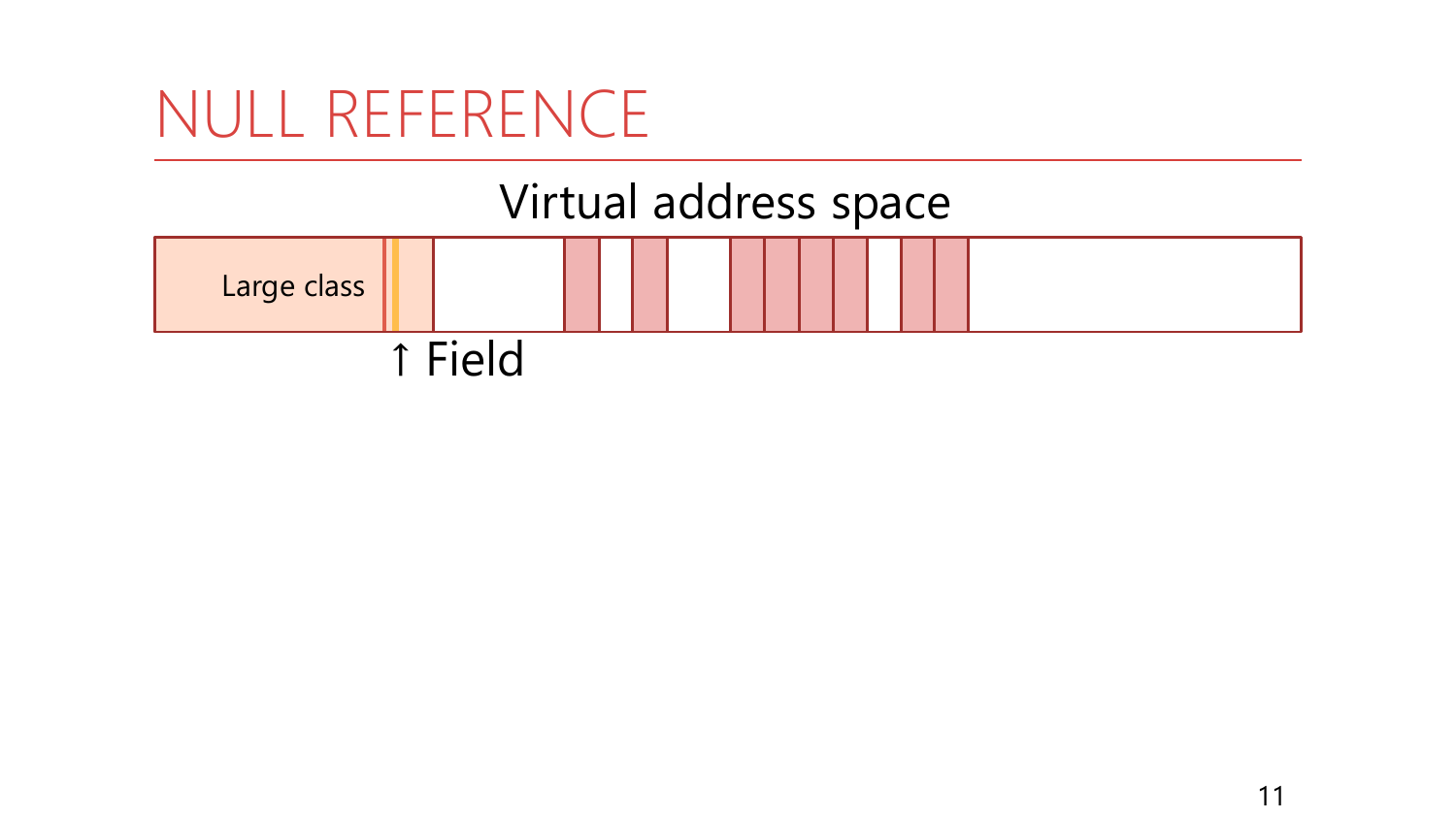```
[StructLayout(LayoutKind.Explicit)]
public class LargeClass {
  public byte A;
  [FieldOffset(64 * 1024)] public byte B;
}<br>}
```

```
void GetA(LargeClass c) {
  return c.A;
}
```

```
movzx eax,byte ptr [rdx+8h] cmp dword ptr [rdx],edx
```

```
void GetB(LargeClass c) {
  return c.B;
}
```

```
movzx eax,byte ptr [rdx+10008h]
```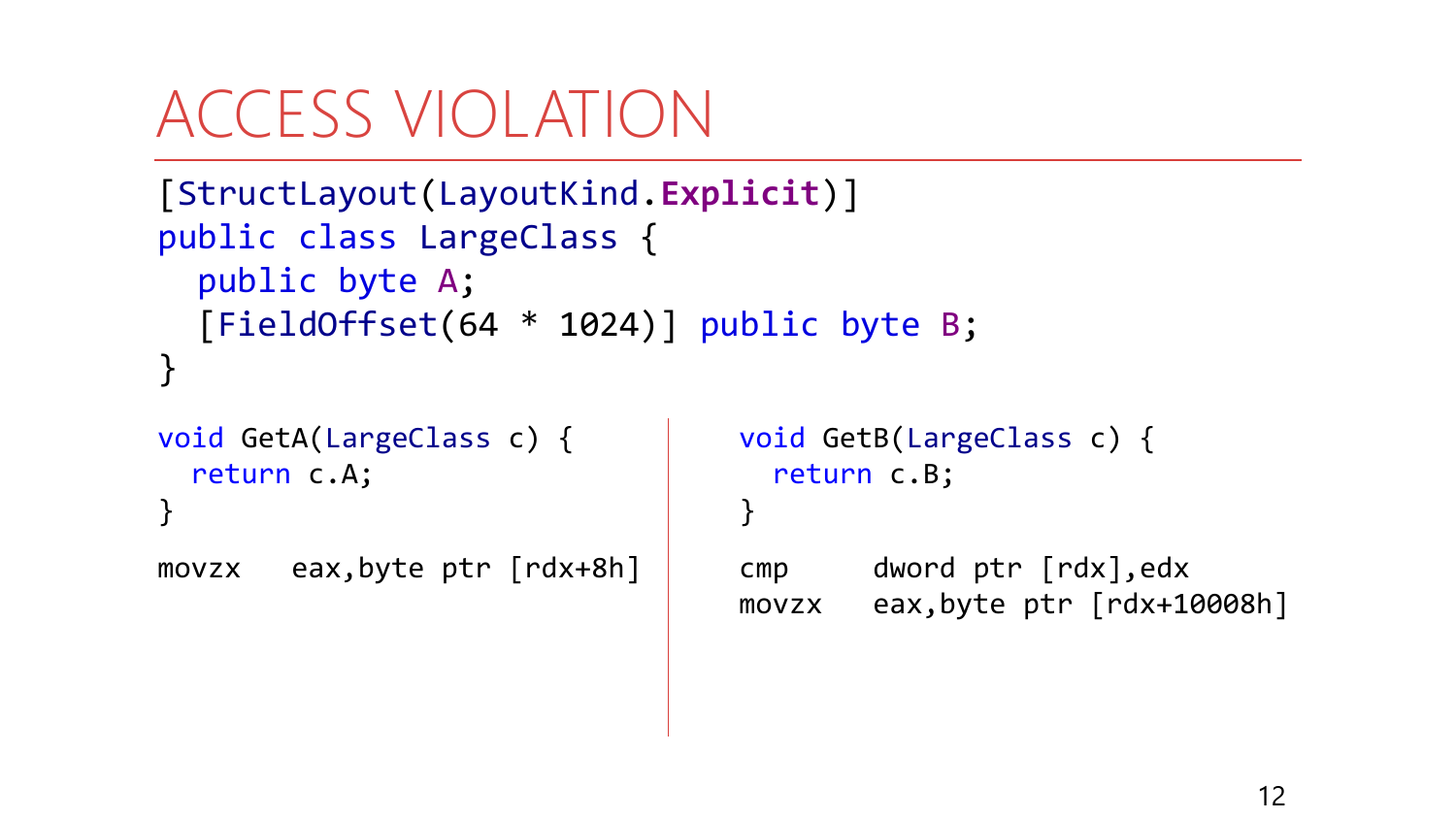| <b>Code/Address</b> | $<$ 64 KB               | $>= 64 KB$              |
|---------------------|-------------------------|-------------------------|
| Managed             | <b>Null Reference</b>   | <b>Access Violation</b> |
| <b>Native</b>       | <b>Access Violation</b> | <b>Access Violation</b> |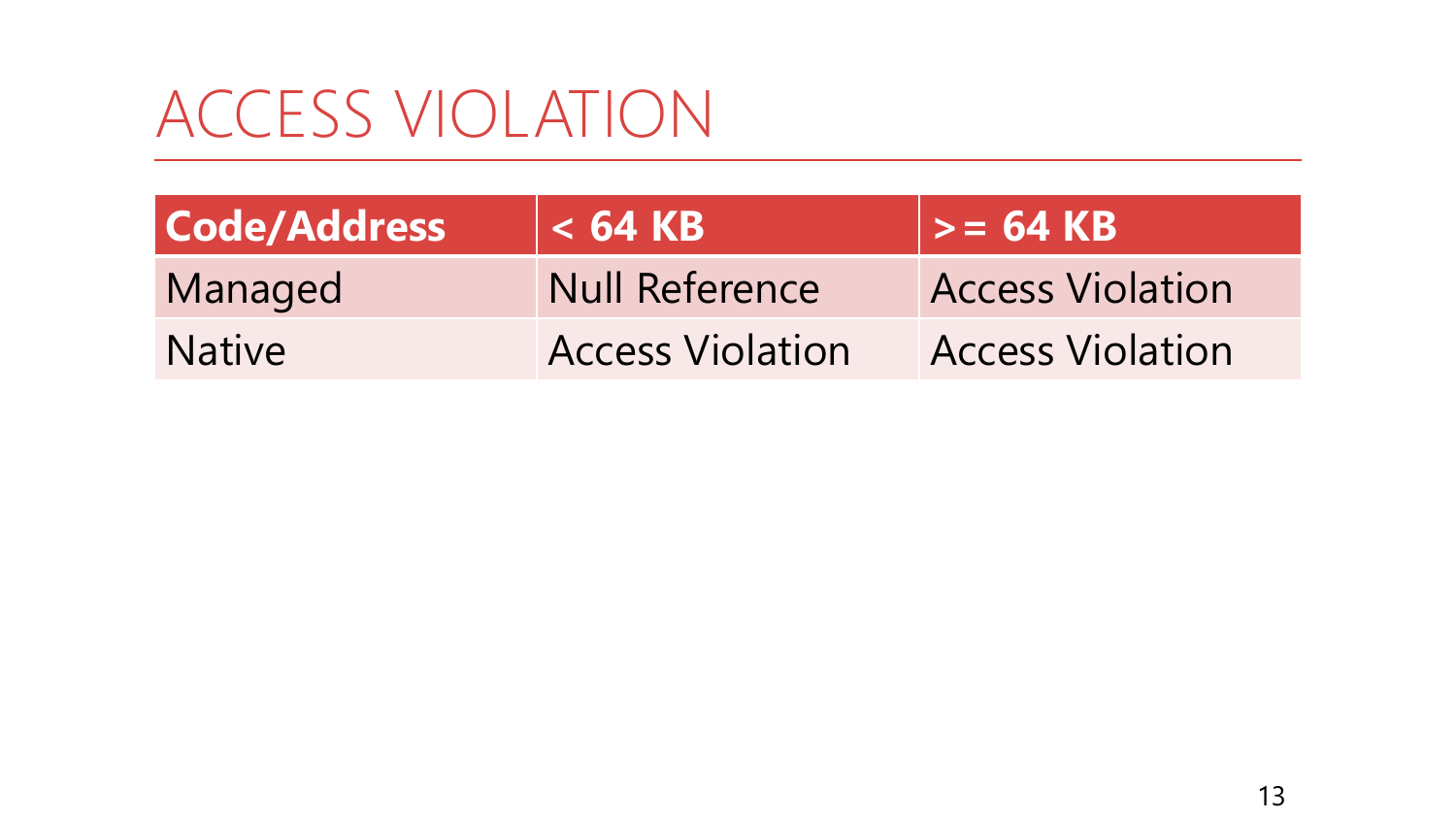| <b>Версия .NET</b> | <b>Поведение Native Access Violation</b> |
|--------------------|------------------------------------------|
| 1.0                | NullReferenceException                   |
| 2.0, 3.5           | Обрабатываемый AV                        |
| 4.0 и выше         | Обрабатываемый AV*                       |
| .NET Core          | Необрабатываемый AV                      |

- [HandleProcessCorruptedStateExceptions] App.config
- legacyNullReferenceExceptionPolicy
- legacyCorruptedStateExceptionsPolicy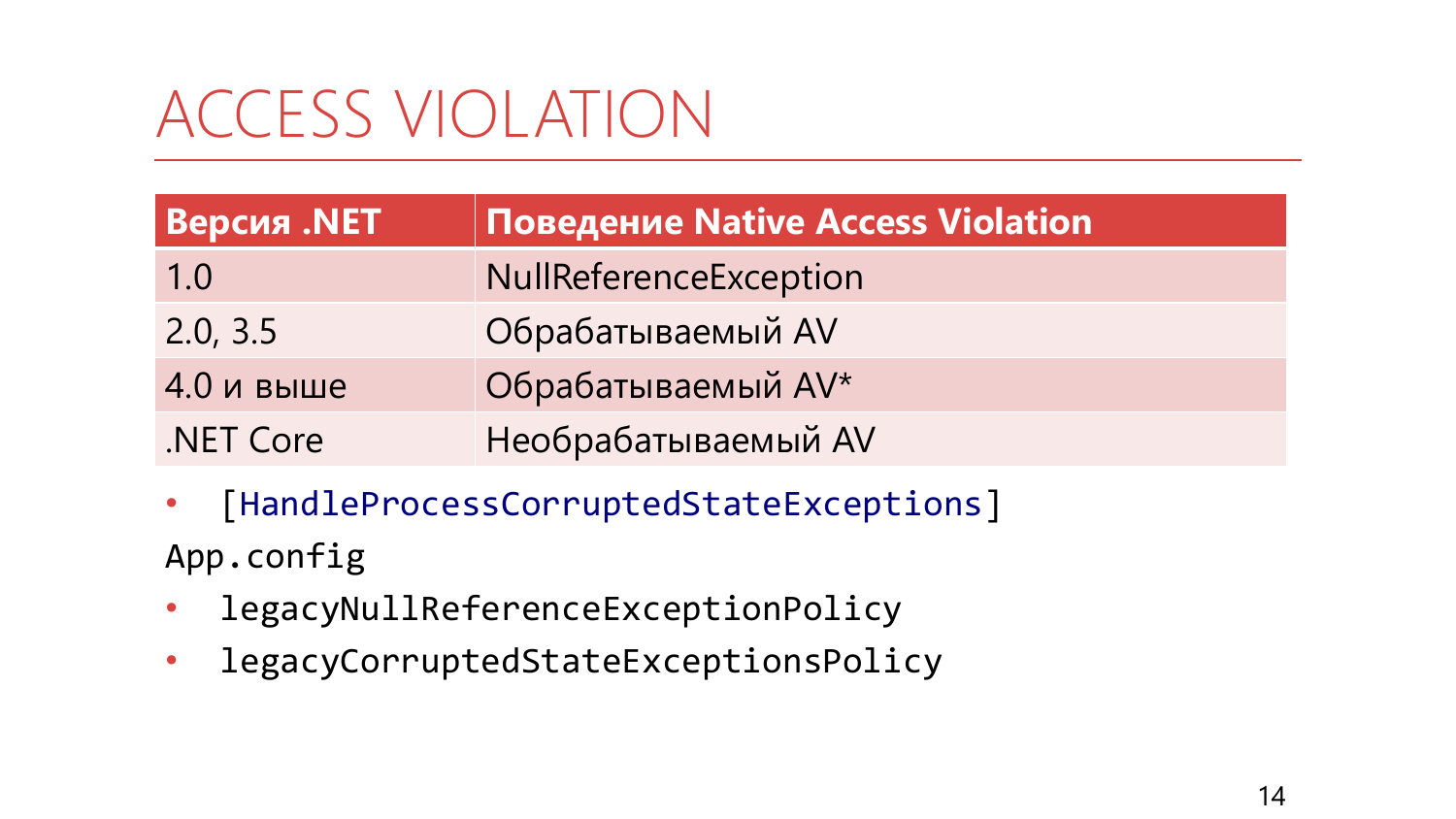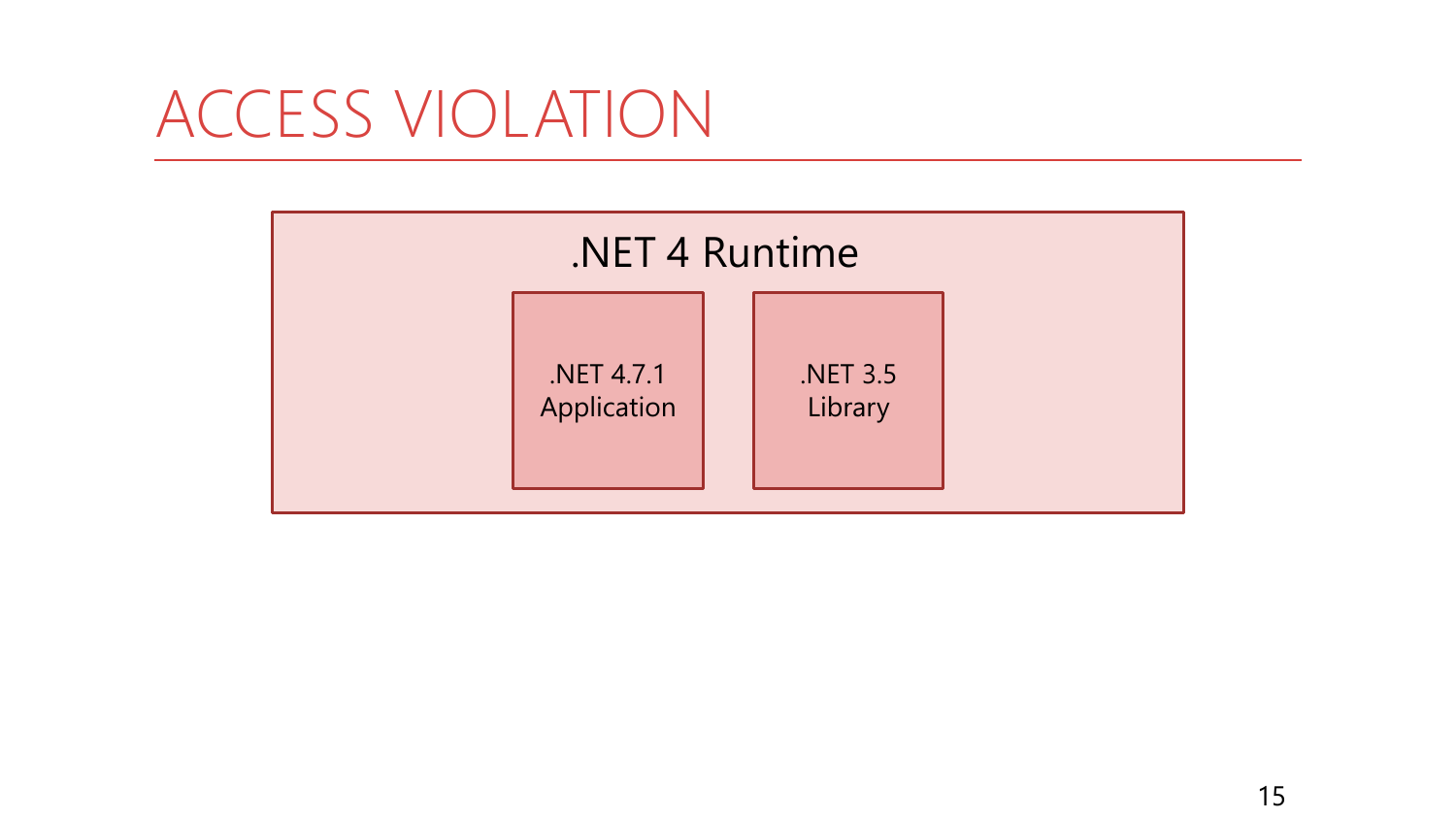```
while
(isRunning) {
  try
{
    action();
  }
  catch
(Exception e)
{
    log.Error(e);
  }
  WaitForNextExecution
(...);
}
```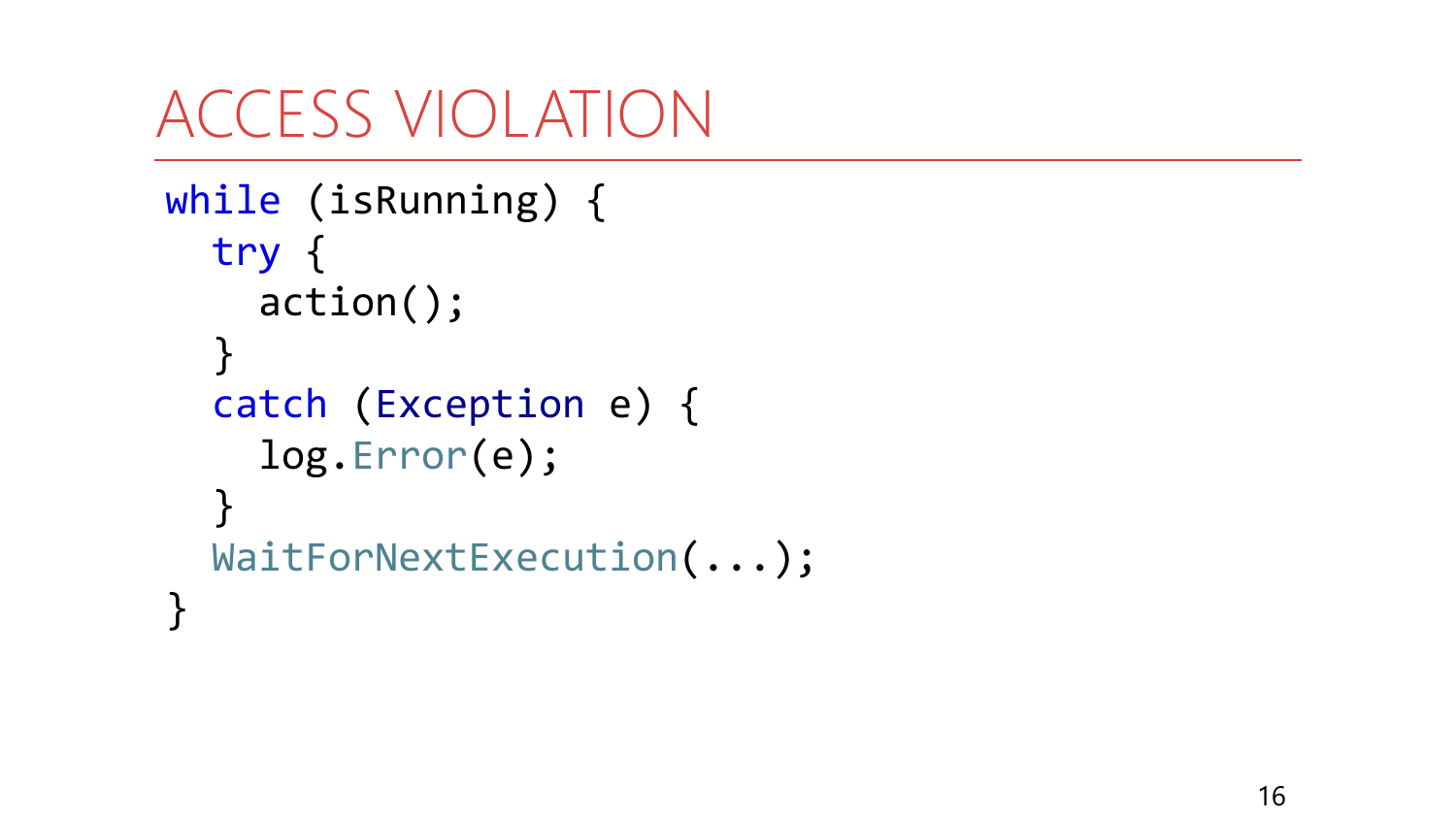- Native/managed
- Обработка зависит от Target Framework и настроек рантайма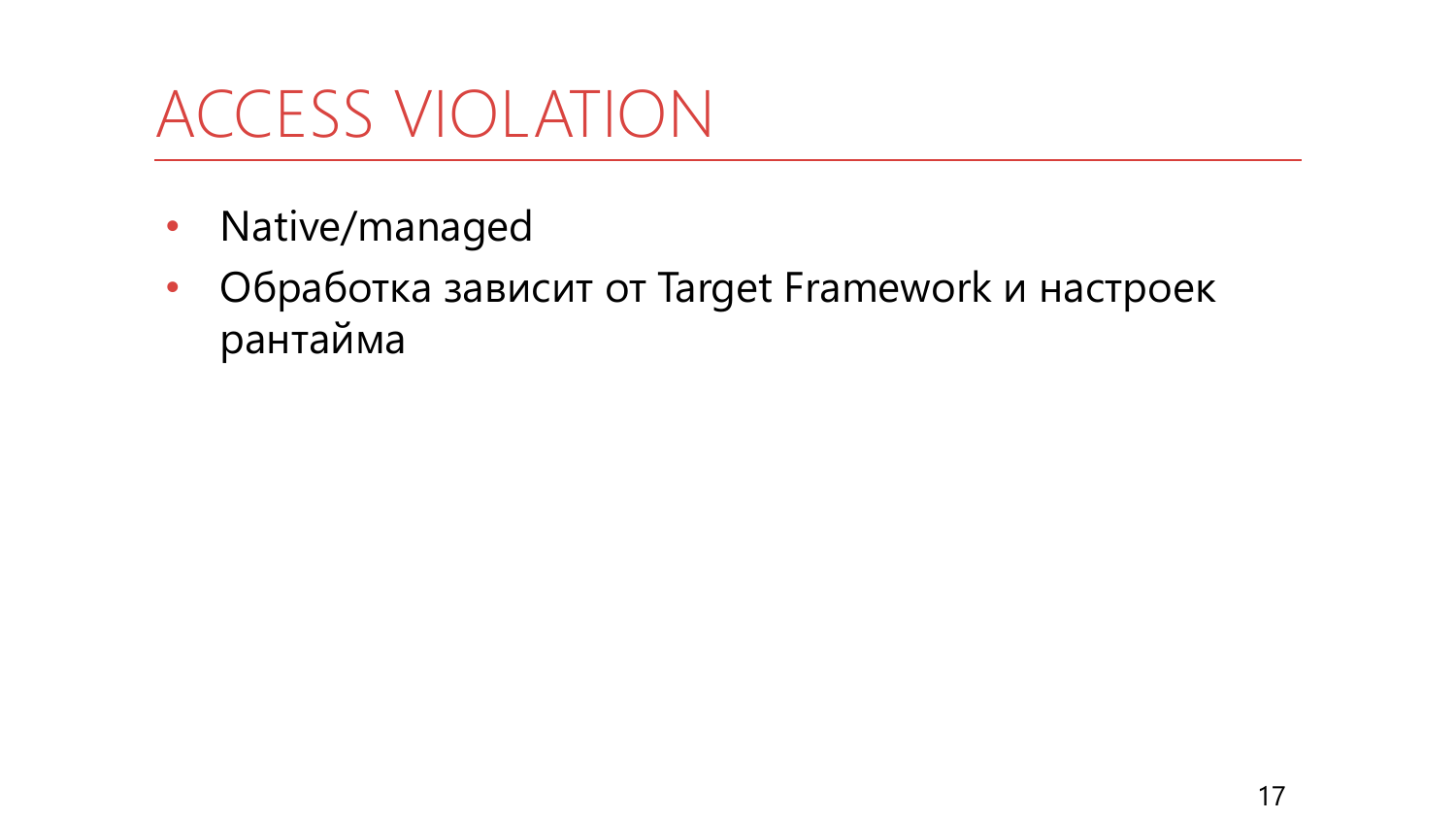```
THREAD ABORT
```

```
var thread = new Thread(() => {
   try {
   \mathcal{F}catch (ThreadAbortException e) {
       \bullet\quad\bullet\quad\bulletthrow;
    ļ
\});
 \bullet\quad \bullet\quad \bulletthread.Abort();
```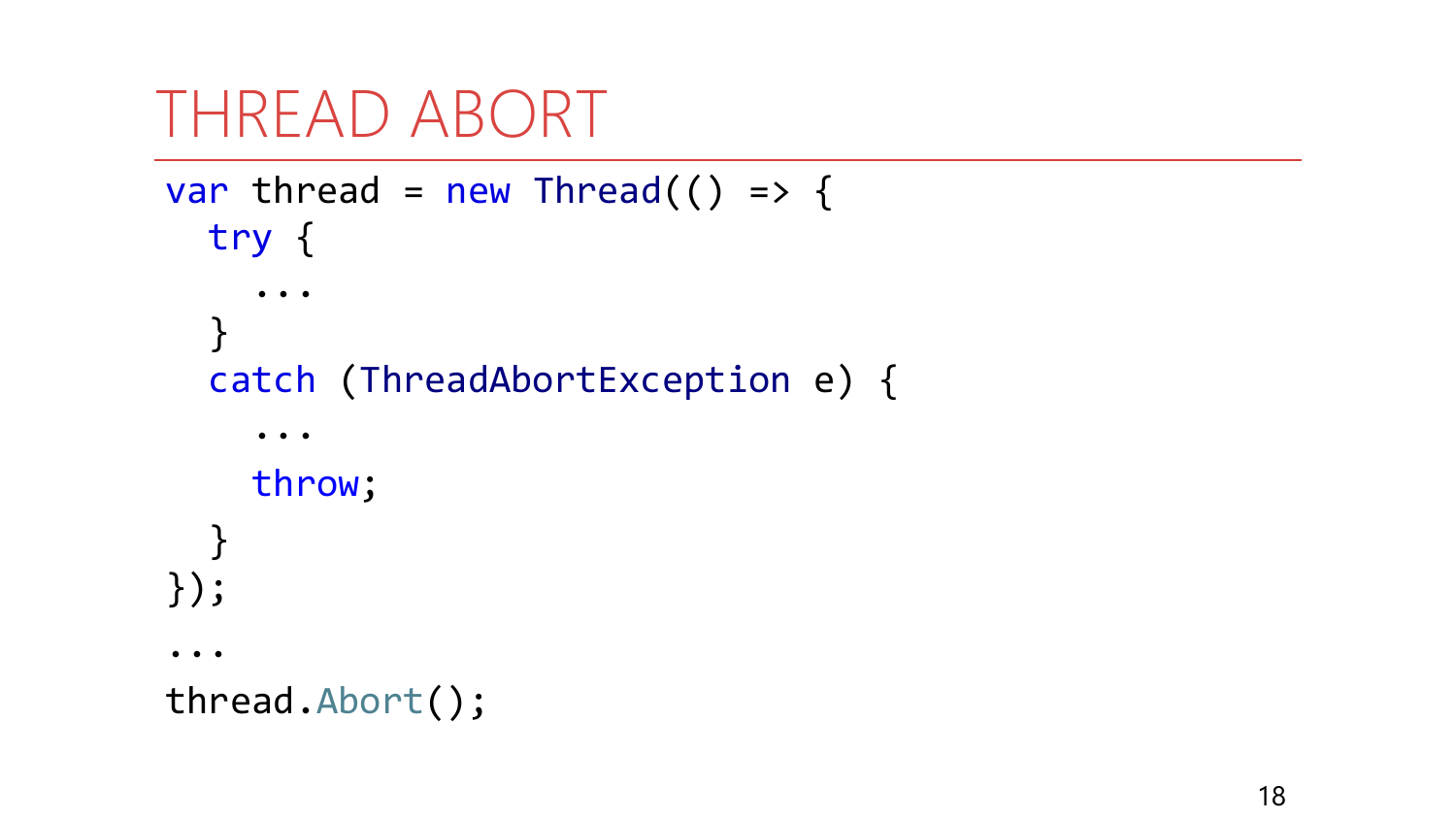```
THREAD ABORT
```

```
var thread = new Thread(() => {
   try {
   \mathcal{F}catch (ThreadAbortException e) {
       \bullet\quad\bullet\quad\bulletThread.ResetAbort();
    ļ
\});
 \bullet\quad \bullet\quad \bulletthread.Abort();
```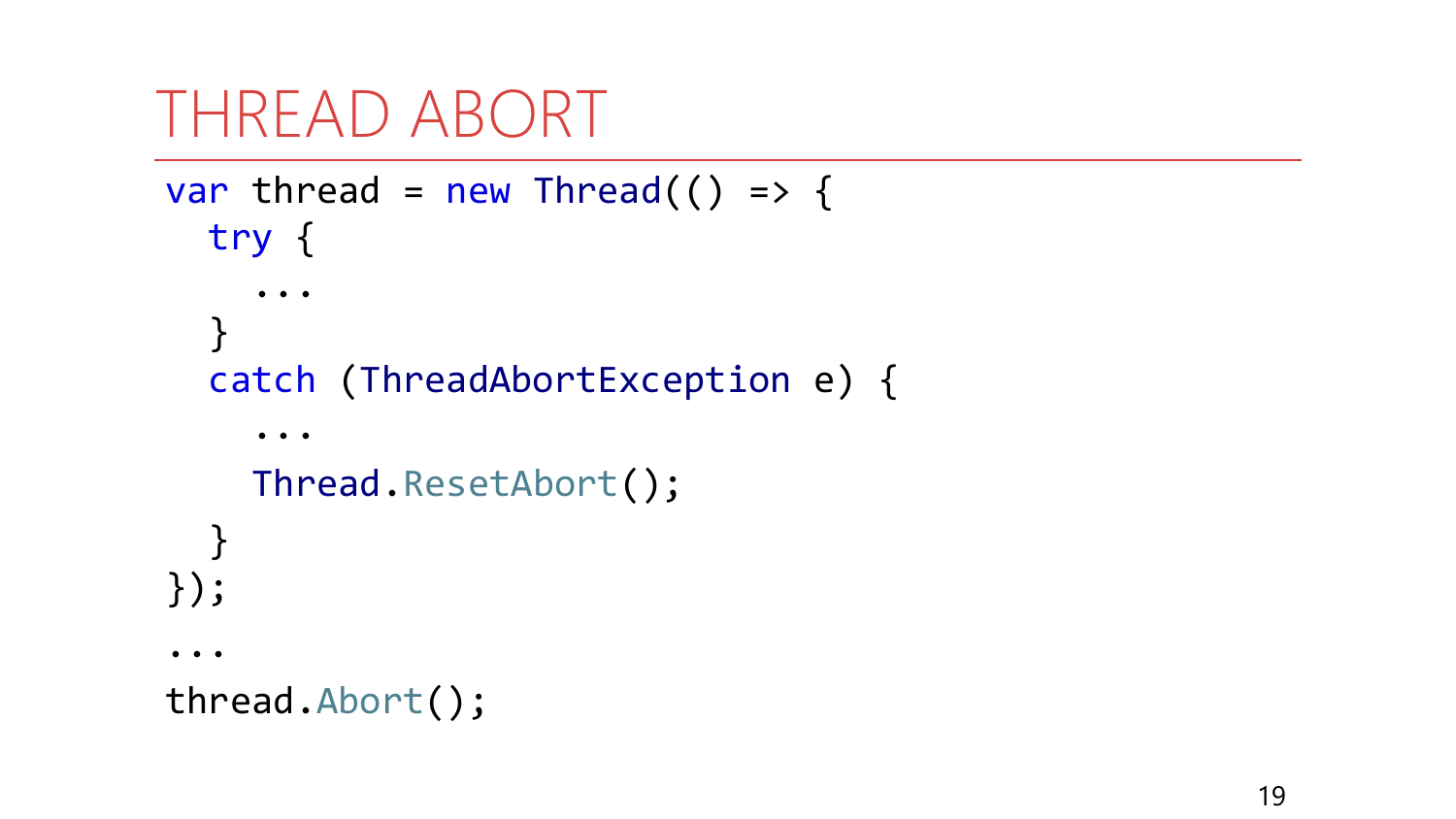#### FINALLY

```
var thread = new Thread( ) =>
{
  try { }
  catch { } // <-- No ThreadAbortException in catch
  finally { // <-- No ThreadAbortException in finally
    Thread.Sleep(-1);
  }
});
thread.Start();
\bullet\quad \bullet\quad \bulletthread.Abort(); 
//  Never returns
```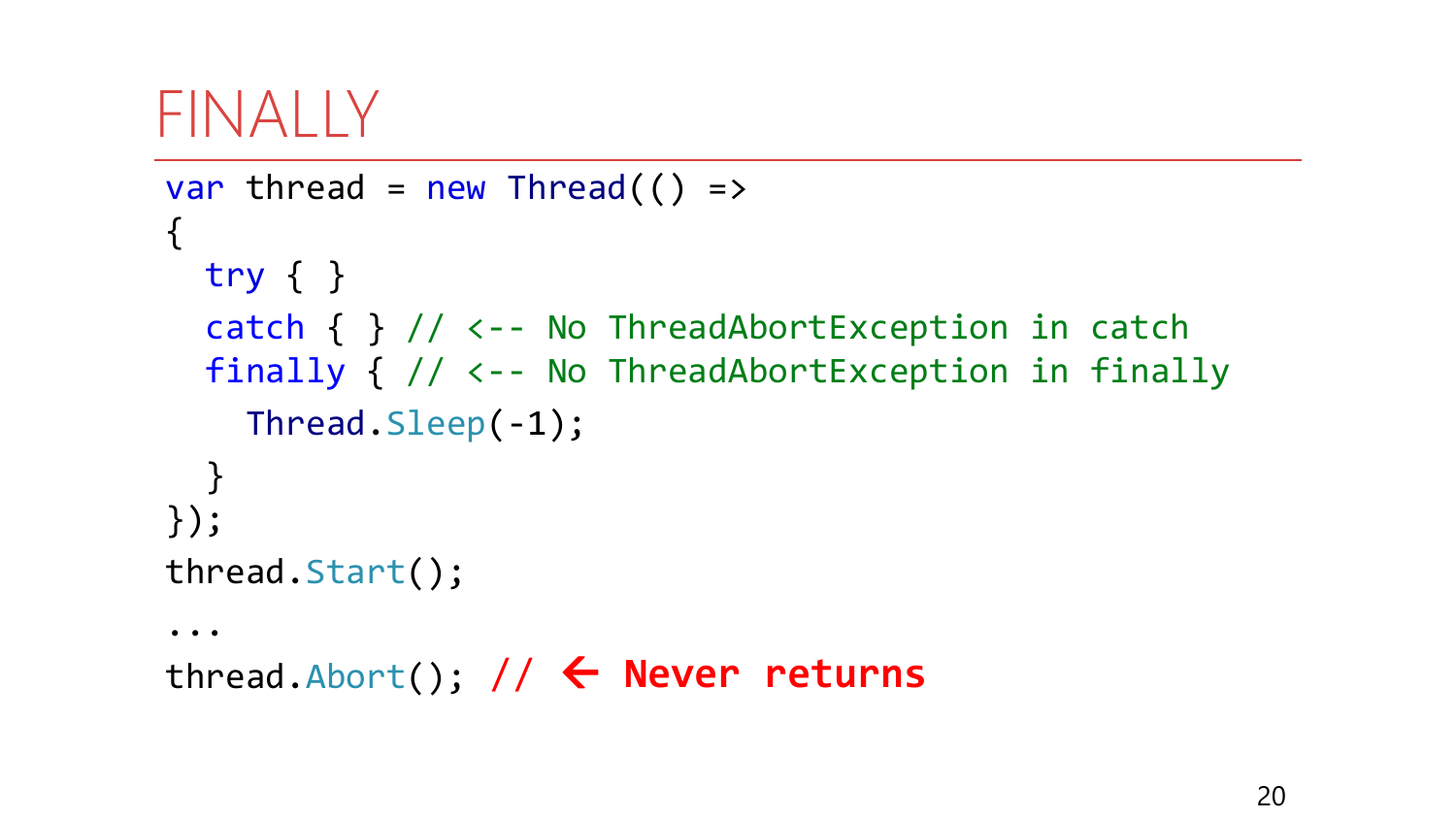## THREAD ABORT - NET CORE

#### thread.Abort()

• throws PlatformNotSupportedException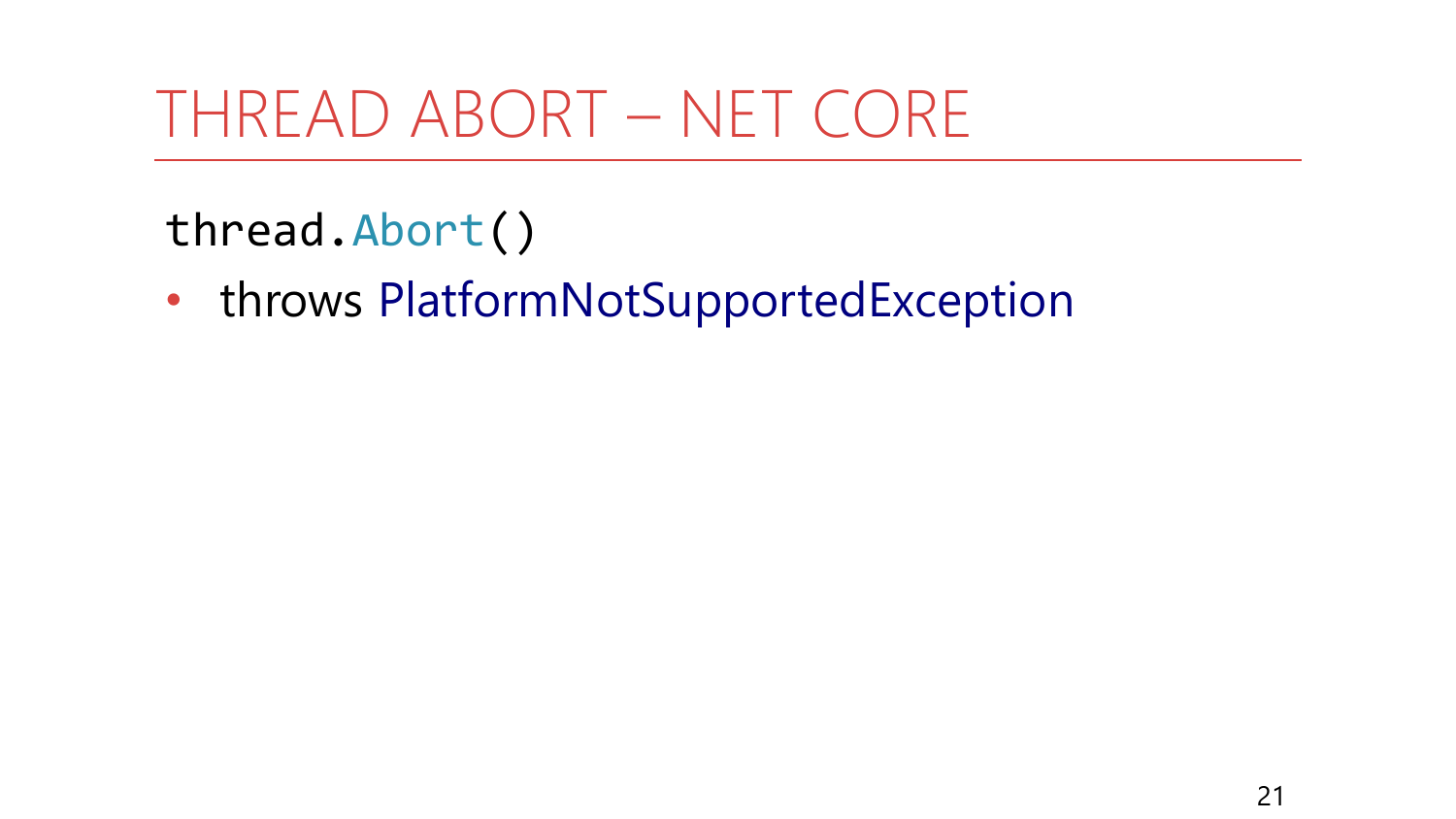```
var arr4gb = new int[int.MaxValue/2];
```

```
App.config: gcAllowVeryLargeObjects
```

```
var largeArr = new int[int.MaxValue];
```

```
Max array index:
```
- byte arrays 0x7FFFFFC7
- other arrays- 0X7FEFFFFF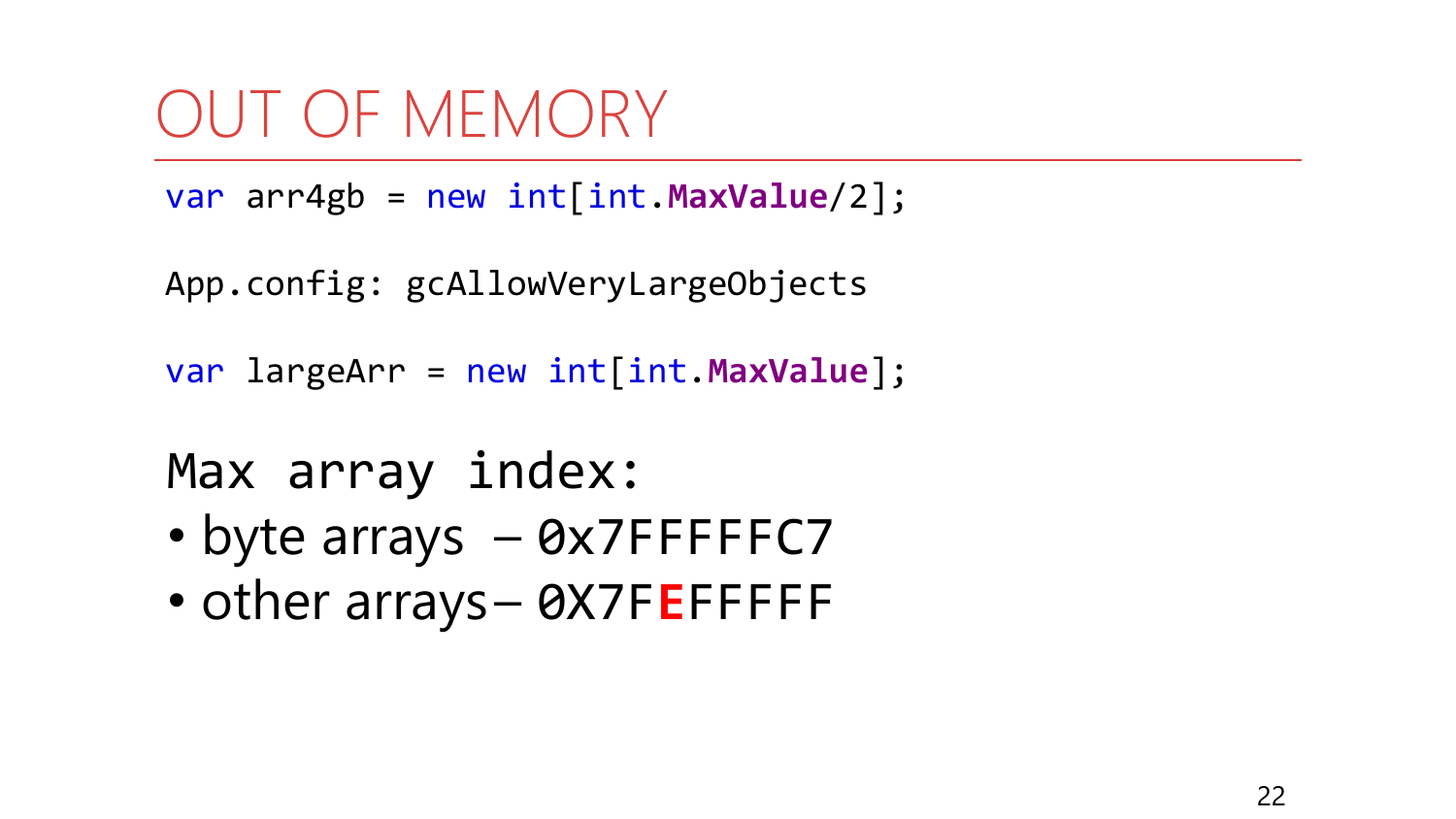```
static string Concat(params string[] values)
1
  int totalLength = 0;
  string[] sArgs = new string[values.Length];
  for (int index = 0; index < values. Length; ++index)
  {
    string str = values[index];
    sArg[index] = str == null ? string Empty: str;totalLength += sArgs[index].Length;
    if (totalLength \langle 0 \ranglethrow new OutOfMemoryException();
  }
  return string.ConcatArray(sArgs, totalLength);
}
```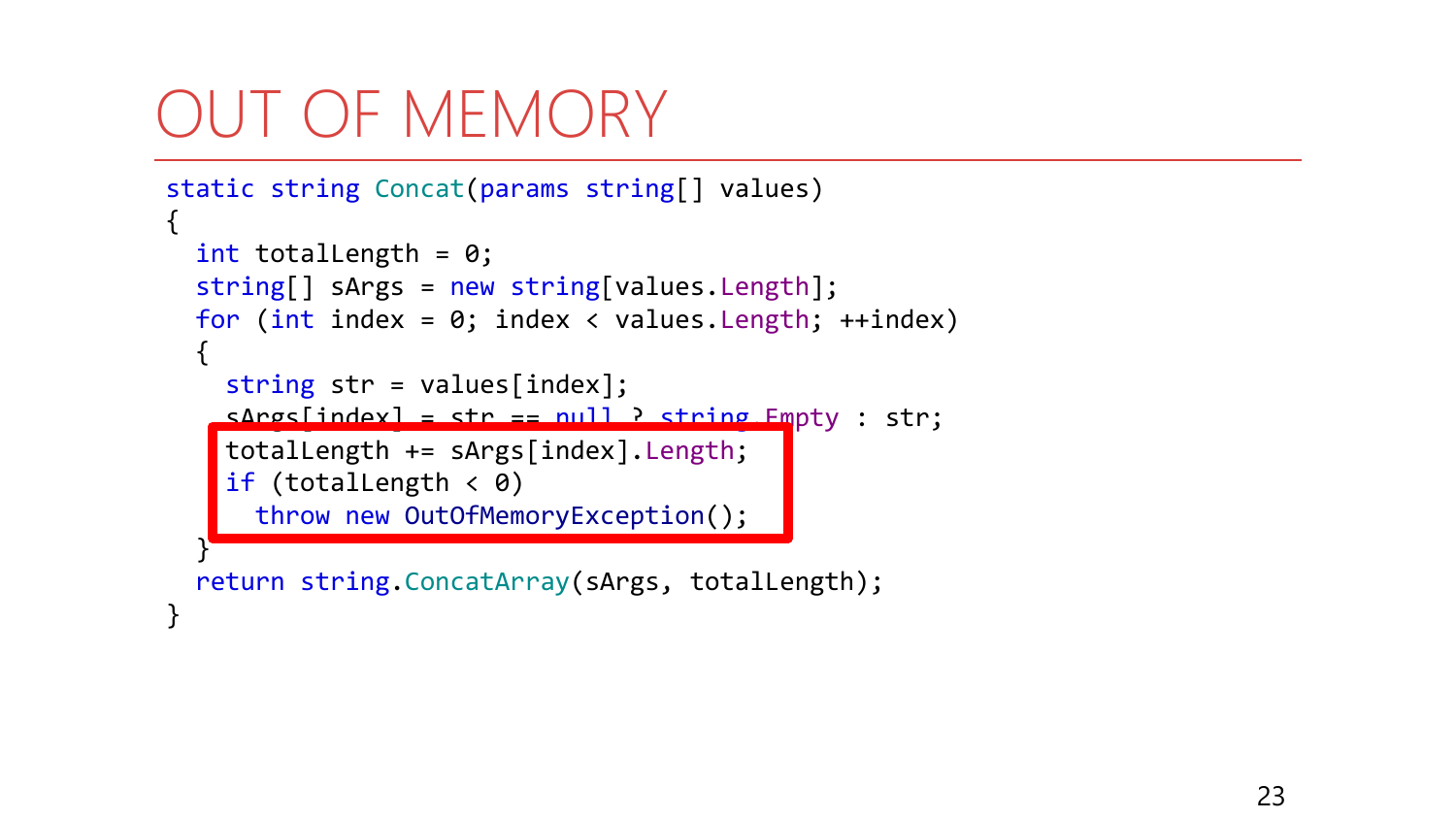```
LimitMemory(64.Mb());
```

```
try {
 while (true)
    list.Add(new byte[size]);
}
catch (OutOfMemoryException e) {
  Console.WriteLine(e);
}
```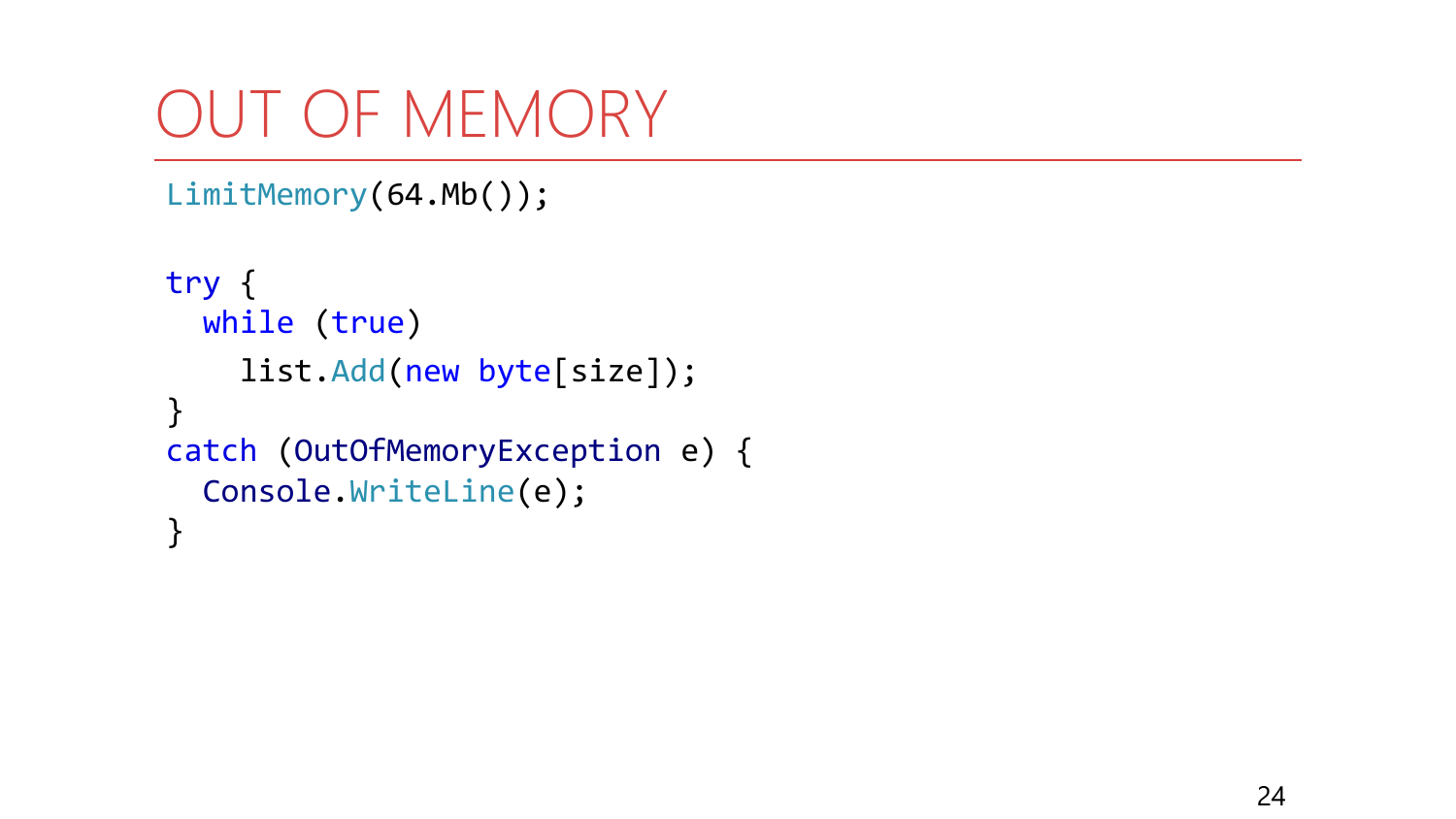- Исключение обработается
- Процесс упадёт
- Зайдём в catch, но исключение вылетит снова
- Зайдём в catch, но вылетит StackOverflow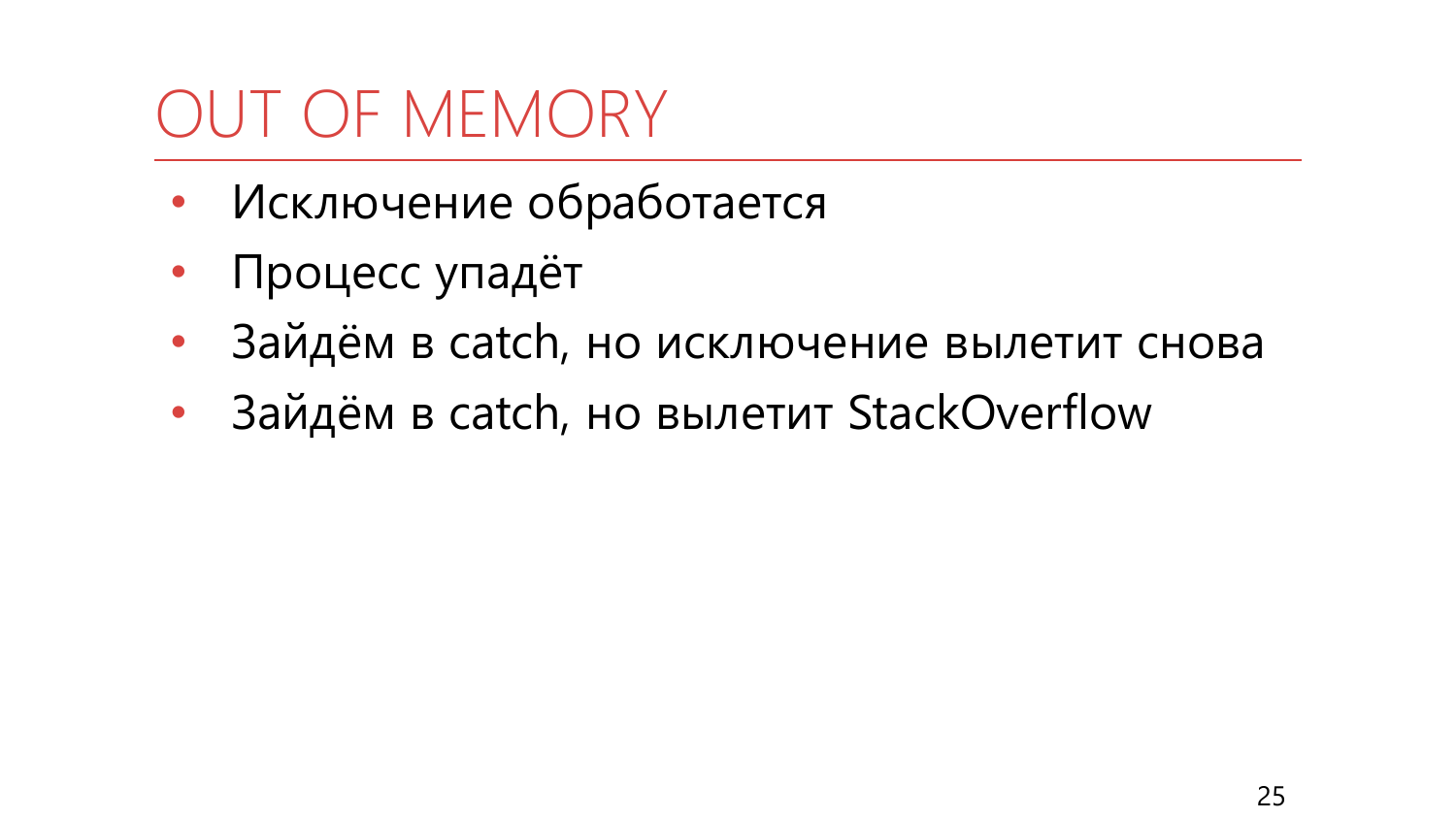#### Ответ…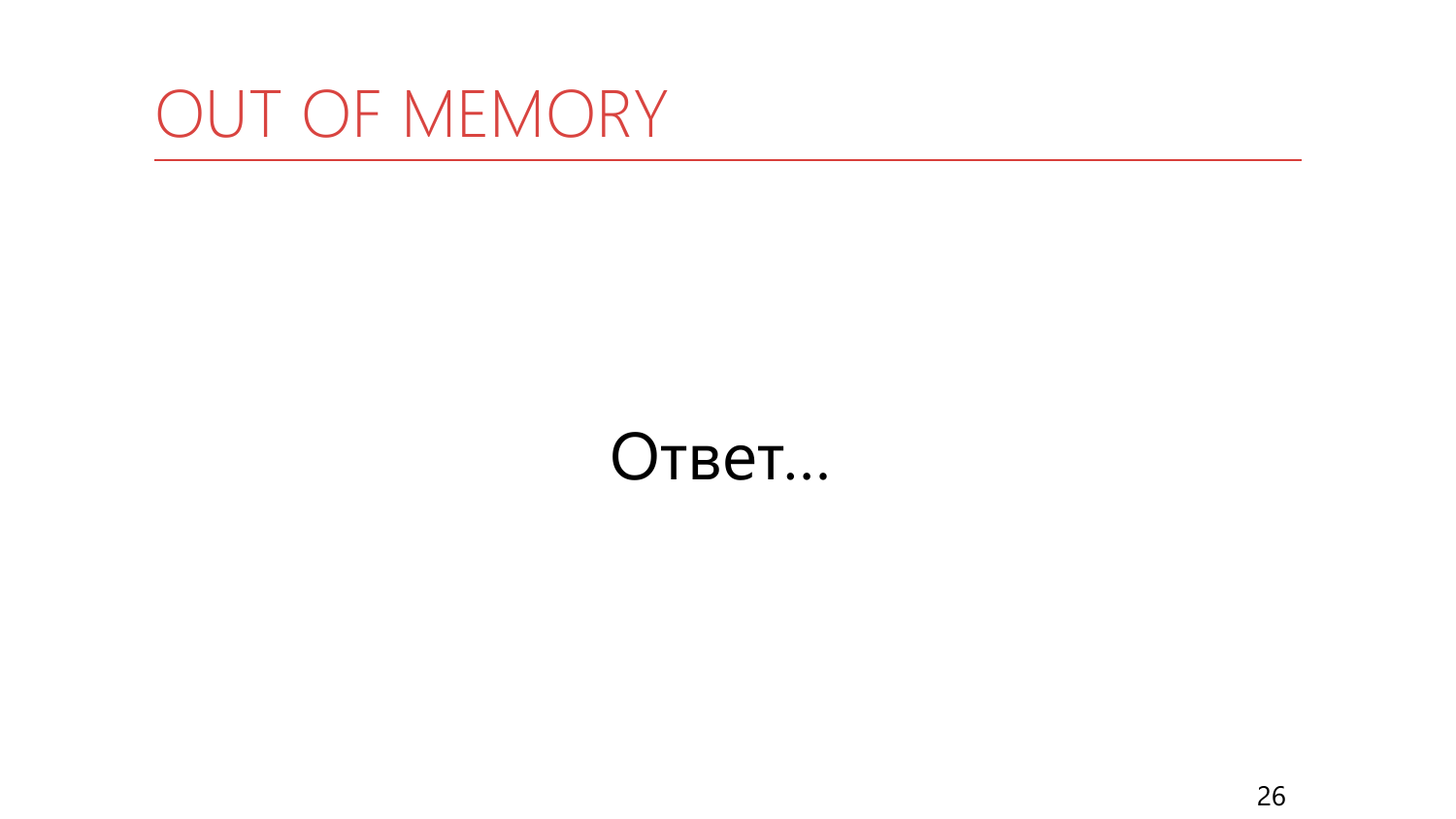- √ Исключение обработается
- √ Процесс упадёт
- √ Зайдём в catch, но исключение вылетит снова
- √ Зайдём в catch, но вылетит StackOverflow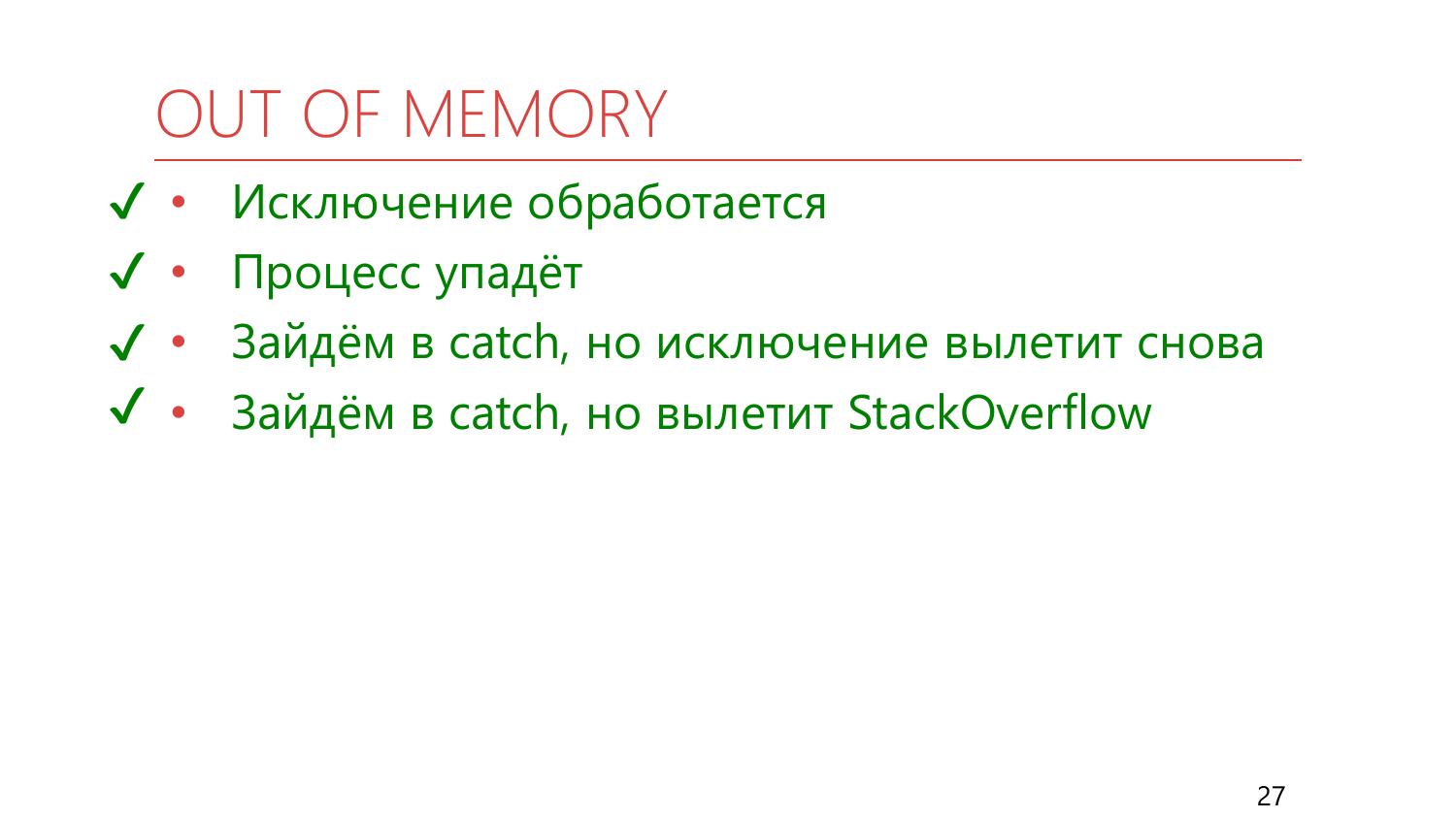```
LimitMemory(64.Mb());
```

```
try {
 while (true)
    list.Add(new byte[size]);
}
catch (OutOfMemoryException e) {
  Console.WriteLine(e);
}
```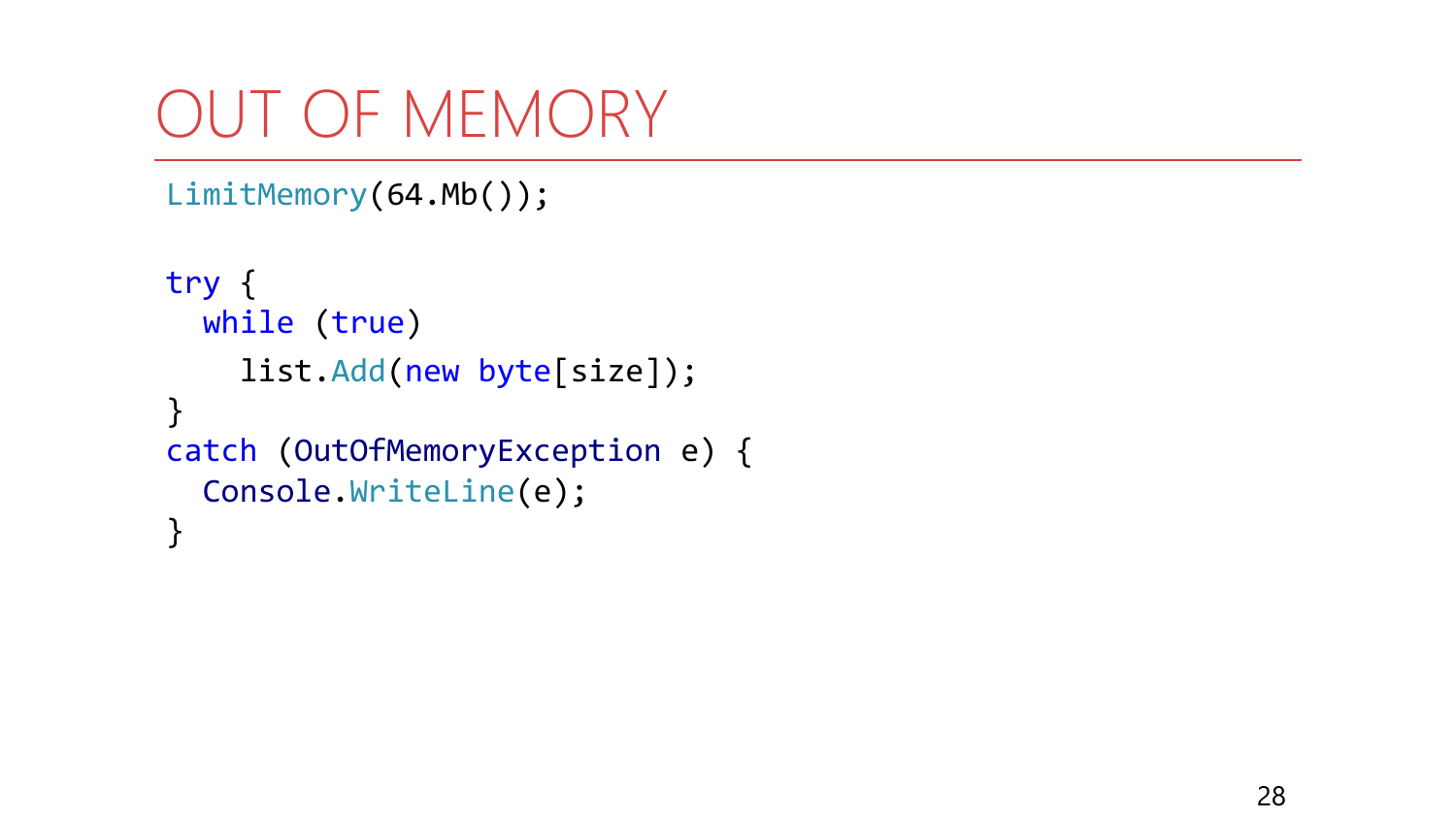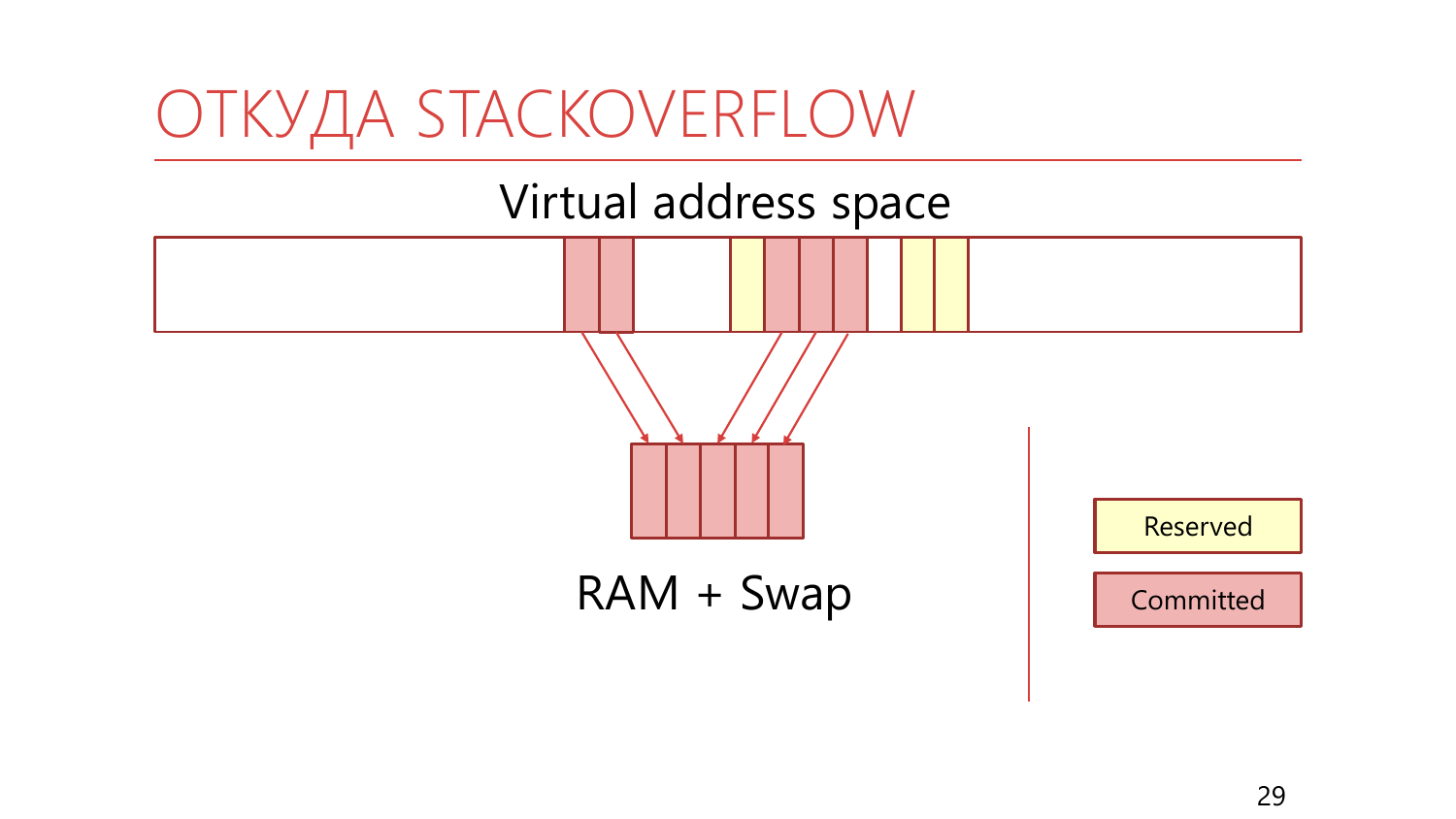# ОТКУДА STACKOVERFLOW

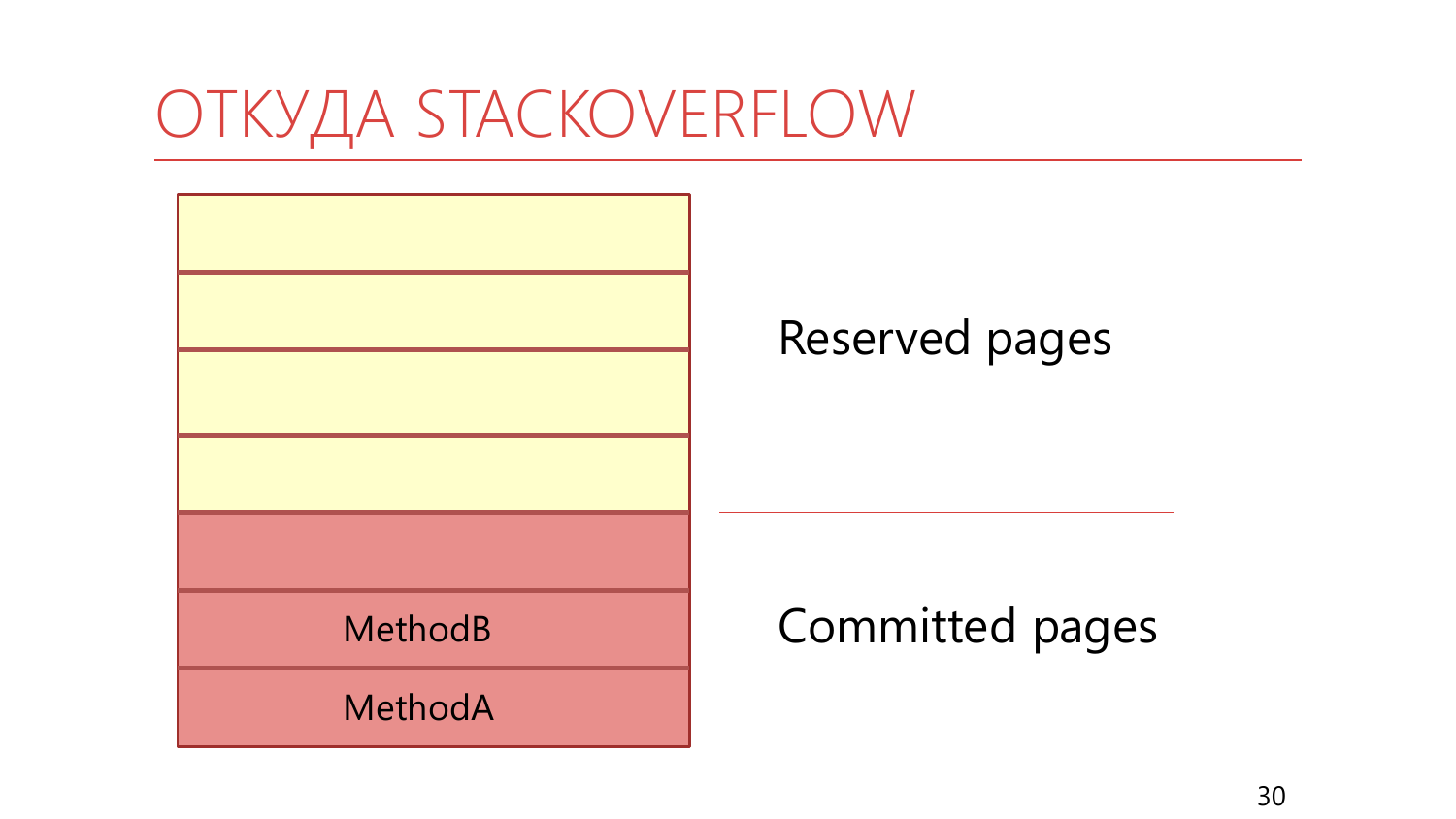#### ОТКУДА STACKOVERFLOW

#### new Thread(() =>  $F()$ , 4\*1024\*1024)  $. Start()$ ;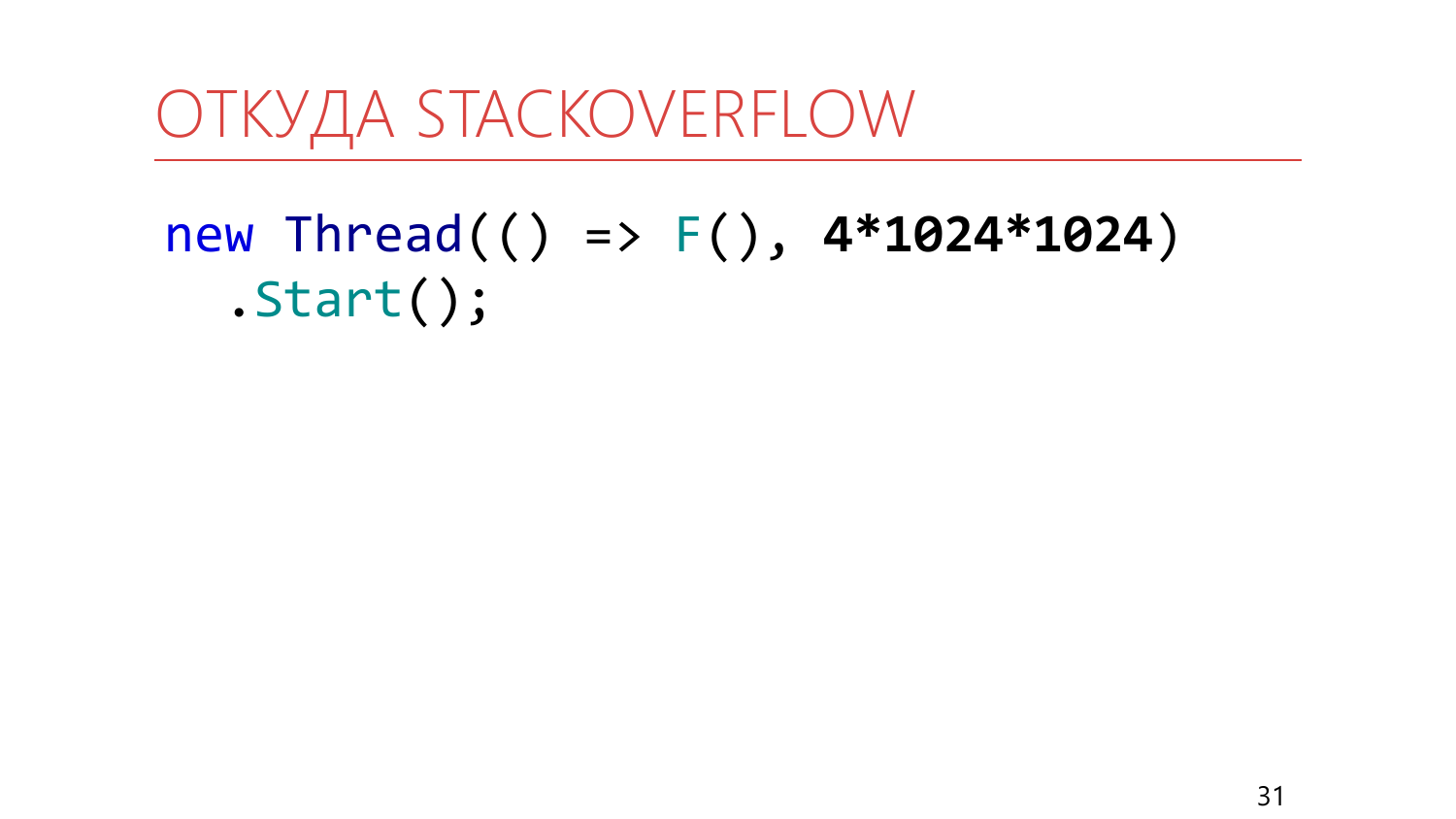# ОТКУДА STACKOVERFLOW

#### <disableCommitThreadStack> Element

**同** 03/30/2017 • ⊙ 2 minutes to read • Contributors ● ● ● で

Specifies whether the full thread stack is committed when a thread is started.

#### <disableCommitThreadStack **enabled**="false"/>

«The default behavior of the common language runtime is to commit the full thread stack when a thread is started» - MSDN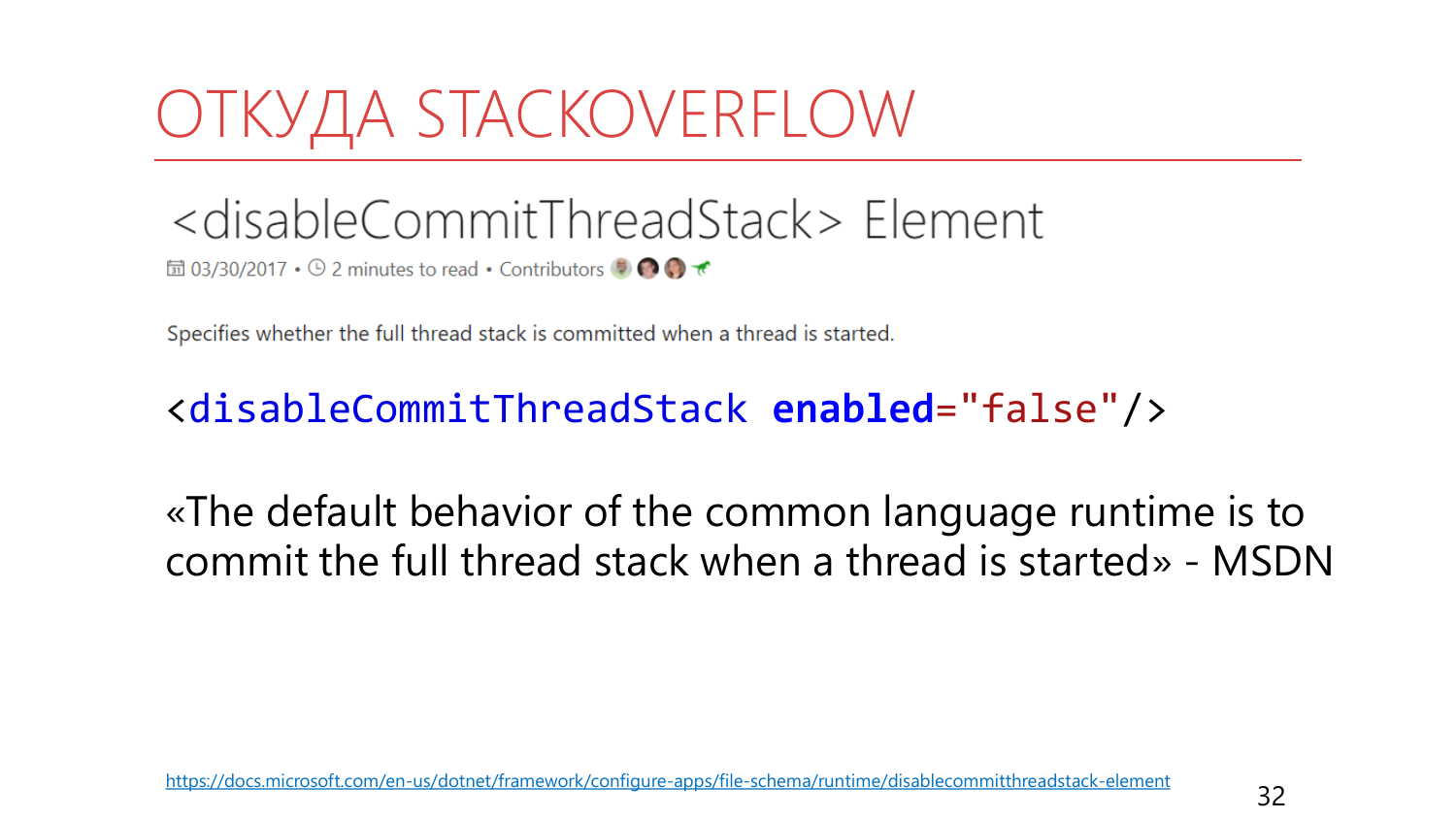# STACK OVERFLOW

try { InfiniteRecursion(); }<br>] catch (Exception) {

...

}<br>}

```
try {
 throw new StackOverflowException();
}
catch (Exception) {
```
 $\bullet\quad \bullet\quad \bullet$ 

}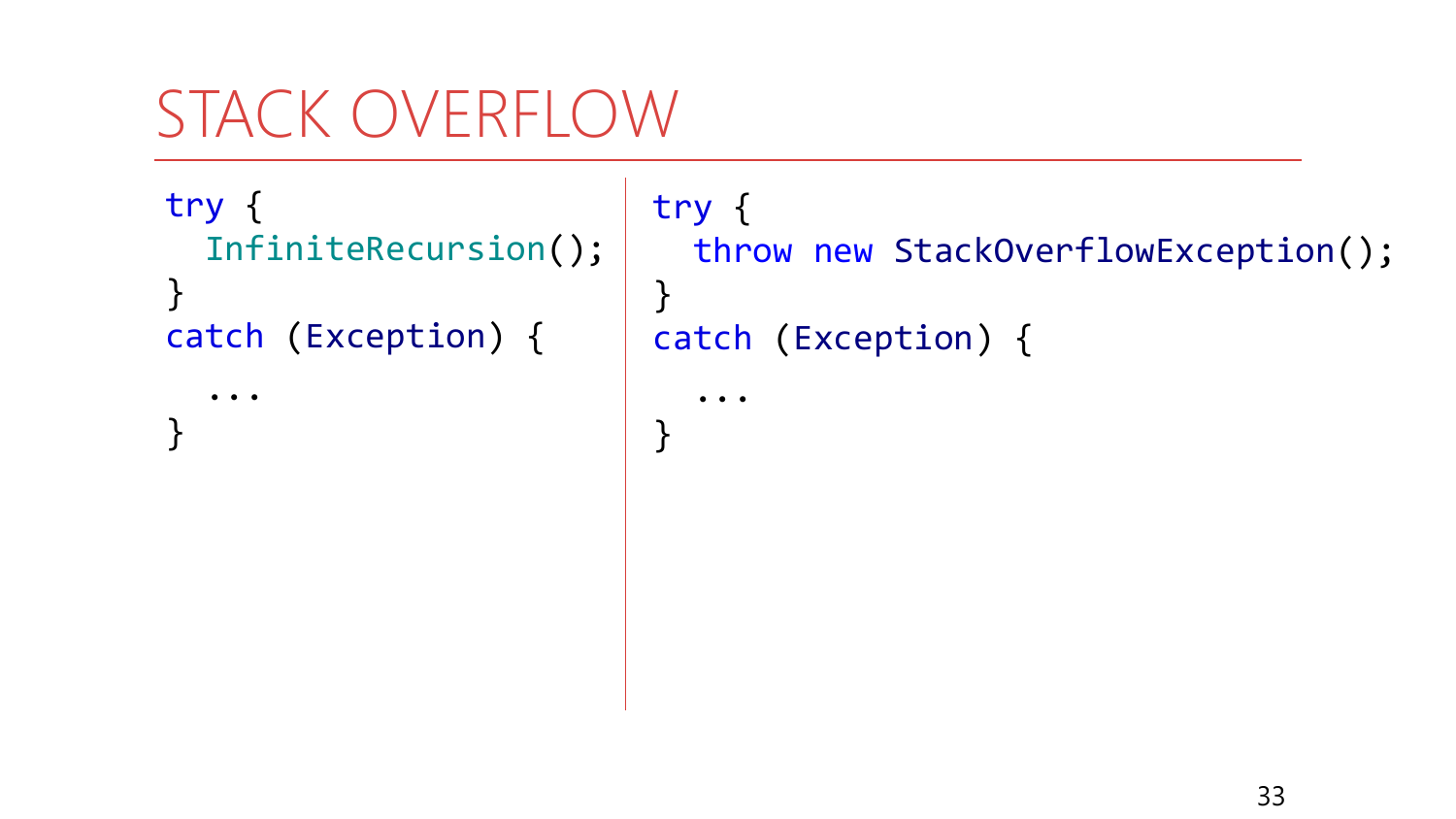## STACK OVERFLOW

«You **cannot catch** stack overflow exceptions, because the exception-handling code may require the stack. Instead, when a stack overflow occurs in a normal application, the Common Language Runtime (CLR) terminates the process.» - **MSDN**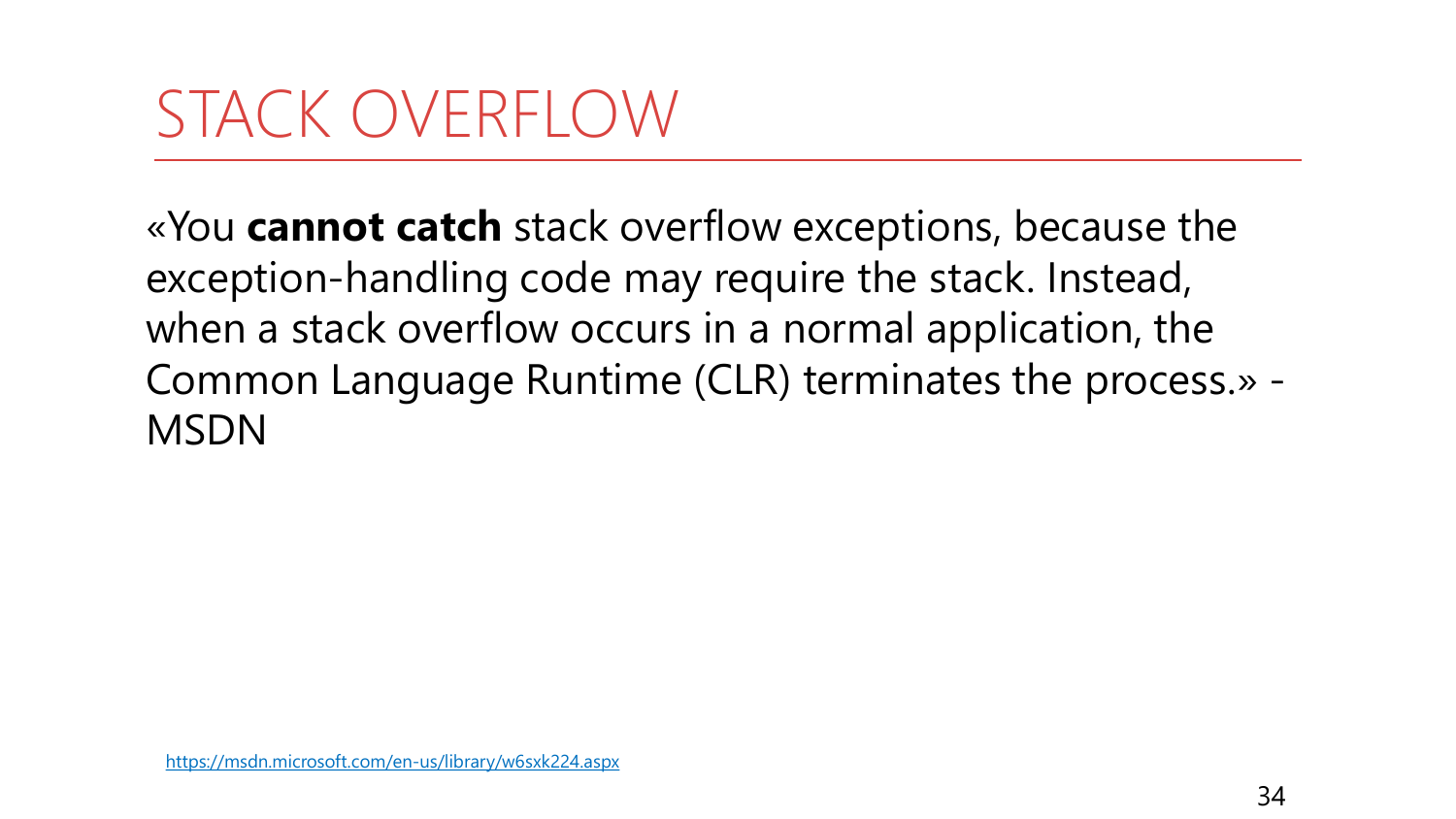# KAK ИЗБЕЖАТЬ STACK OVERFLOW

- RuntimeHelpers.EnsureSufficientExecutionStack();  $\bullet$ 
	- «Ensures that the remaining stack space is large enough to  $\bullet$ execute the average .NET Framework function.» - MSDN
	- InsufficientExecutionStackException  $\bullet$
	- 512 KB  $x86$ , AnyCPU, 2 MB  $x64$  (half of stack size)  $\bullet$
	- 64/128 KB .NET Core  $\bullet$
	- Check only stack address space
- RuntimeHelpers.TryEnsureSufficientExecutionStack();  $\bullet$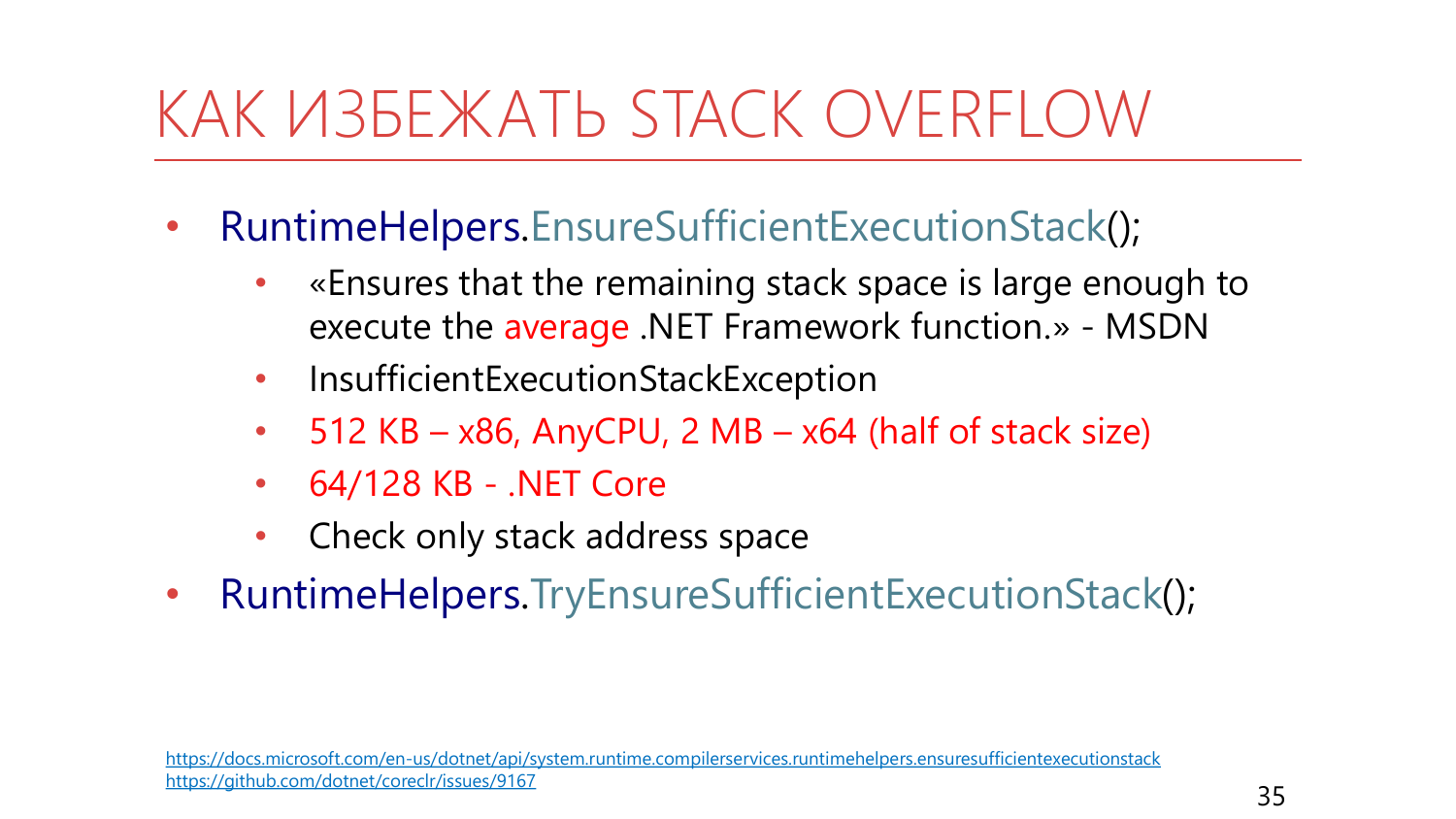## КАК ИЗБЕЖАТЬ STACK OVERFLOW

```
Span<br/>byte> span;
if (CanAllocateOnStack(size))
  span = stackalloc byte[size];else
  span = new byte[size];
```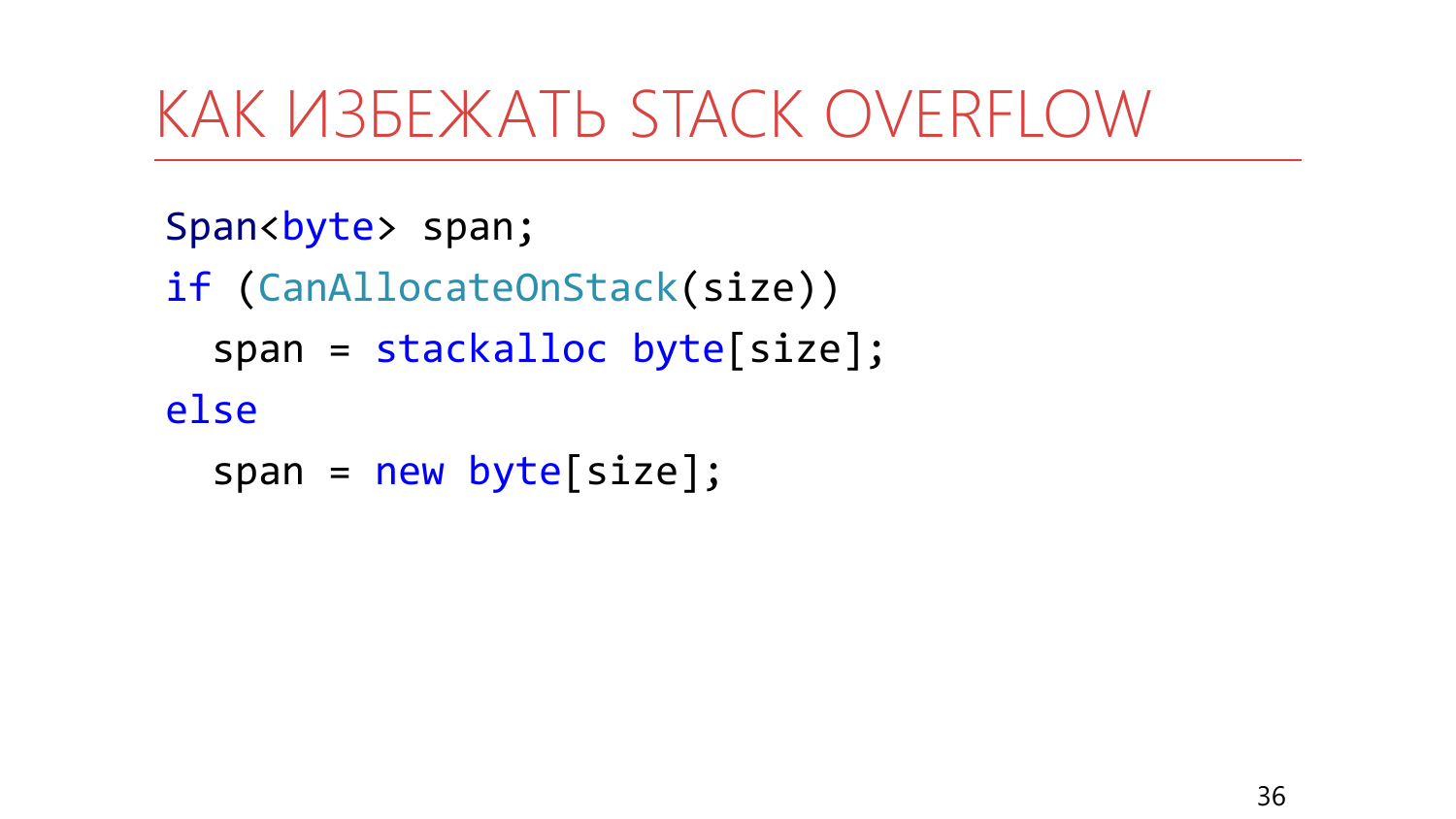# KAK ИЗБЕЖАТЬ STACK OVERFLOW

- RuntimeHelpers.TryForSufficientStack(size);  $\bullet$
- trystackalloc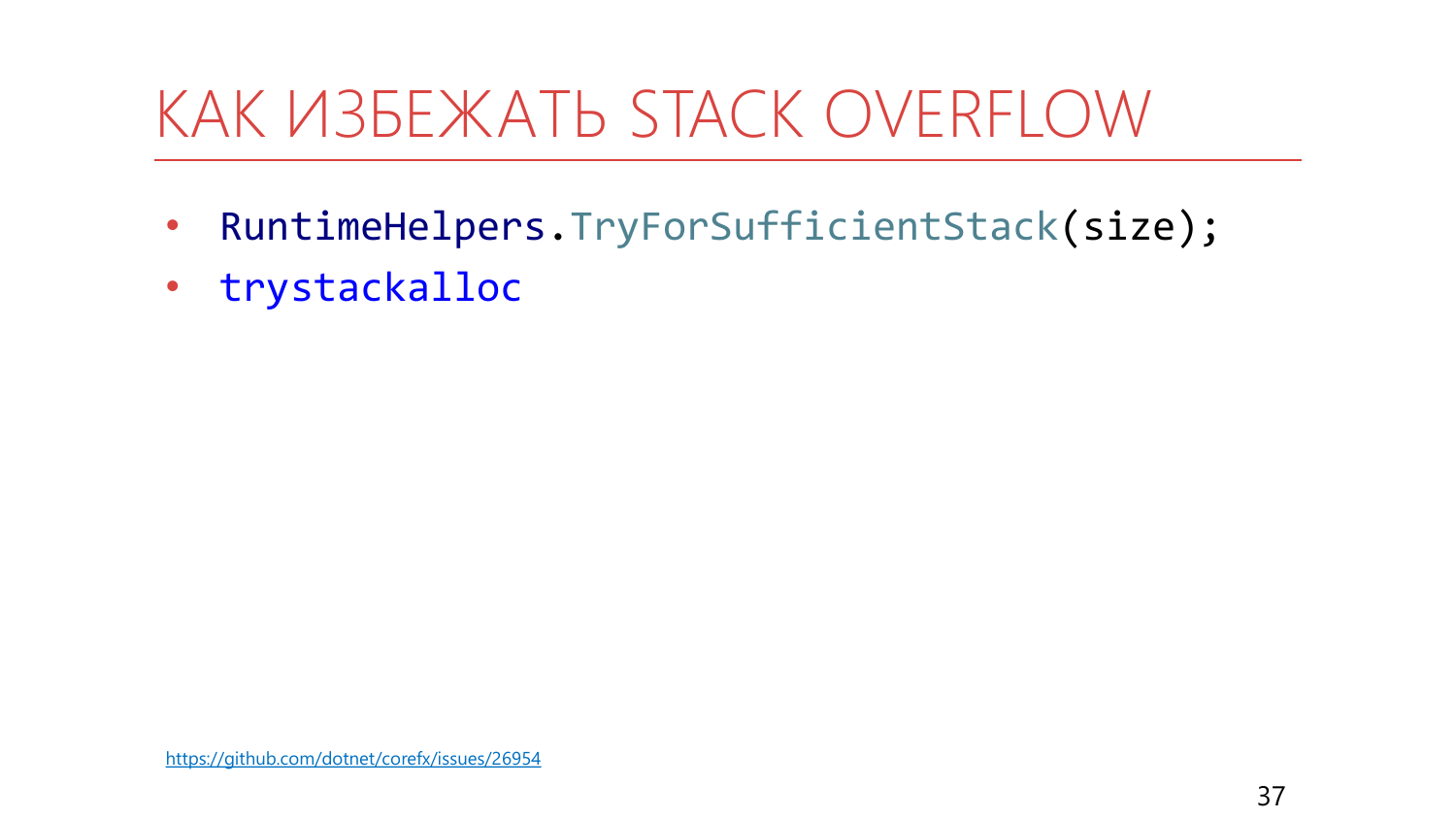## STACK OVERFLOW

«You **cannot catch** stack overflow exceptions, because the exception-handling code may require the stack. Instead, when a stack overflow occurs in **a normal application**, the Common Language Runtime (CLR) terminates the process.» - **MSDN**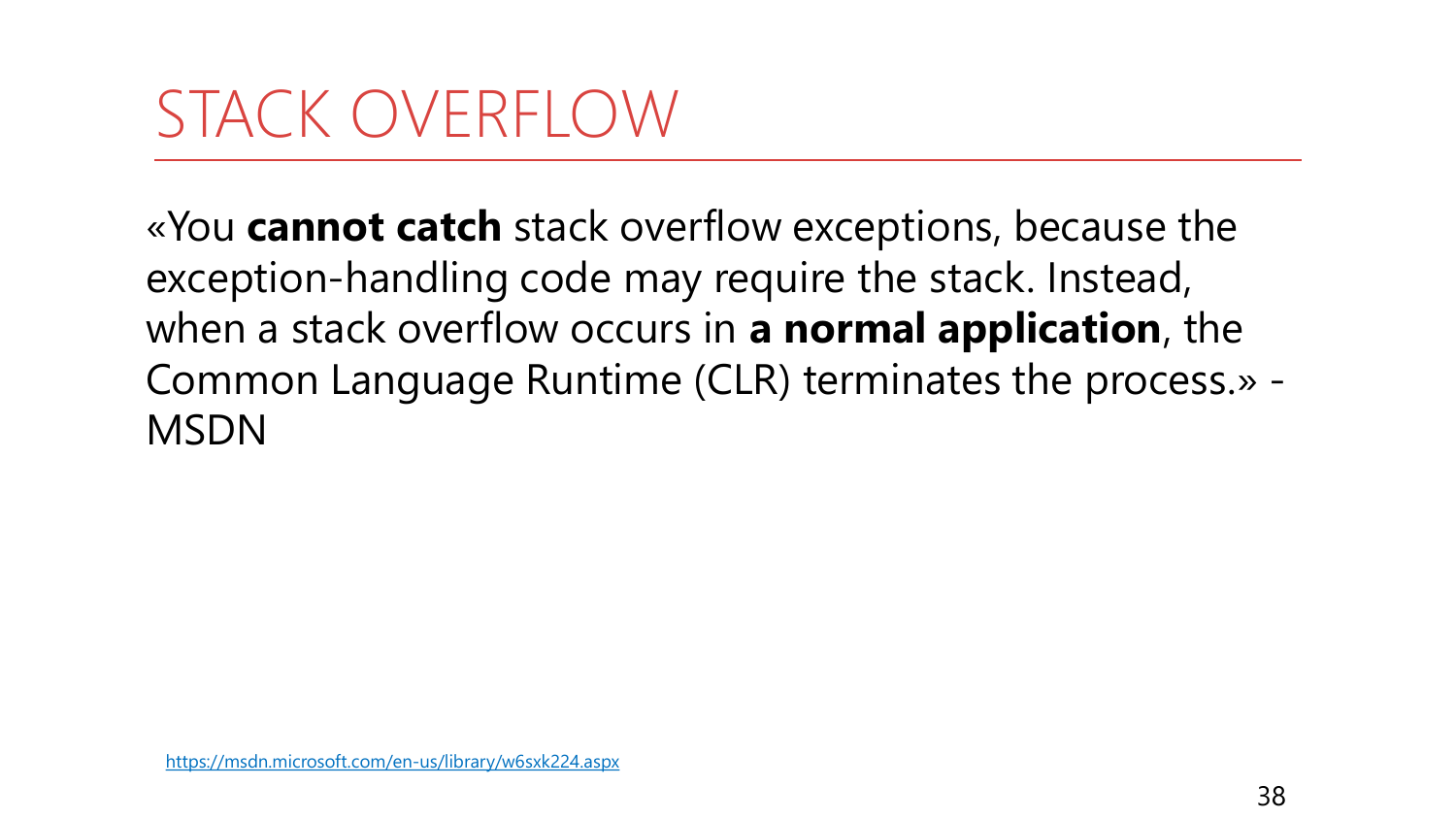#### НА УРОВЕНЬ НИЖЕ

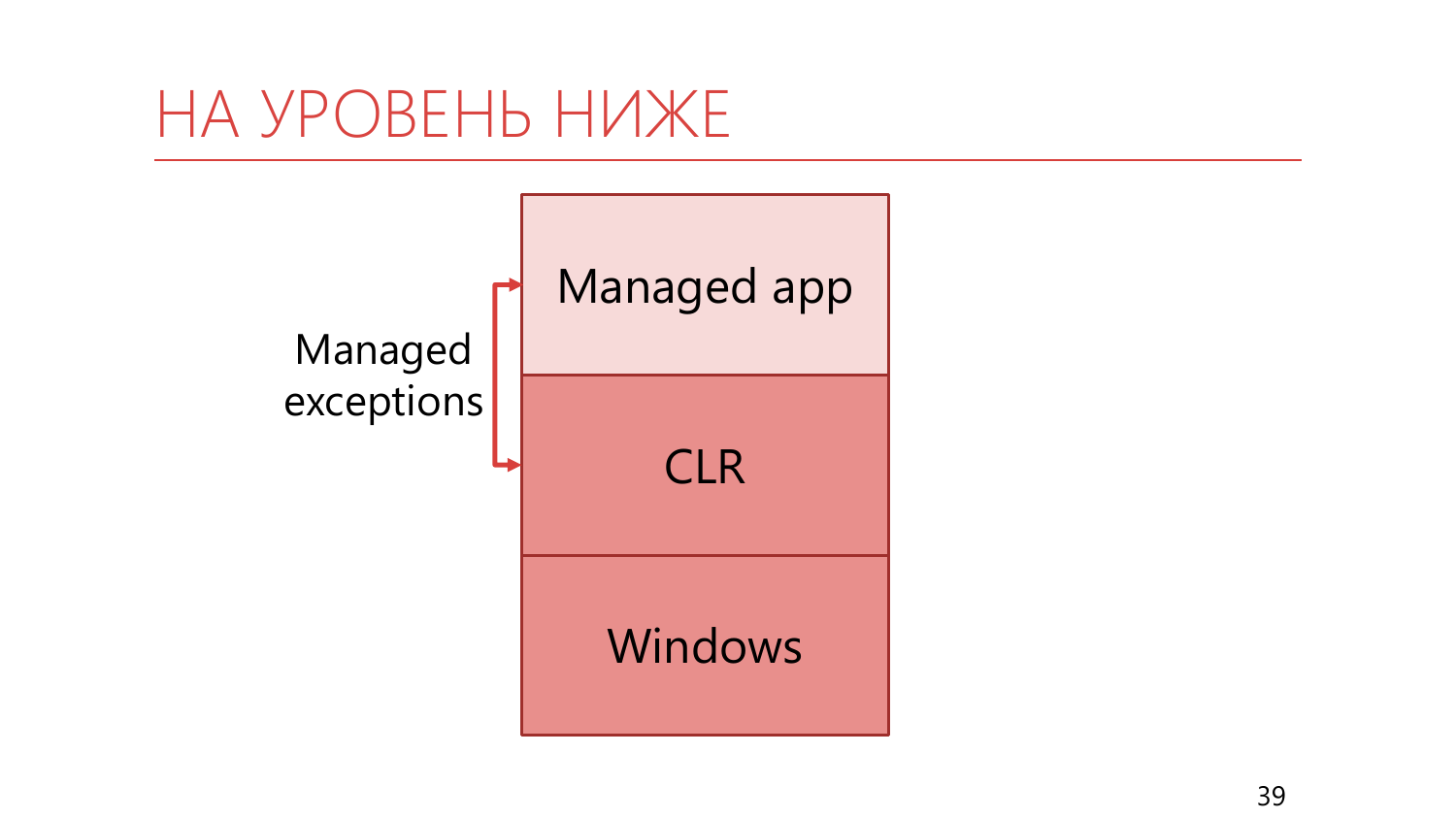# CLR HOSTING

«An application that **hosts the CLR** can change the default behavior and specify that the CLR **unload the application domain** where the exception occurs, but lets the process continue.» - MSDN

 $StackOverflowException$   $\rightarrow$  AppDomainUnloadedException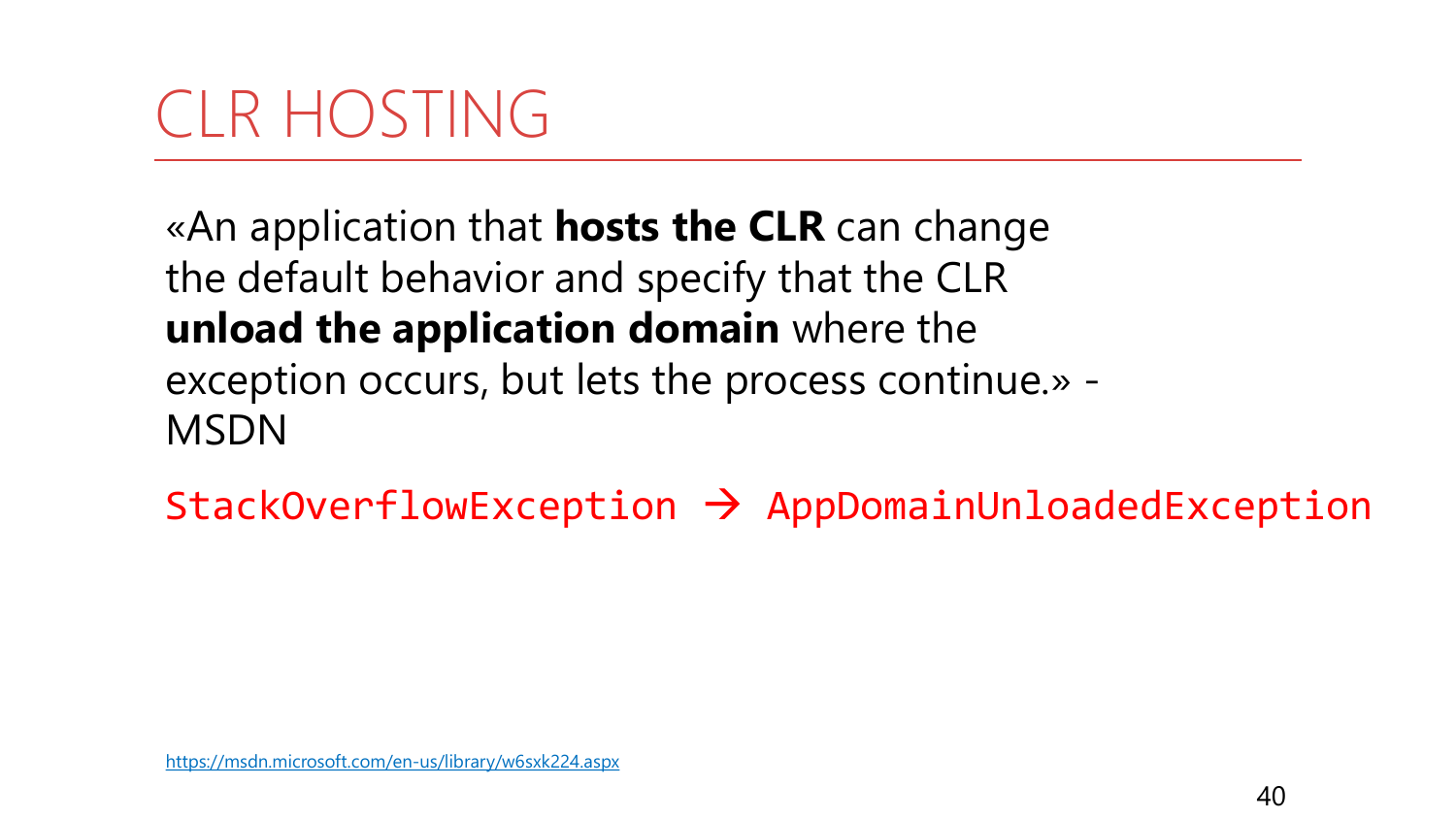# CLR HOSTING

ICLRPolicyManager \*policyMgr; pCLRControl->GetCLRManager( IID\_ICLRPolicyManager, (void\*\*)(&policyMgr)); policyMgr->SetActionOnFailure( FAIL StackOverflow, eRudeUnloadAppDomain);

- eRudeExitProcess
- eRudeUnloadAppDomain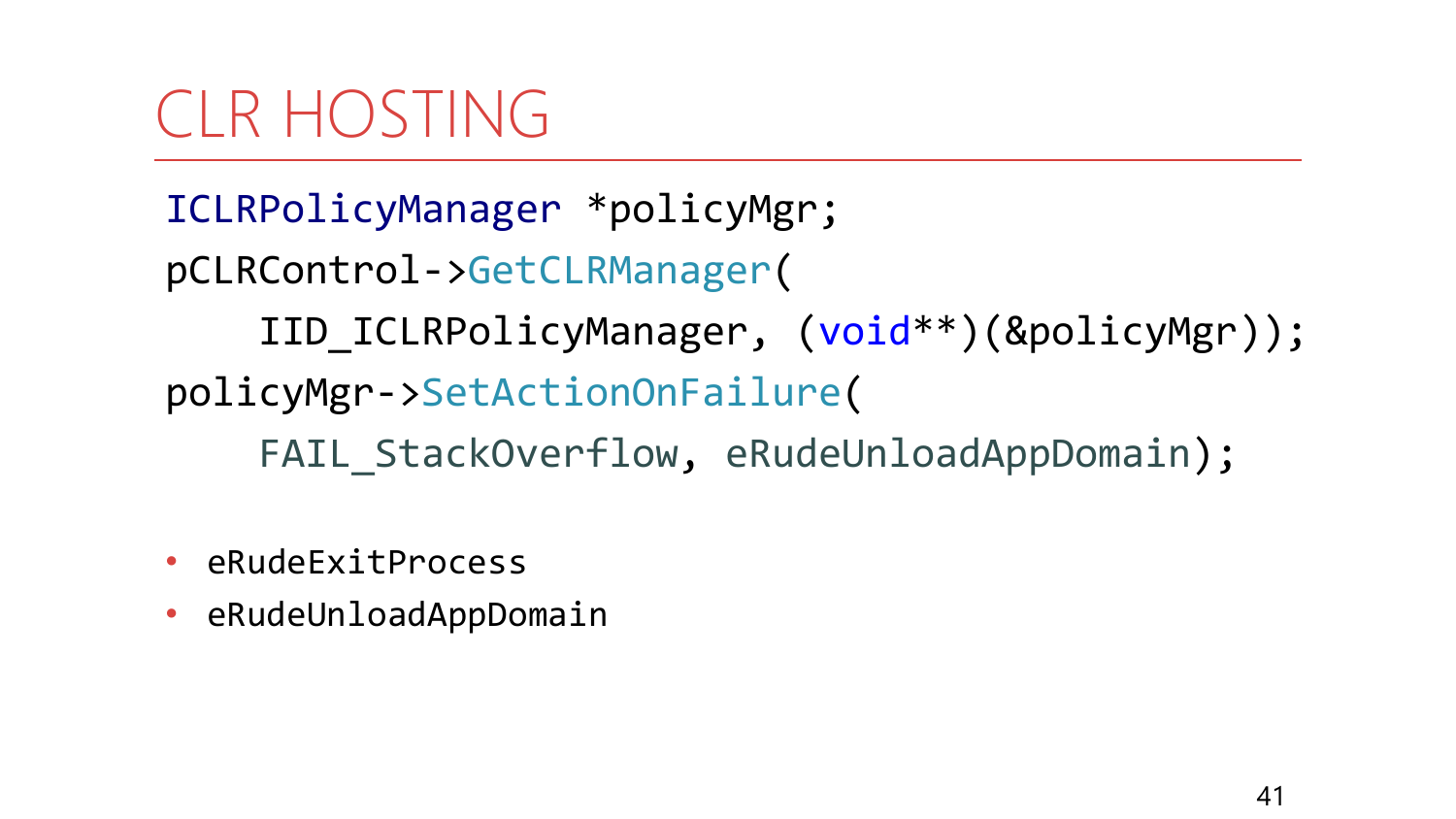## CLR HOSTING

```
try {
  var appd = AppDomain.CreateDomain("...");
  appd.DoCallBack(() =>
  \{var thread = new Thread(() => InfiniteRecursion());
    thread.Start();
    thread.Join();
  });
  AppDomain.Unload(appd);
}
catch (AppDomainUnloadedException) { }
```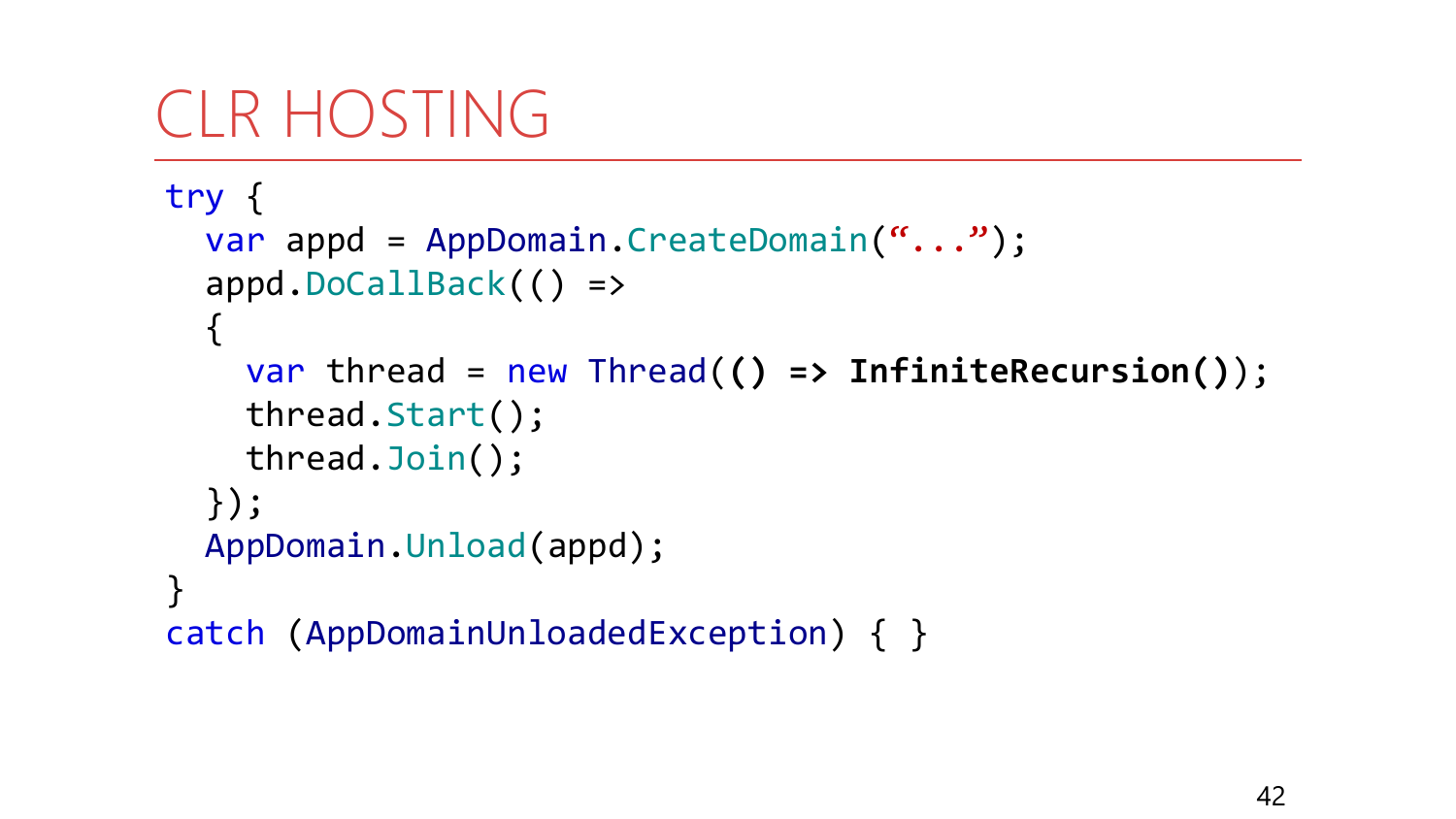#### APP DOMAINS

public class CustomException : Exception {}

var appd = AppDomain.CreateDomain("..."); appd.DoCallBack(() => throw new CustomException());

#### System.Runtime.Serialization.SerializationException:

Type 'CustomException' is not marked as serializable. at System.AppDomain.DoCallBack(CrossAppDomainDelegate callBackDelegate)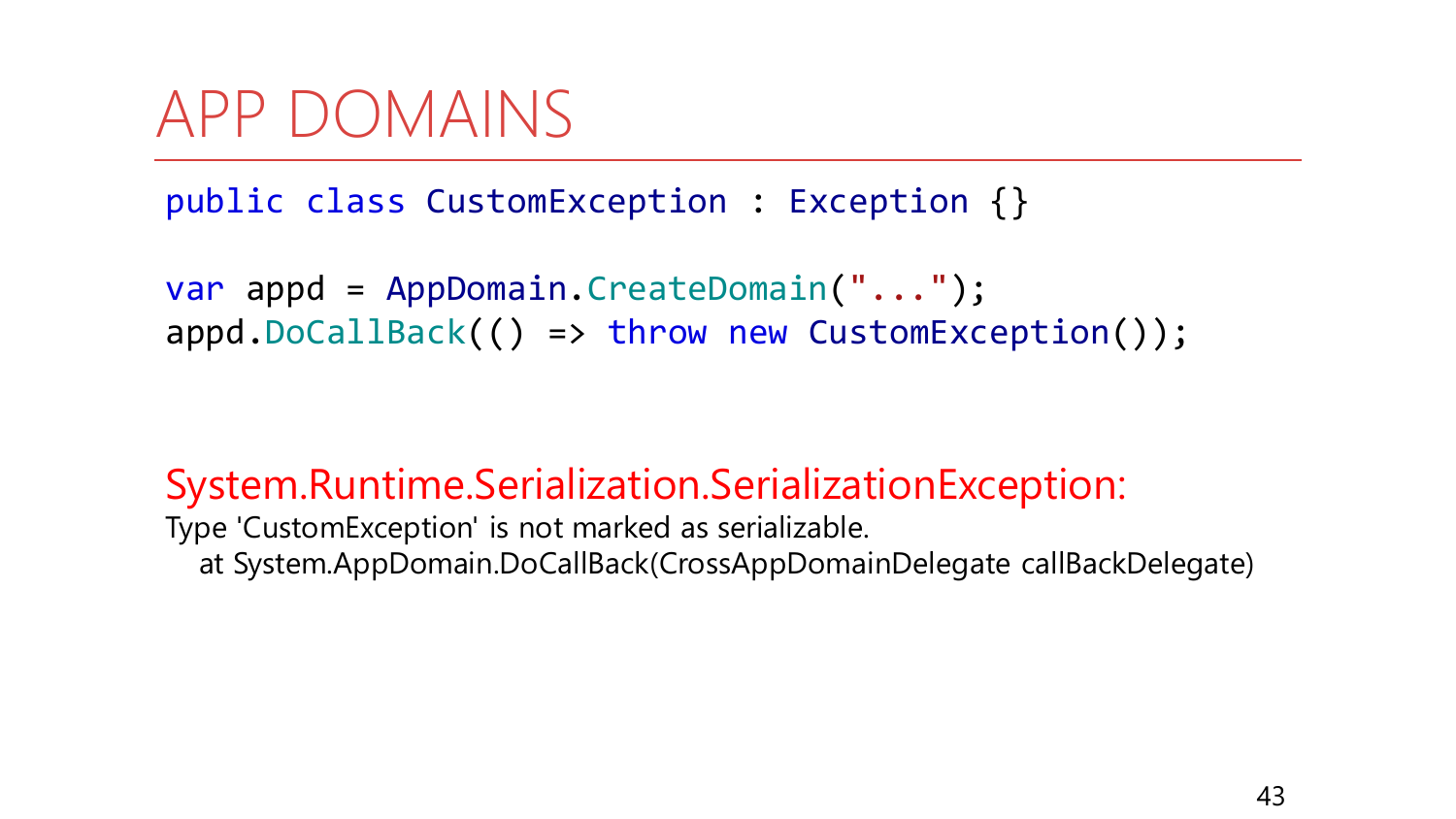# APP DOMAINS (SERIALIZATION EXCEPTION)

```
[Serializable]
public class CustomException : Exception
\{public CustomException(){}
    public CustomException(
      SerializationInfo info,
      StreamingContext ctx) : base(info, context){}
}
```

```
var appd = AppDomain.CreateDomain("...");
appd.DoCallBack(() => throw new CustomException());
```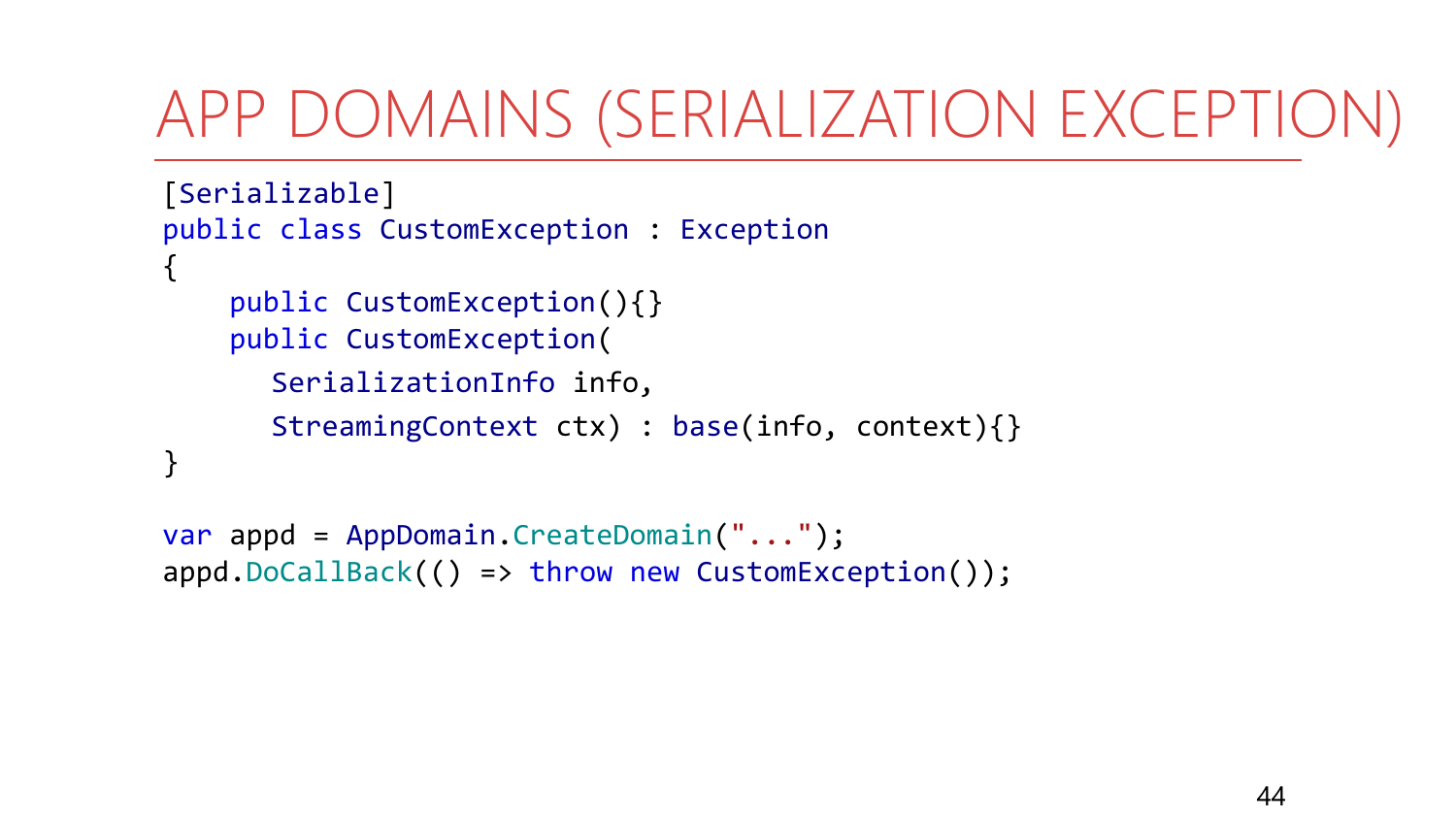#### НА УРОВЕНЬ НИЖЕ

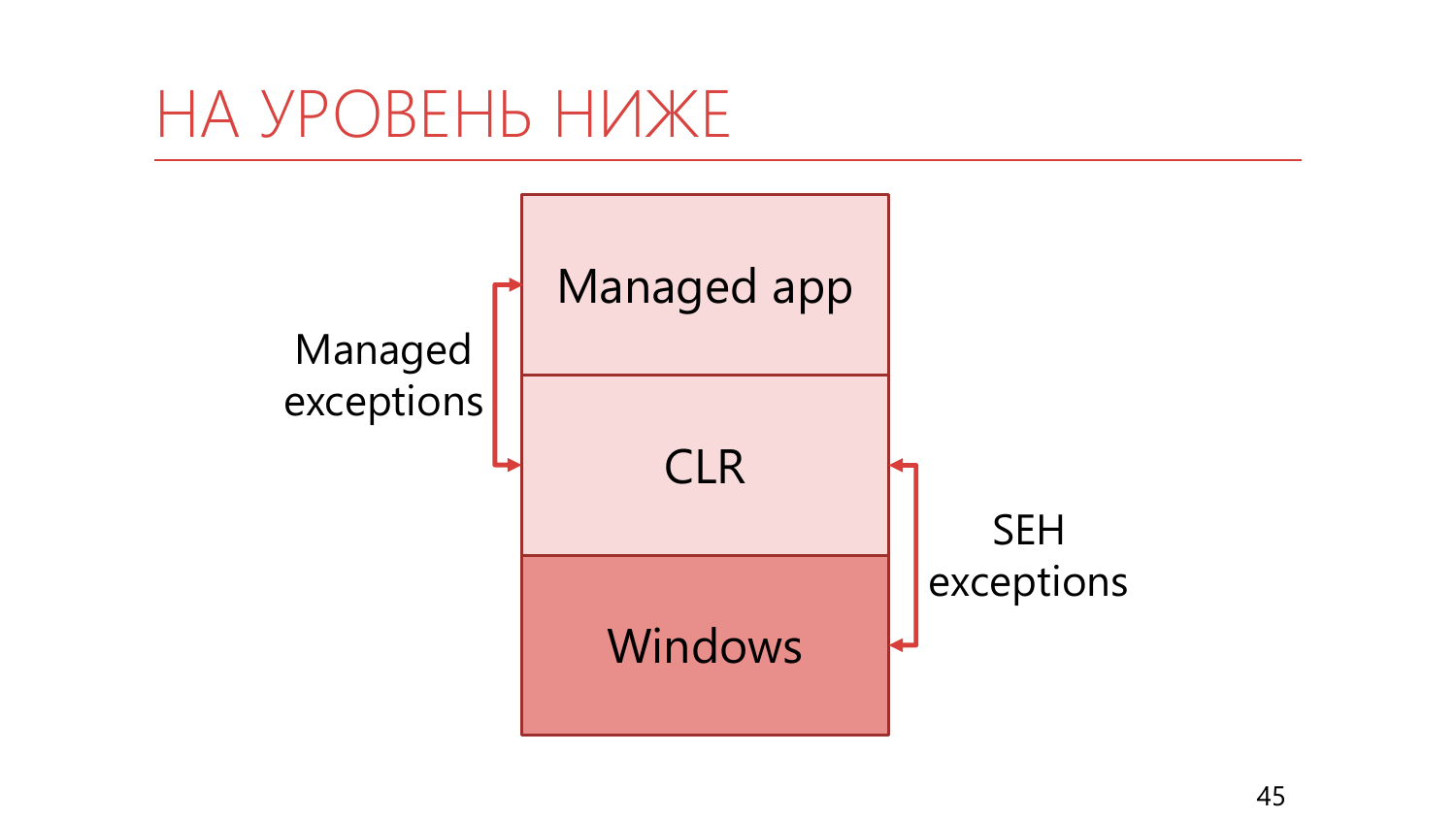#### **SFH**

SEH - Structured Exception Handling

- Механизм обработки исключений в Windows  $\bullet$
- Единообразная обработка software и hardware исключений  $\bullet$
- С# исключения реализованы поверх SEH  $\bullet$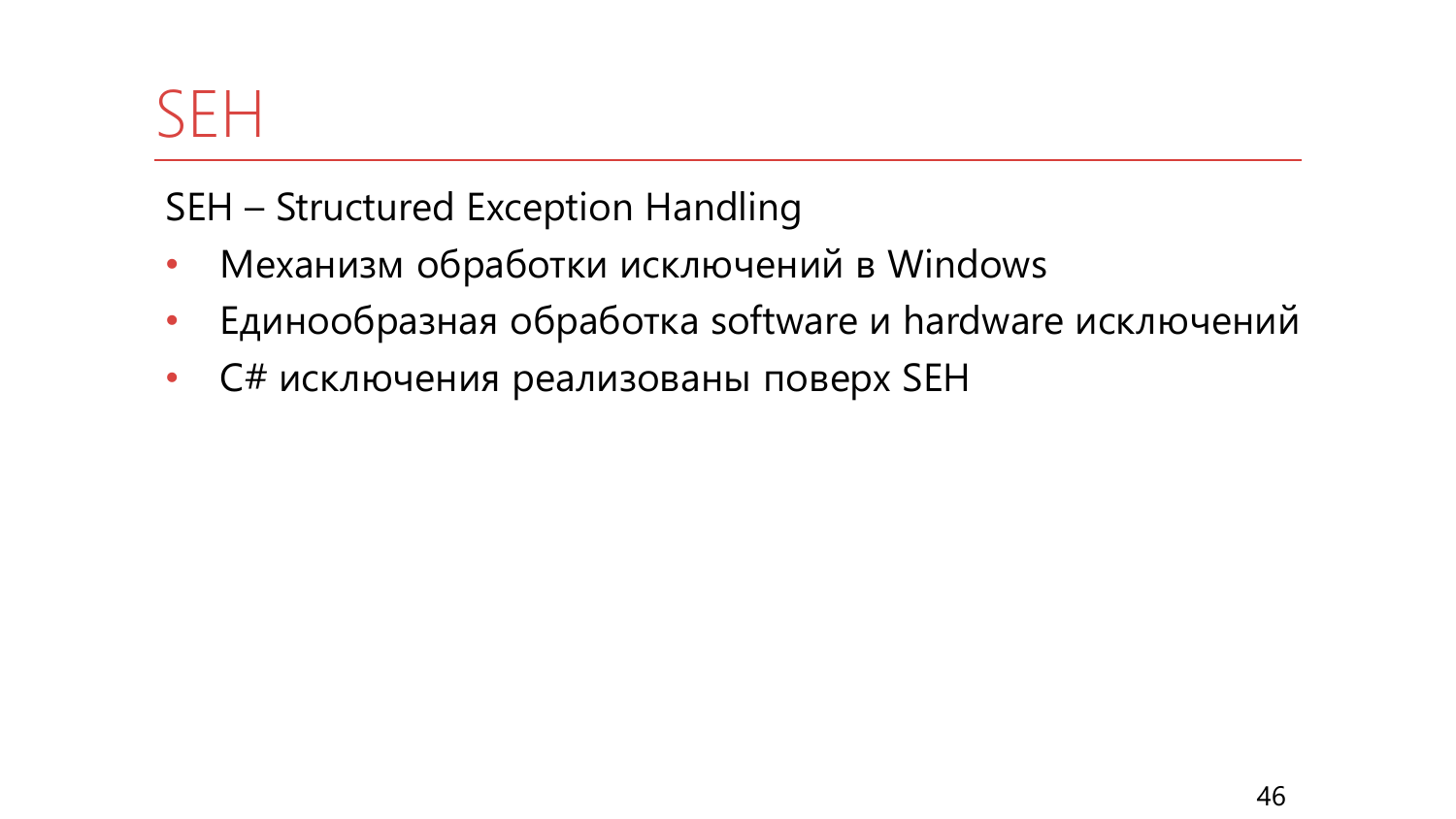## $SEH \leftrightarrow MANAGED$

- EXCEPTION\_STACK\_OVERFLOW  $\rightarrow$  Crash
- EXCEPTION\_ACCESS\_VIOLATION  $\rightarrow$  AccessViolationException
- EXCEPTION\_ACCESS\_VIOLATION  $\rightarrow$  NullReferenceException
- EXCEPTION\_INT\_DIVIDE\_BY\_ZERO  $\rightarrow$  DivideByZeroException
- Unknown SEH exceptions  $\rightarrow$  SEHException
- 
- 
- 
- 
-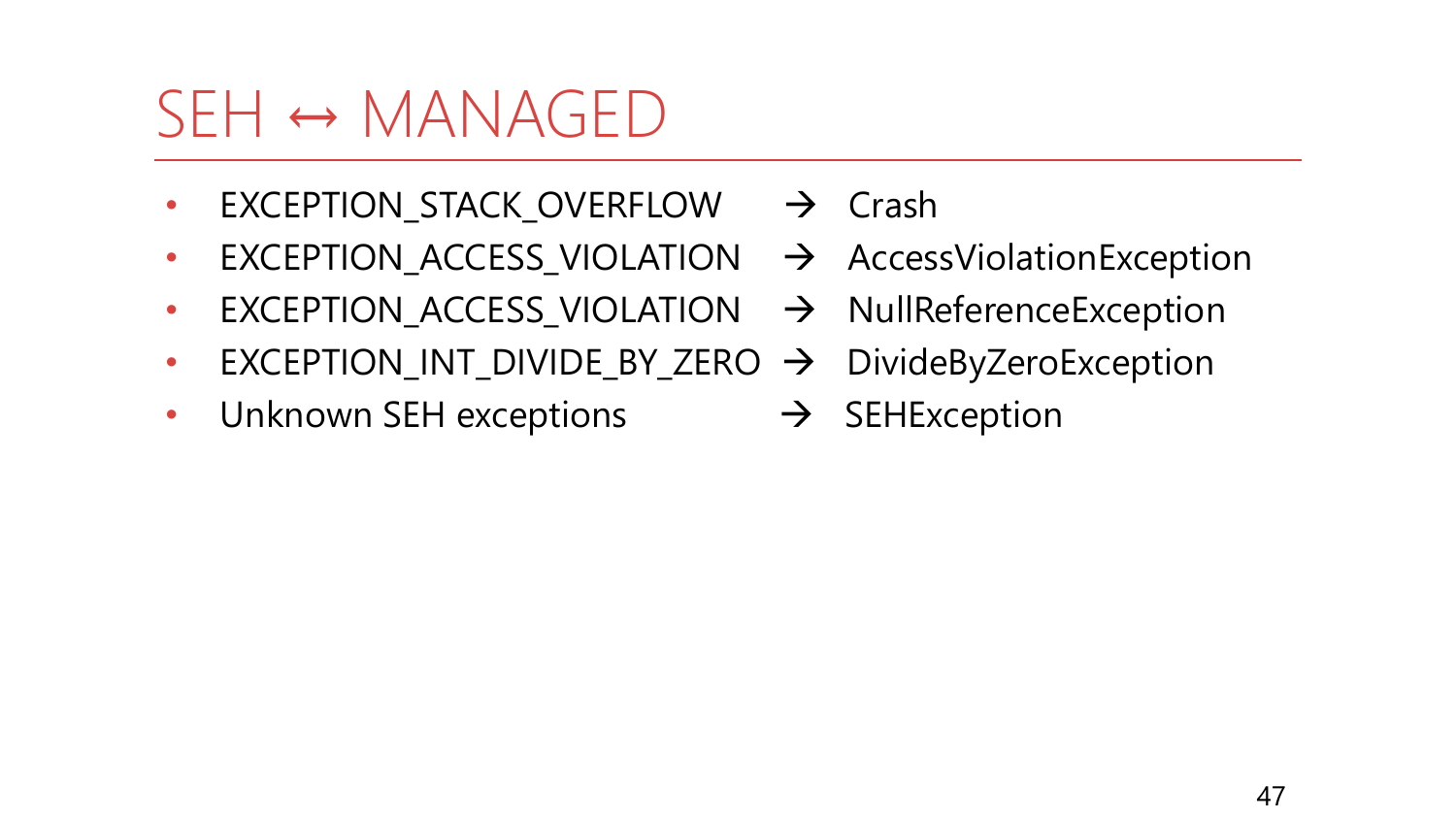#### RAISE SEH

[DllImport("kernel32.dll")] static extern void RaiseException( uint dwExceptionCode, uint dwExceptionFlags, uint nNumberOfArguments, IntPtr lpArguments);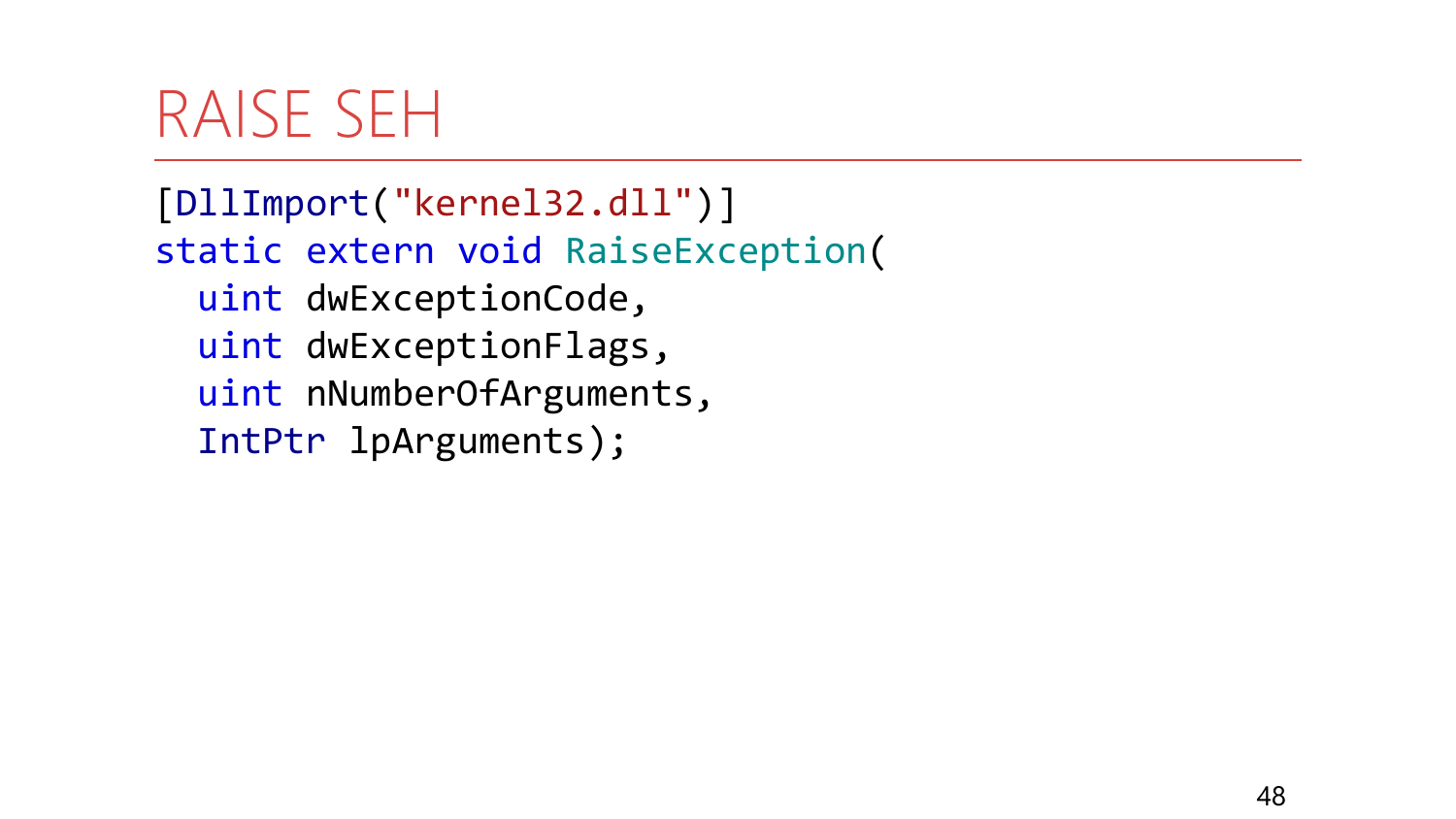#### RAISE SEH

// DivideByZeroException RaiseException(0xc0000094, 0, 0, IntPtr.Zero);

// Stack overflow RaiseException(0xc00000fd, 0, 0, IntPtr.Zero);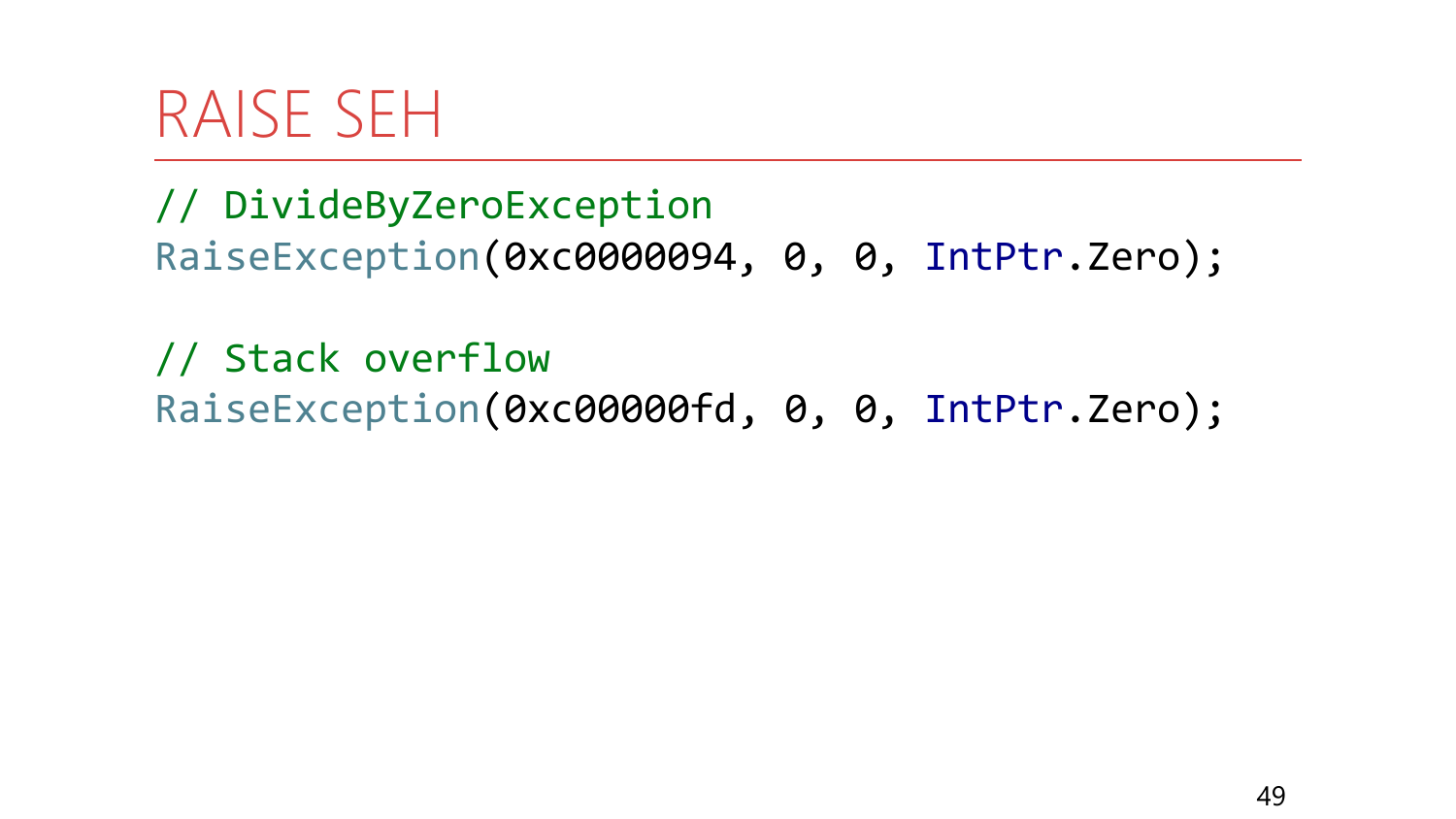## THROW & SEH

#### $\frac{1}{2}$  RaiseException(0xe0434f4d, ...)

- SEH CLR Exception  $\leftarrow$  Managed exception
- SEH CLR Exception  $\rightarrow$  Managed exception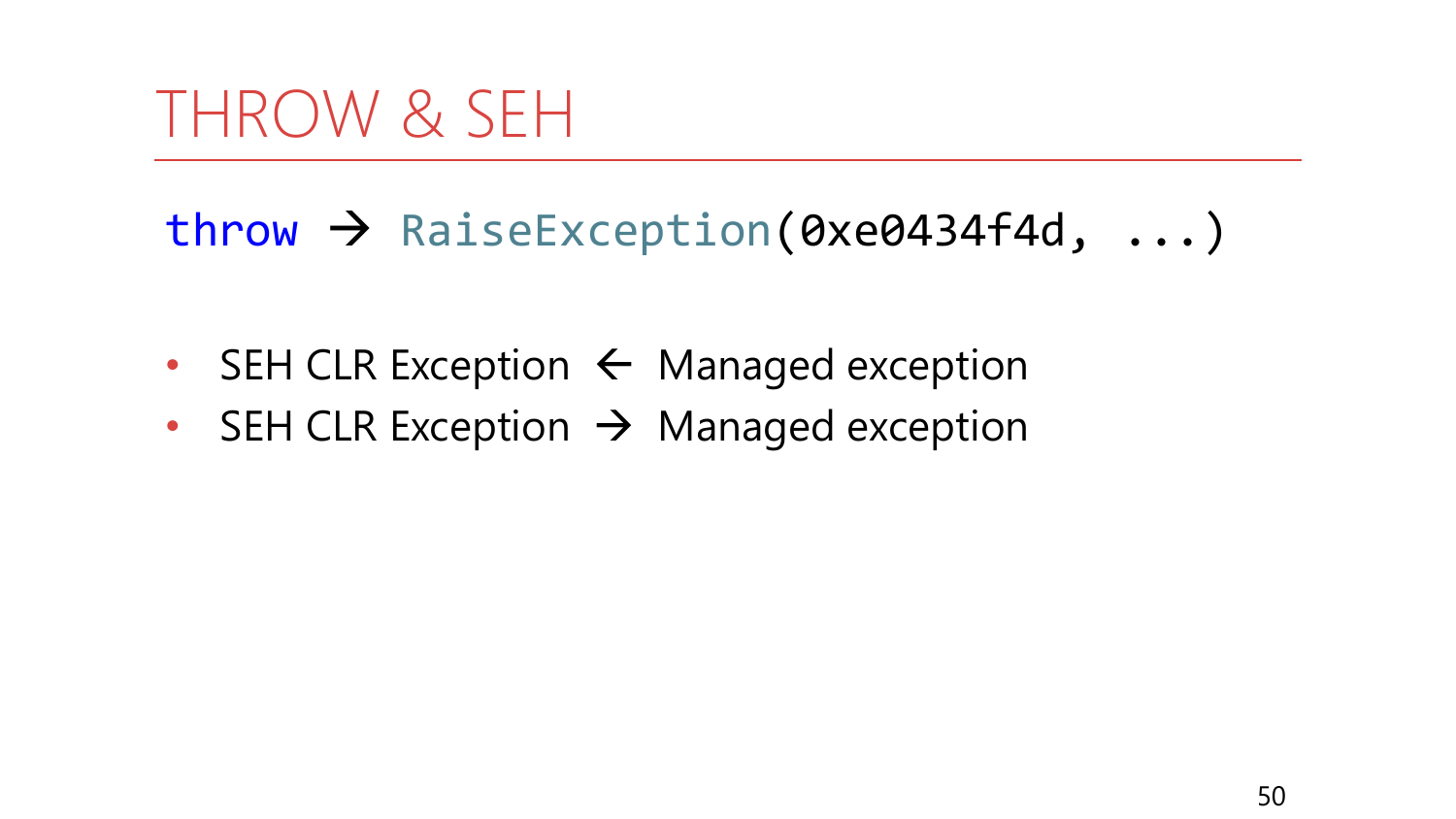#### VFH

VEH – Vectored Exception Handling

- Расширение SEH
- Работает на уровне процесса
- Позволяет изменить SEH исключение до обработки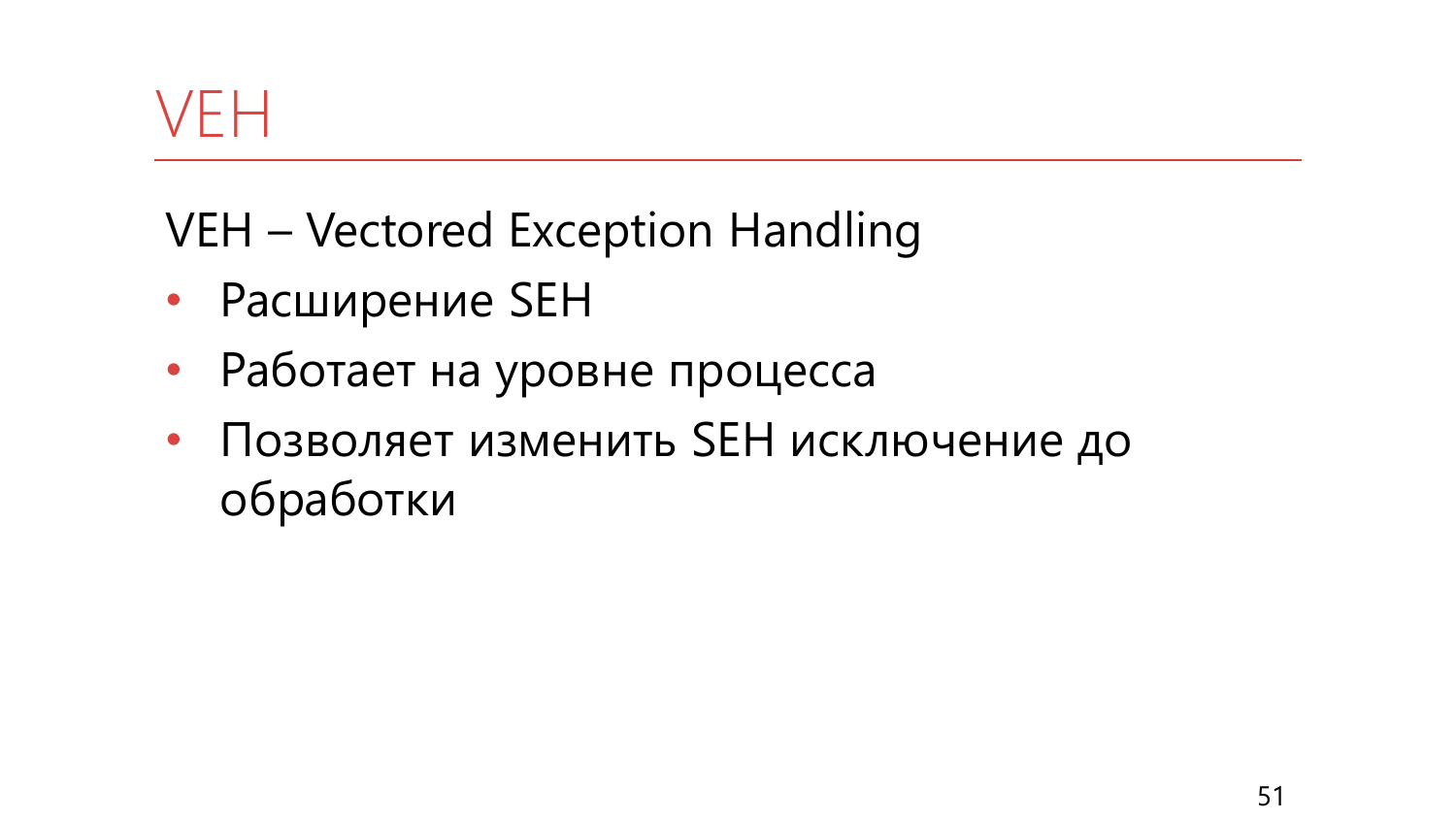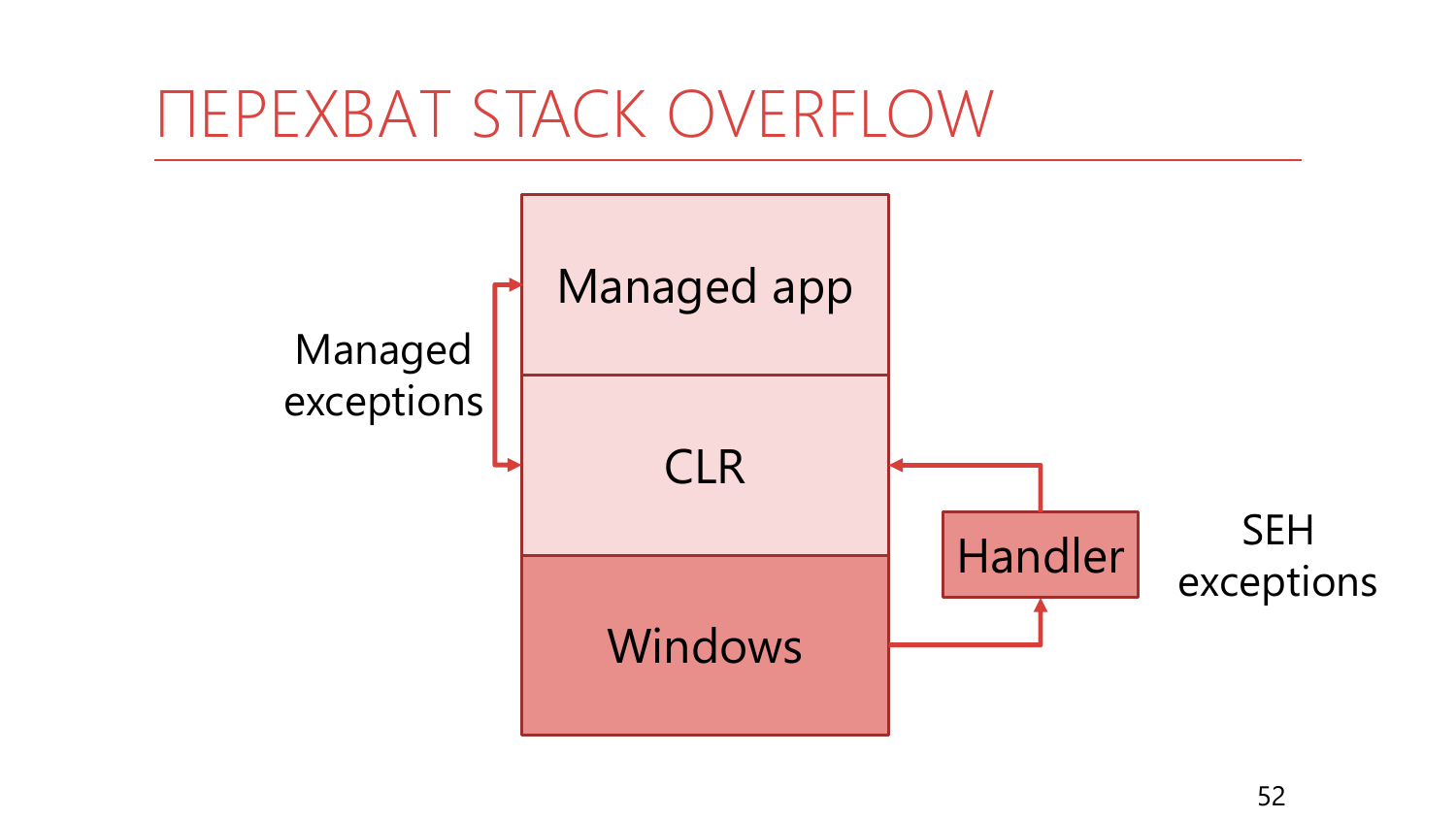#### VEH

[DllImport("kernel32.dll", SetLastError = true)] static extern IntPtr AddVectoredExceptionHandler( IntPtr FirstHandler, PVECTORED EXCEPTION\_HANDLER VectoredHandler);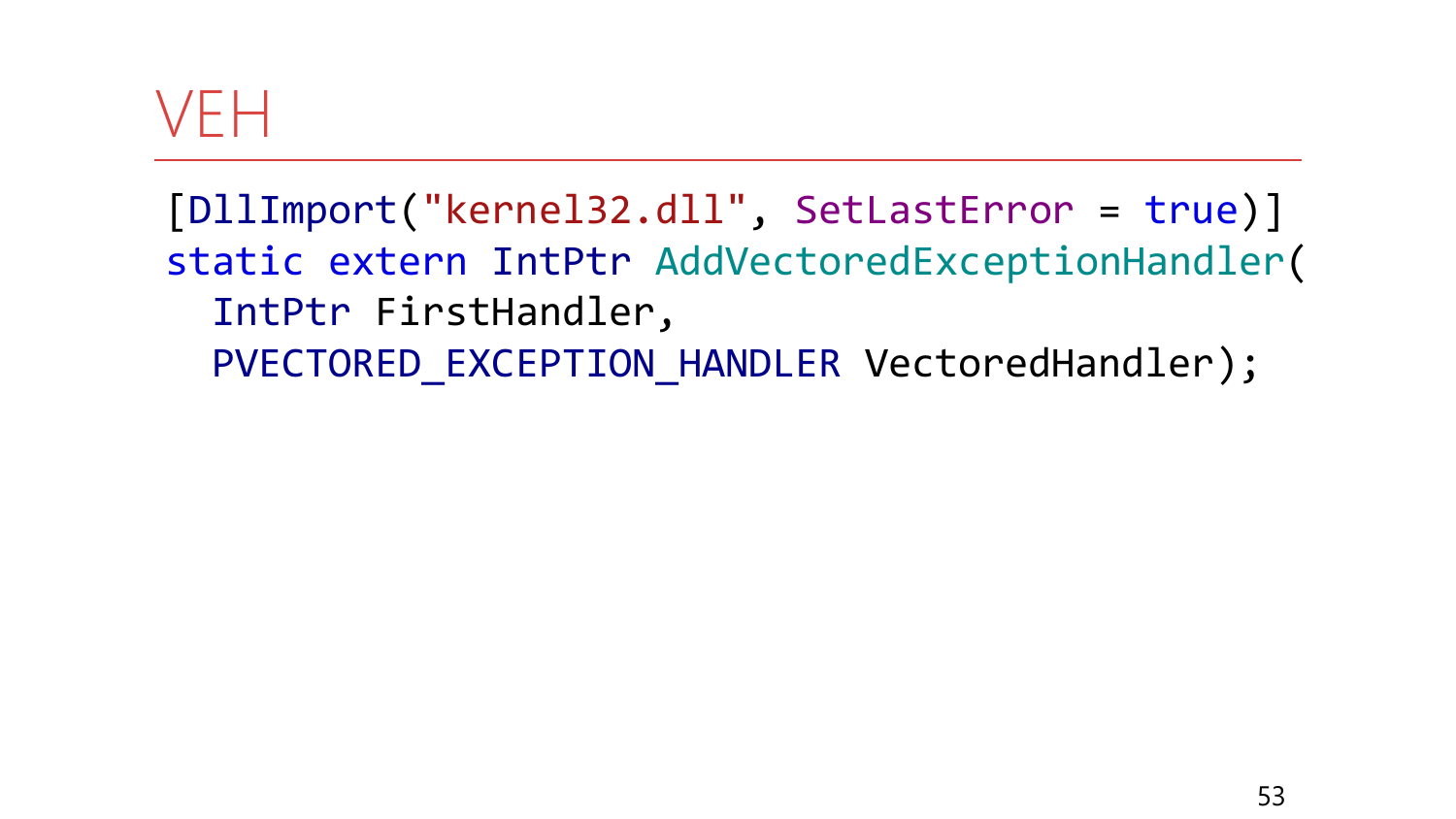#### VEH

```
delegate VEH PVECTORED_EXCEPTION_HANDLER(
  ref EXCEPTION POINTERS exceptionPointers);
public enum VEH : long
{
  EXCEPTION CONTINUE SEARCH = 0,
  EXCEPTION EXECUTE HANDLER = 1,
  EXCEPTION CONTINUE EXECUTION = -1
}
```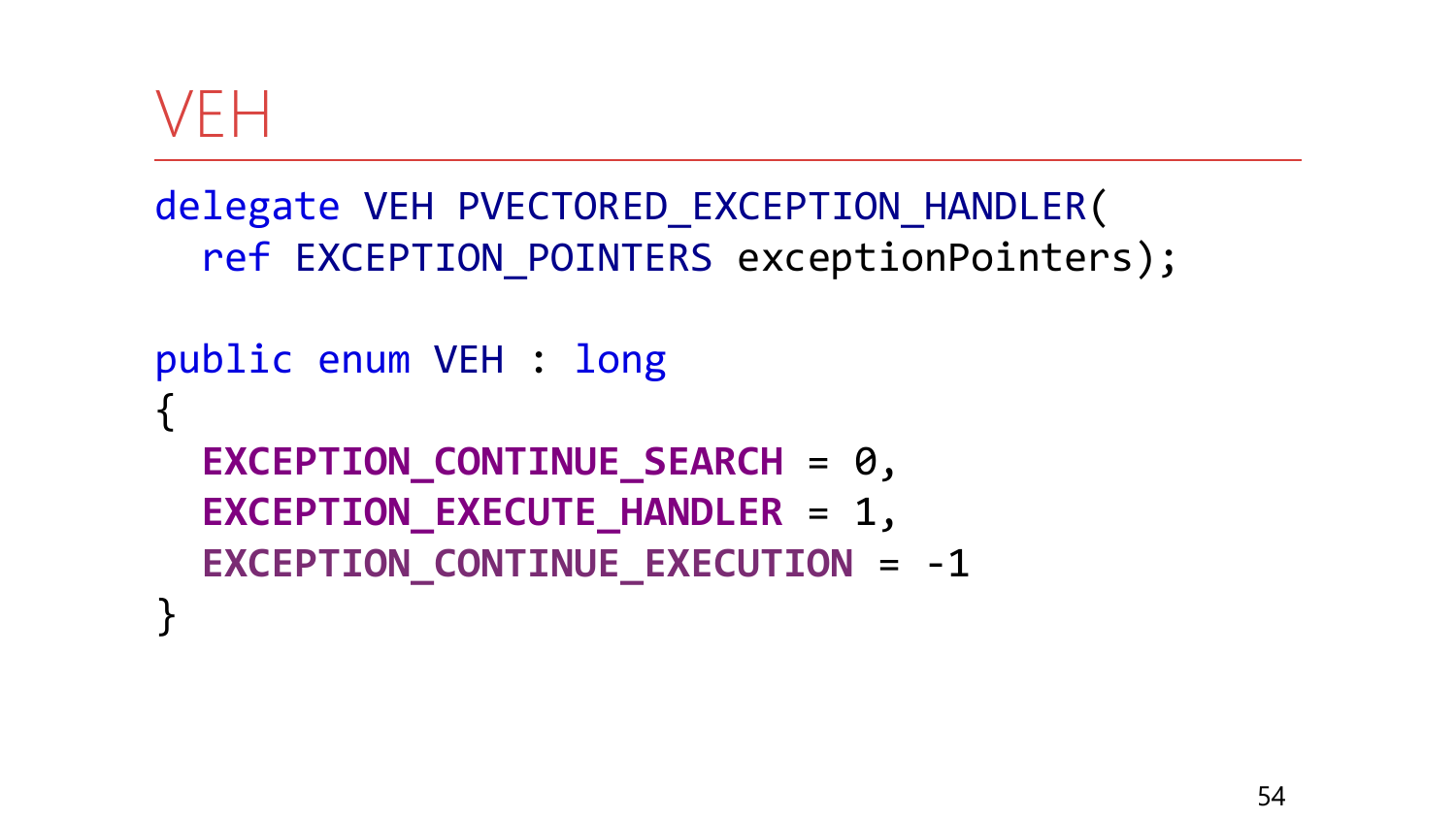#### VEH

delegate VEH PVECTORED\_EXCEPTION\_HANDLER( ref EXCEPTION\_POINTERS exceptionPointers);

[StructLayout(LayoutKind.**Sequential**)] unsafe struct EXCEPTION POINTERS { public EXCEPTION RECORD\* ExceptionRecord; public IntPtr Context; }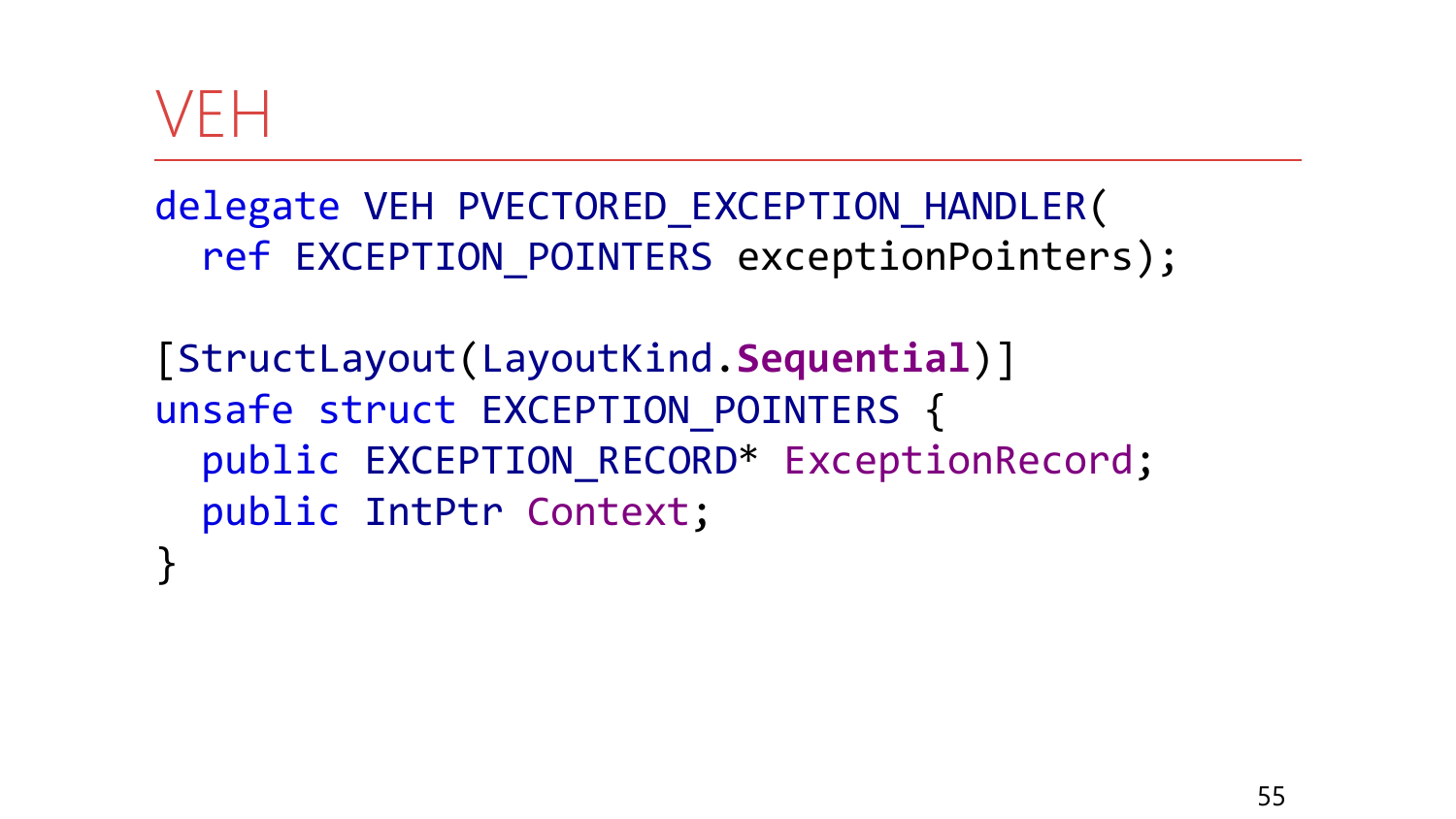#### VFH

delegate VEH PVECTORED EXCEPTION HANDLER( ref EXCEPTION POINTERS exceptionPointers);

[StructLayout(LayoutKind.Sequential)] unsafe struct EXCEPTION RECORD { public uint ExceptionCode;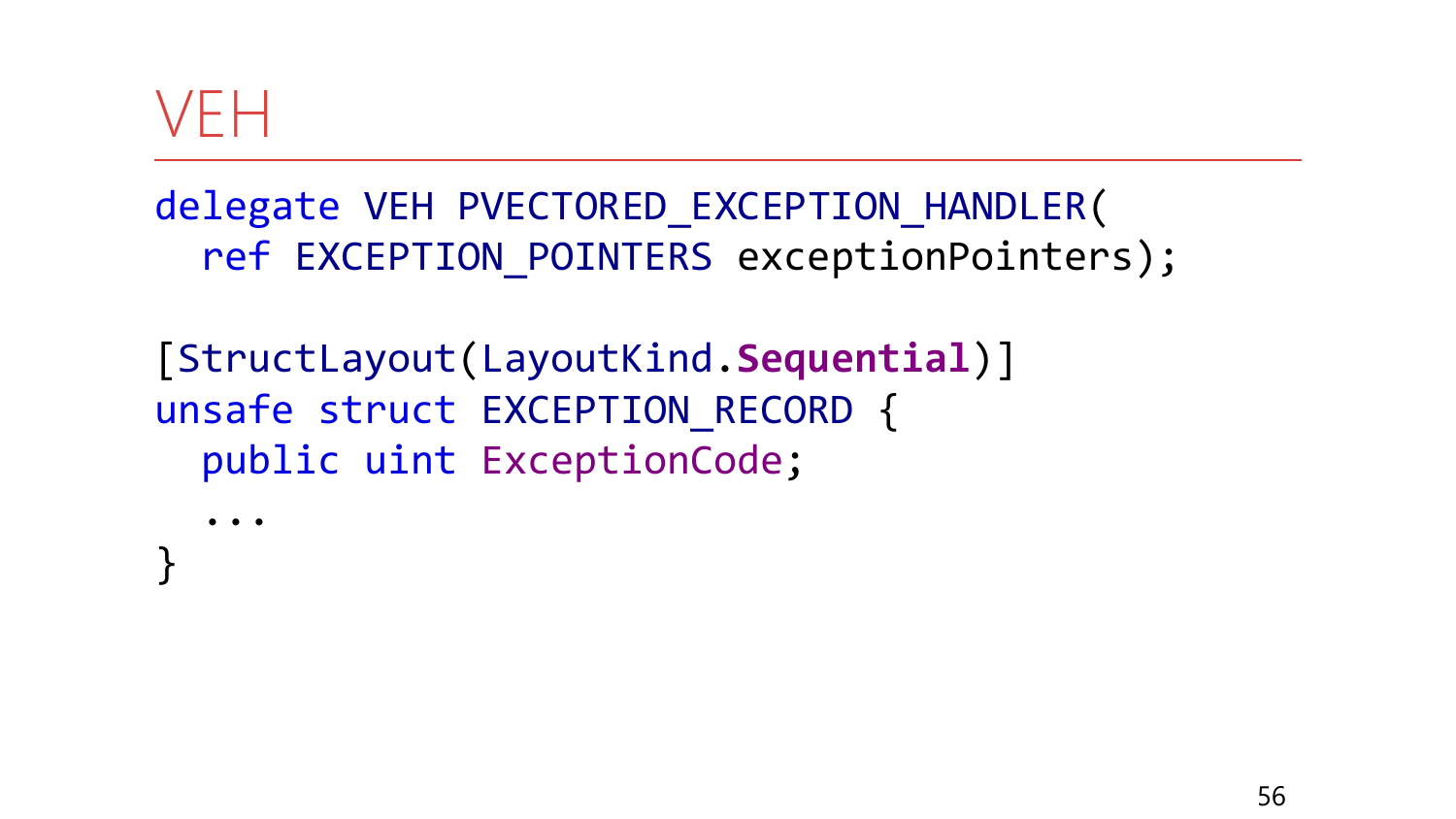static unsafe VEH Handler(ref EXCEPTION POINTERS e) { if (e.ExceptionRecord == null) return VEH.**EXCEPTION\_CONTINUE\_SEARCH**;

var record = e.ExceptionRecord; if (record->ExceptionCode != **ExceptionStackOverflow**) return VEH.**EXCEPTION\_CONTINUE\_SEARCH**;

record->ExceptionCode = 0x01234567; return VEH.**EXCEPTION\_EXECUTE\_HANDLER**;

}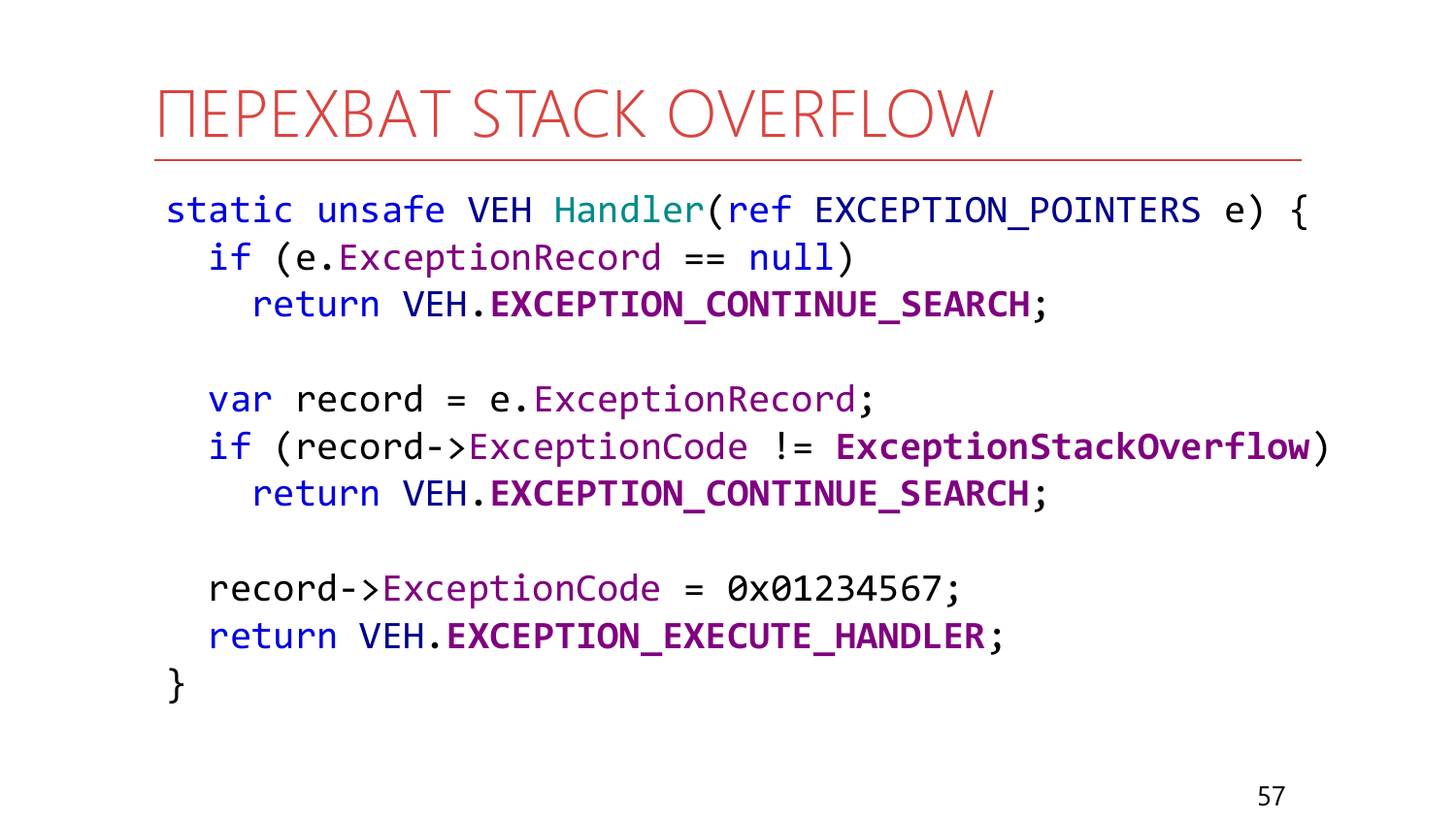#### **ΠΕΡΕΧΒΑΤ STACK OVERFLOW**

#### $HandlesO(() \Rightarrow InfiniteRecursion())$ ;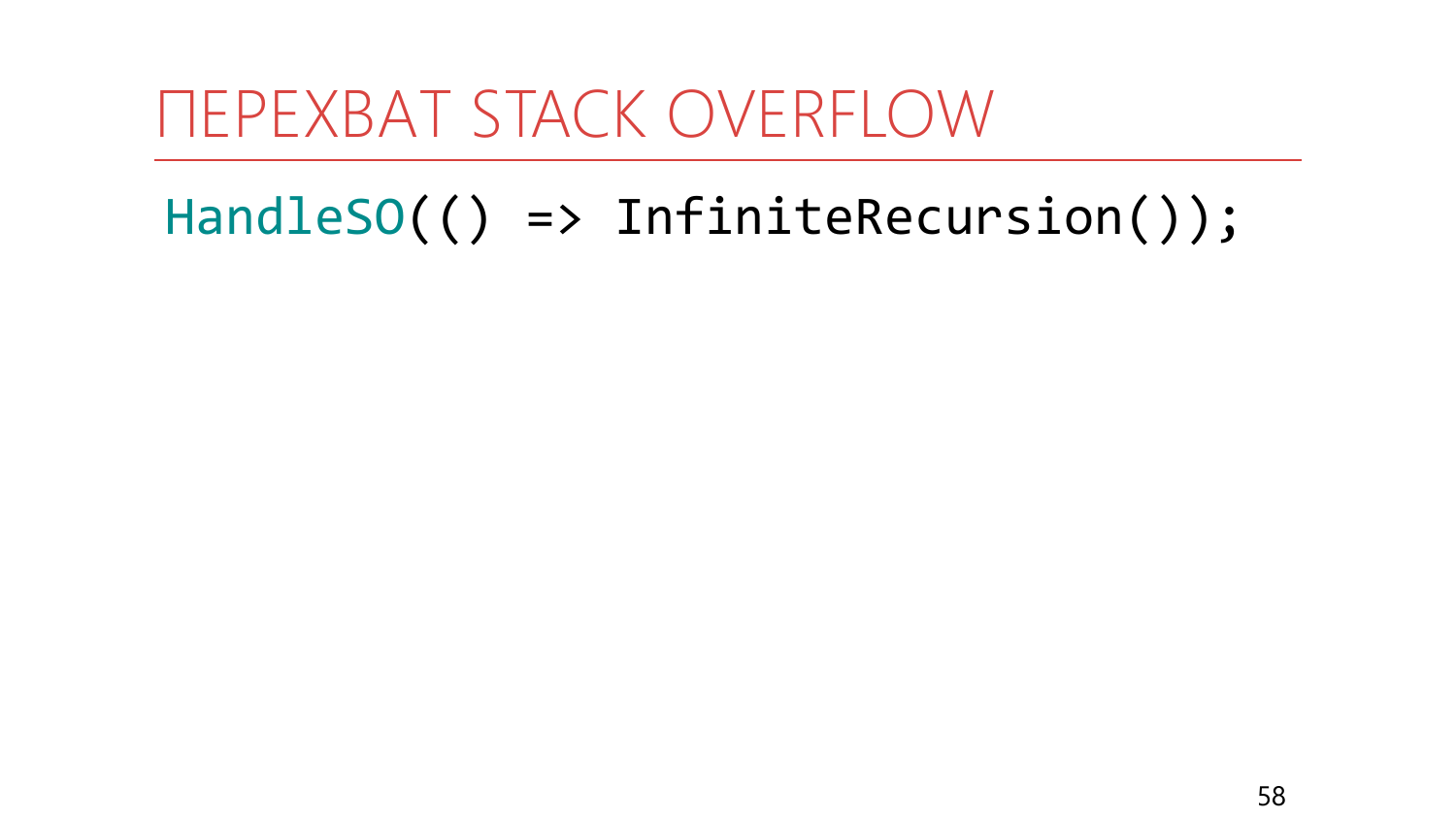```
static T HandleSO<T>(Func<T> action) {
  Kernel32.AddVectoredExceptionHandler(
    IntPtr.Zero, 
    new PVECTORED EXCEPTION HANDLER(Handler));
  Kernel32.SetThreadStackGuarantee(ref size);
  try {
    return action();
  }
  catch (Exception e)
    when ((uint) Marshal.GetExceptionCode() == 0x01234567) {}
  return default(T);
}
```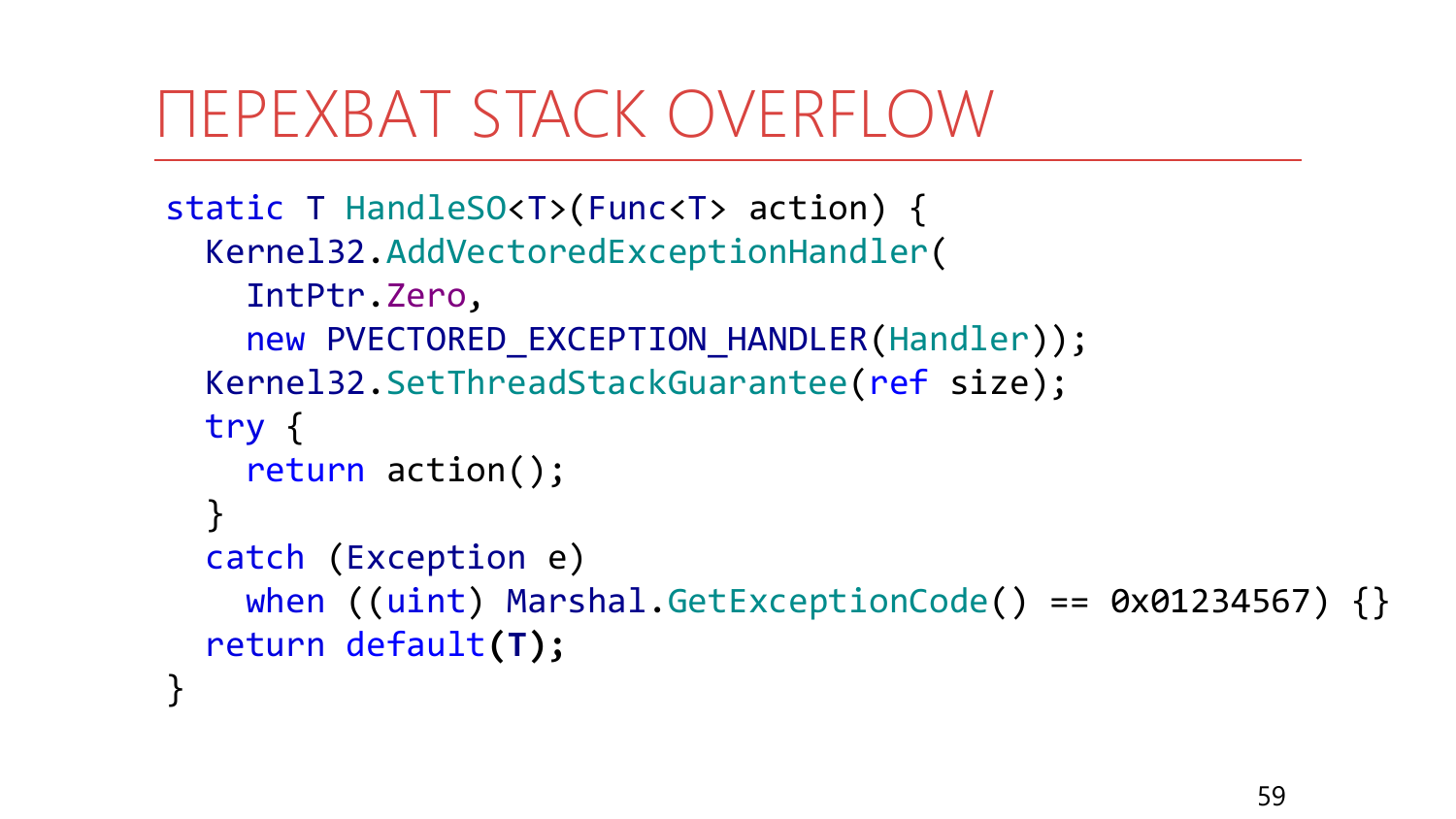HandleSO(() => InfiniteRecursion()); HandleSO(() => InfiniteRecursion());

#### **AccessViolationException**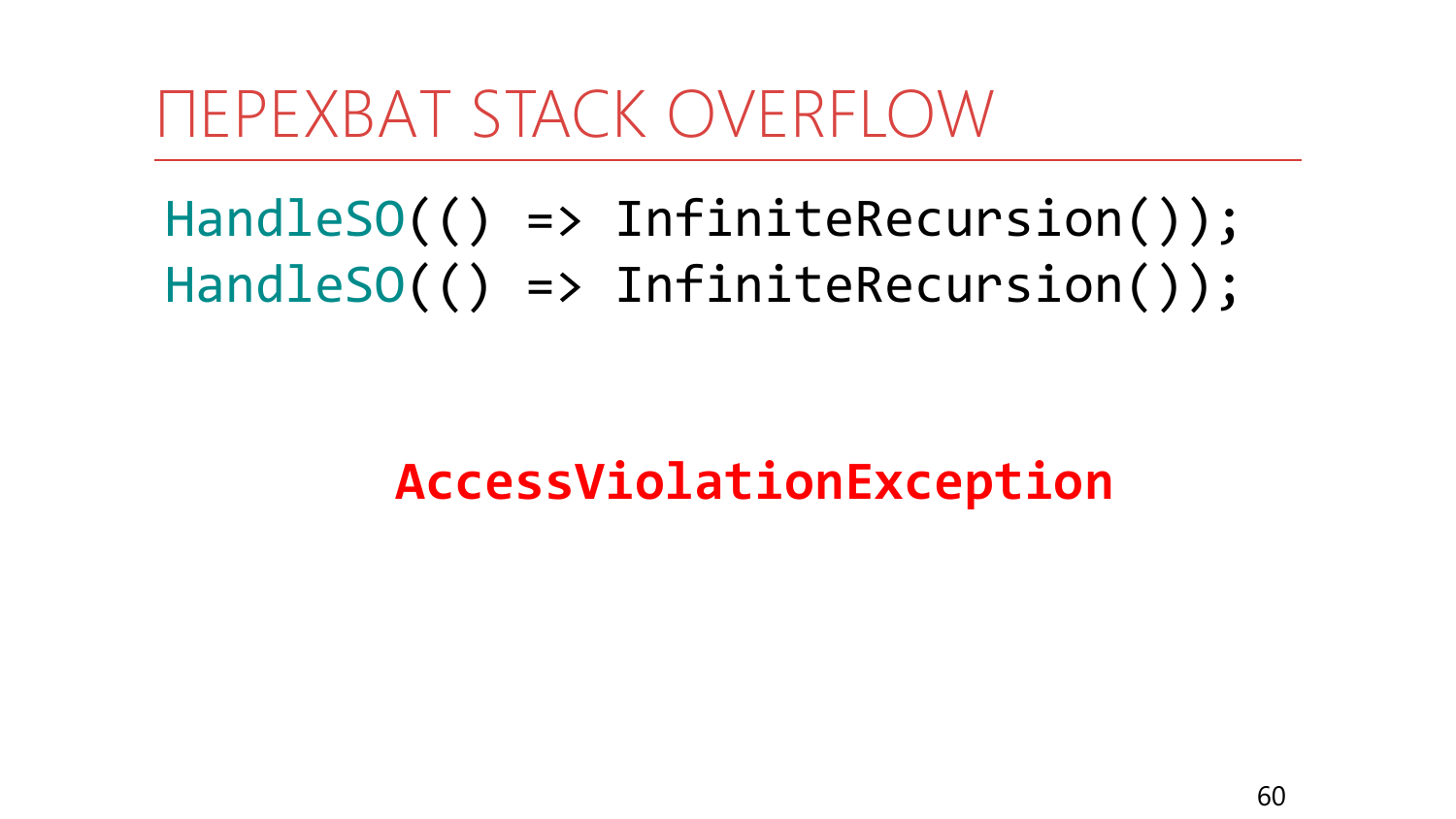MethodA MethodB MethodC Guard page **STATUS\_GUARD\_PAGE\_VIOLATION**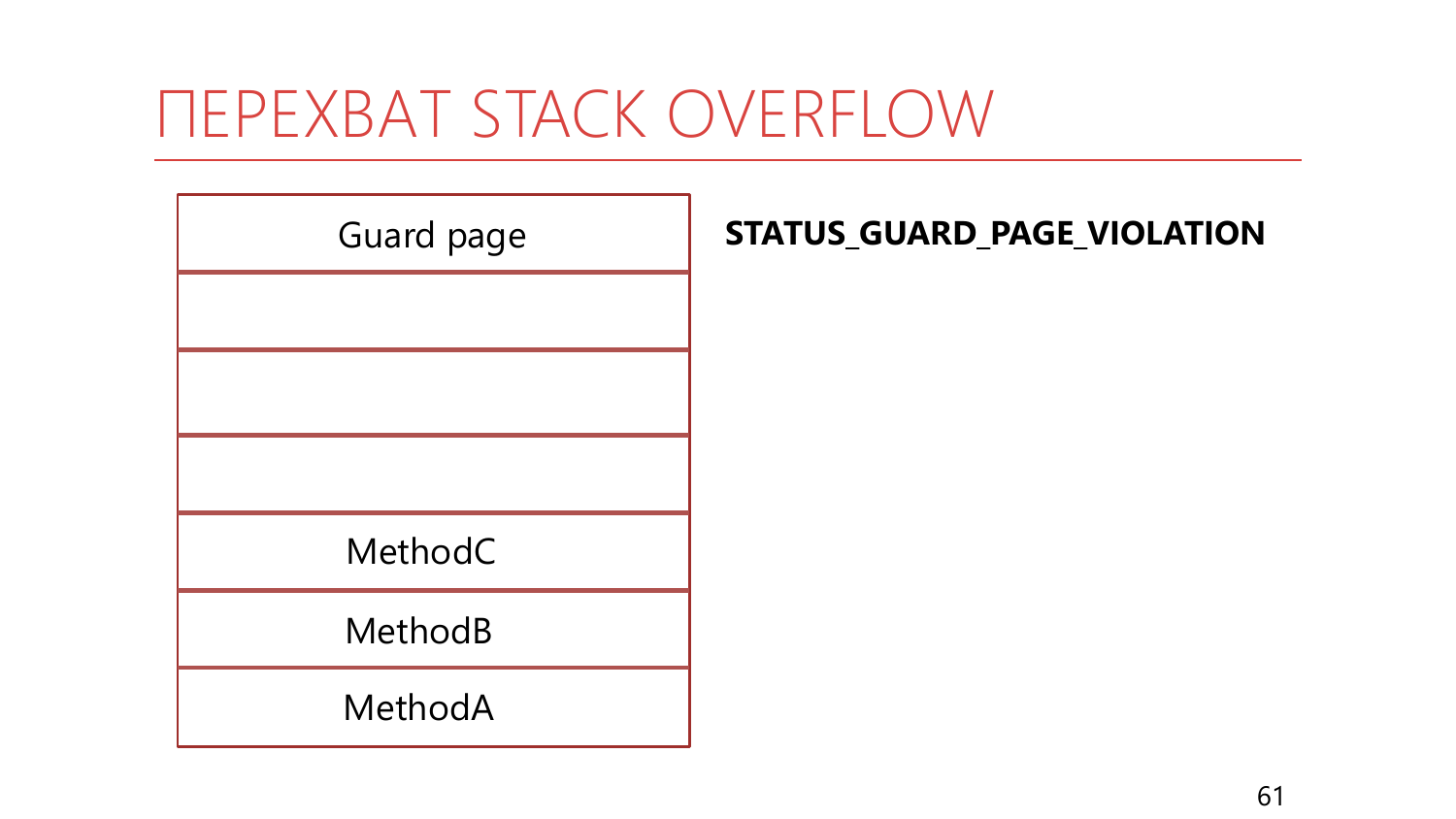#### ВОССТАНОВЛЕНИЕ GUARD PAGE

[DllImport("msvcrt.dll")] static extern int \_resetstkoflw();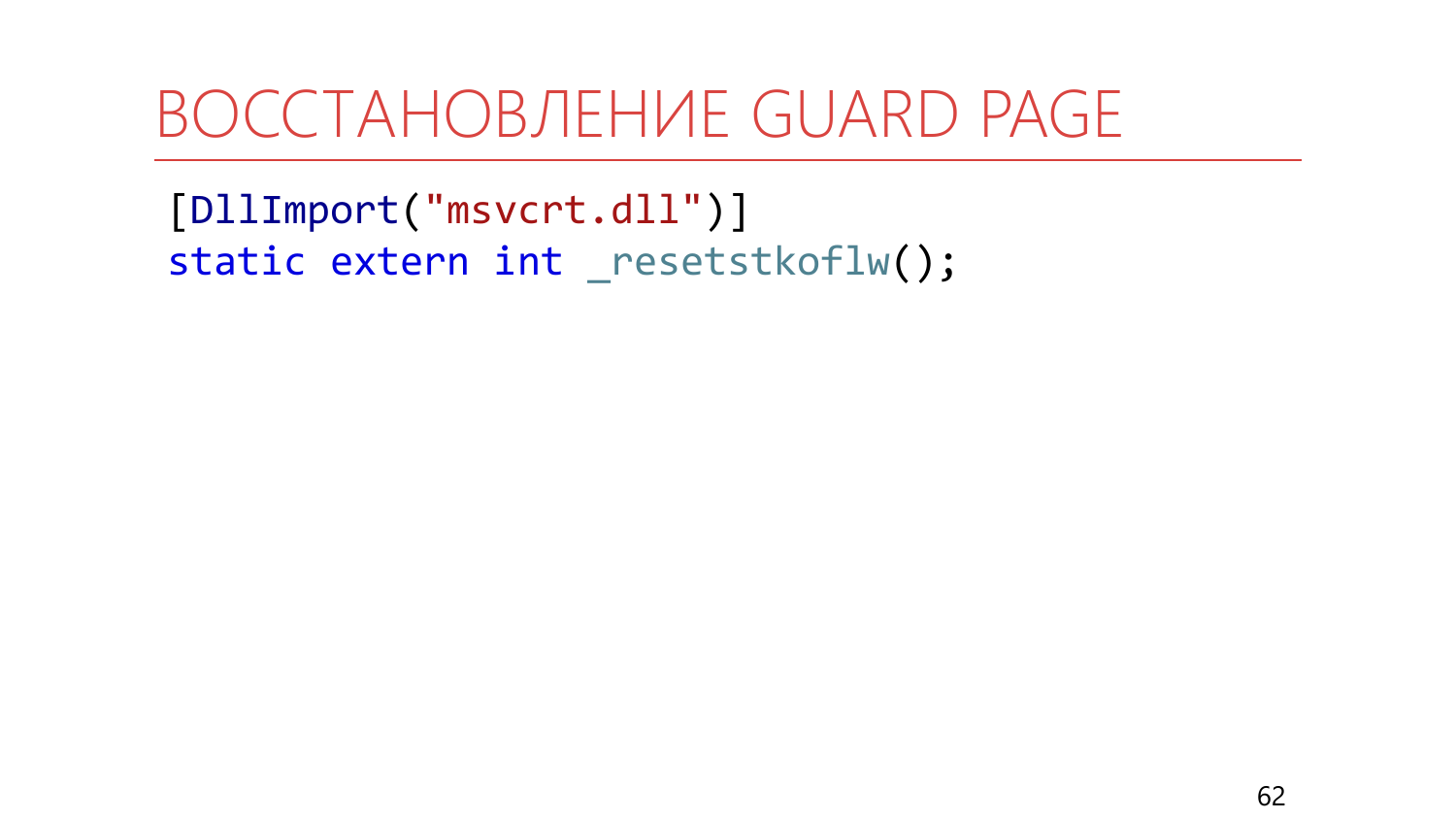### **TEPEXBAT AV B NET CORE**

Kernel32.AddVectoredExceptionHandler( IntPtr.Zero, handler);

Kernel32.AddVectoredExceptionHandler( (IntPtr) 1, handler);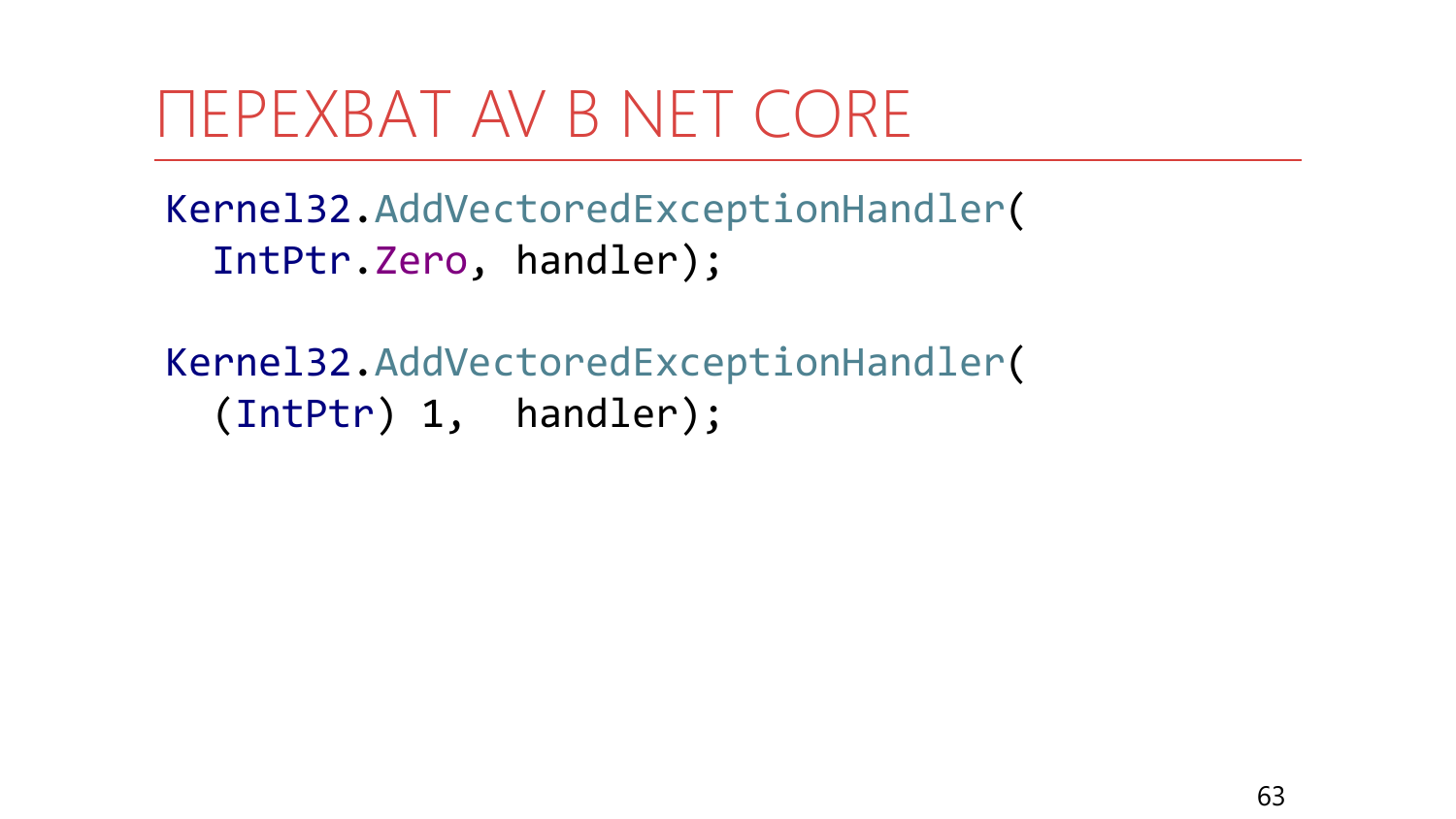

- Исключения не так просты, как кажутся
- Не все исключения обрабатываются одинаково
- Обработка исключений происходит на разных уровнях абстракции
- Можно вмешаться в процесс обработки исключений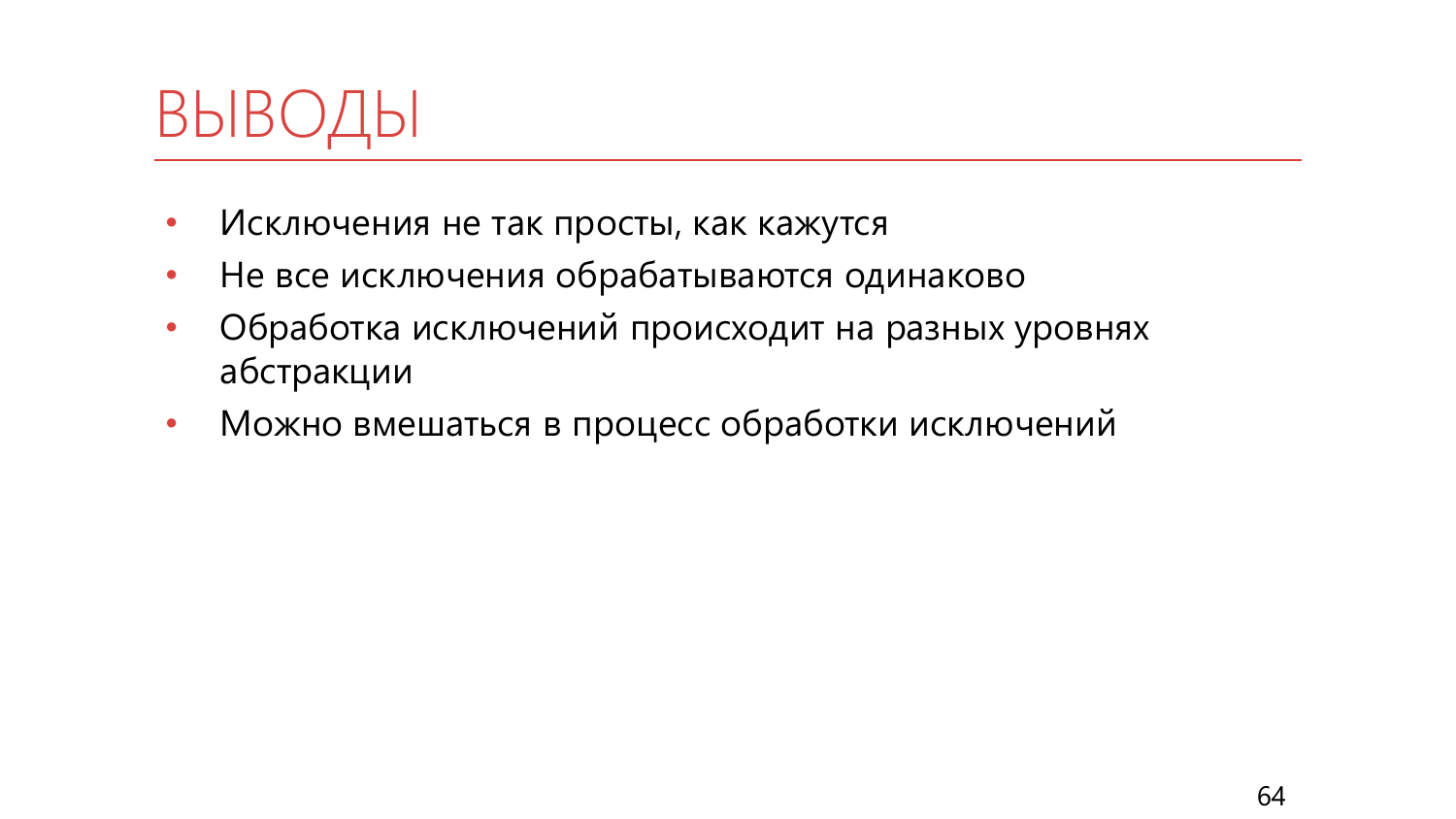#### LINKS

• Samples

<https://github.com/epeshk/dotnext-2018-exceptions>

• Exceptional Exceptions in .NET

<https://www.youtube.com/watch?v=U92Ts53win4>